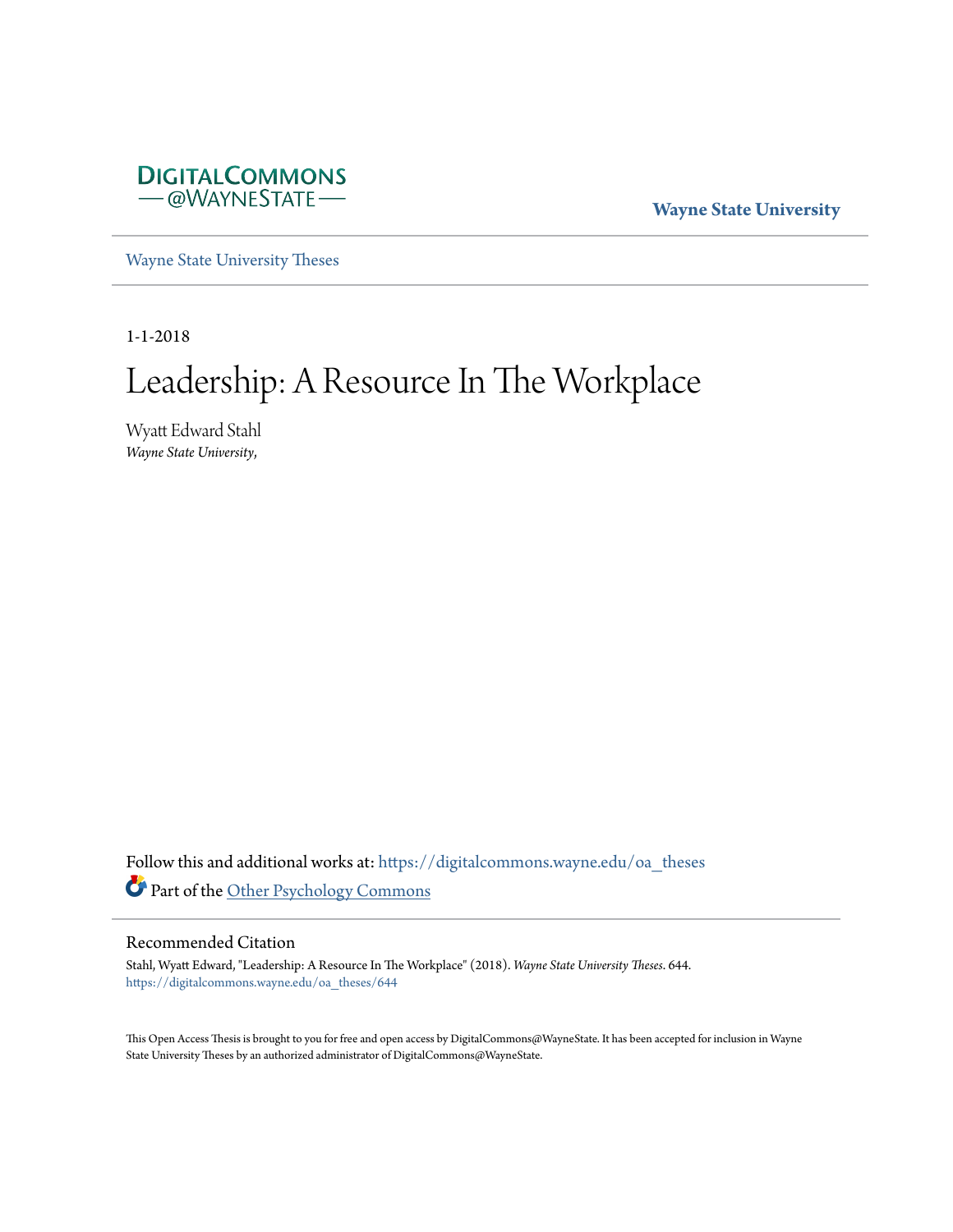# **LEADERSHIP: A RESOURCE IN THE WORKPLACE**

by

# **WYATT E. STAHL**

# **THESIS**

Submitted to the Graduate School

of Wayne State University,

Detroit, Michigan

in partial fulfillment of the requirements

for the degree of

# **MASTER OF ARTS**

2017

MAJOR: PSYCHOLOGY (Industrial-

\_\_\_\_\_\_\_\_\_\_\_\_\_\_\_\_\_\_\_\_\_\_\_\_\_\_\_\_\_\_\_\_\_\_\_\_\_\_

Organizational)

Approved By:

Advisor Date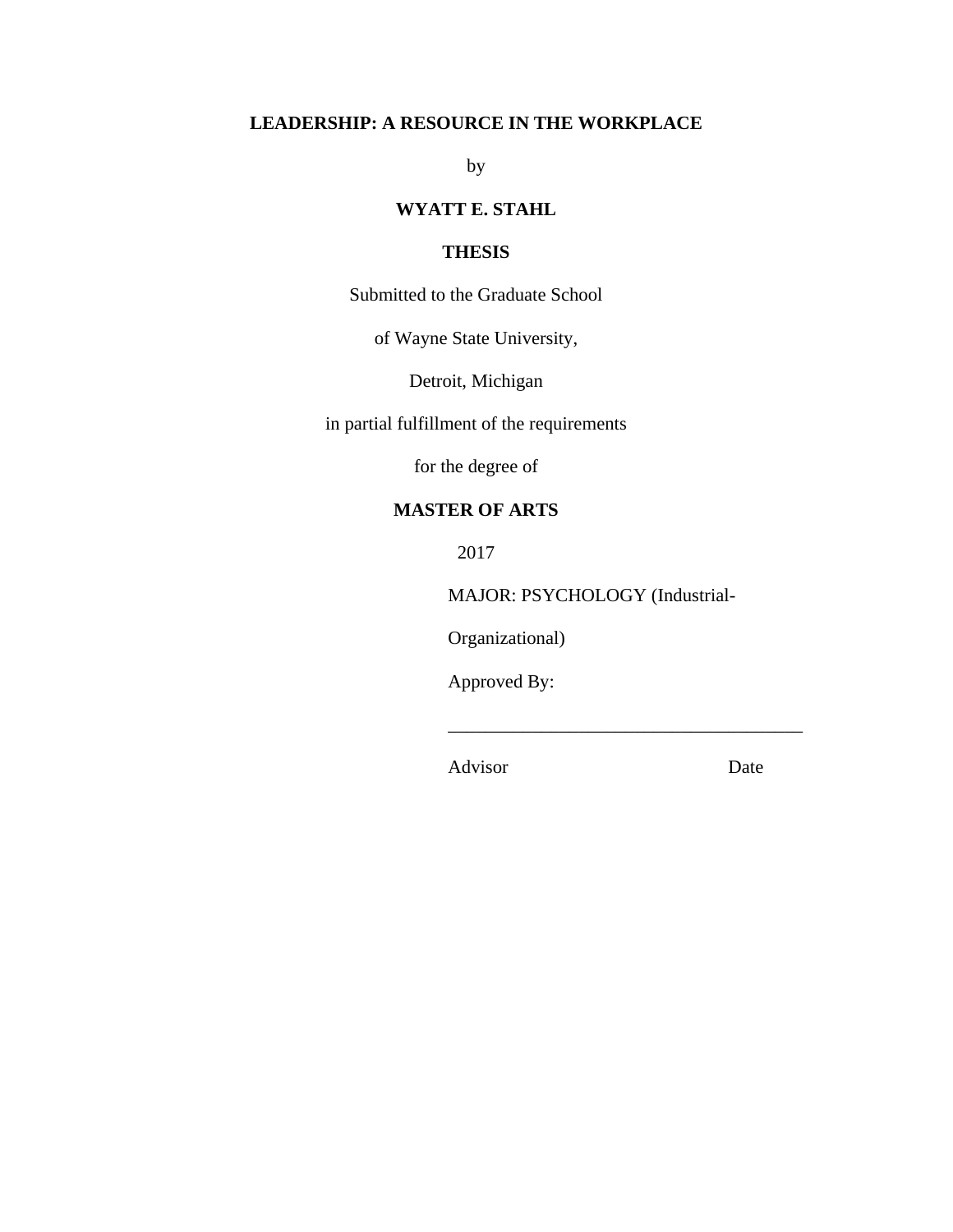# **DEDICATION**

I dedicate this project to my family. Thank you all for your unending support through these most challenging years in my life. I would not be where I am without you.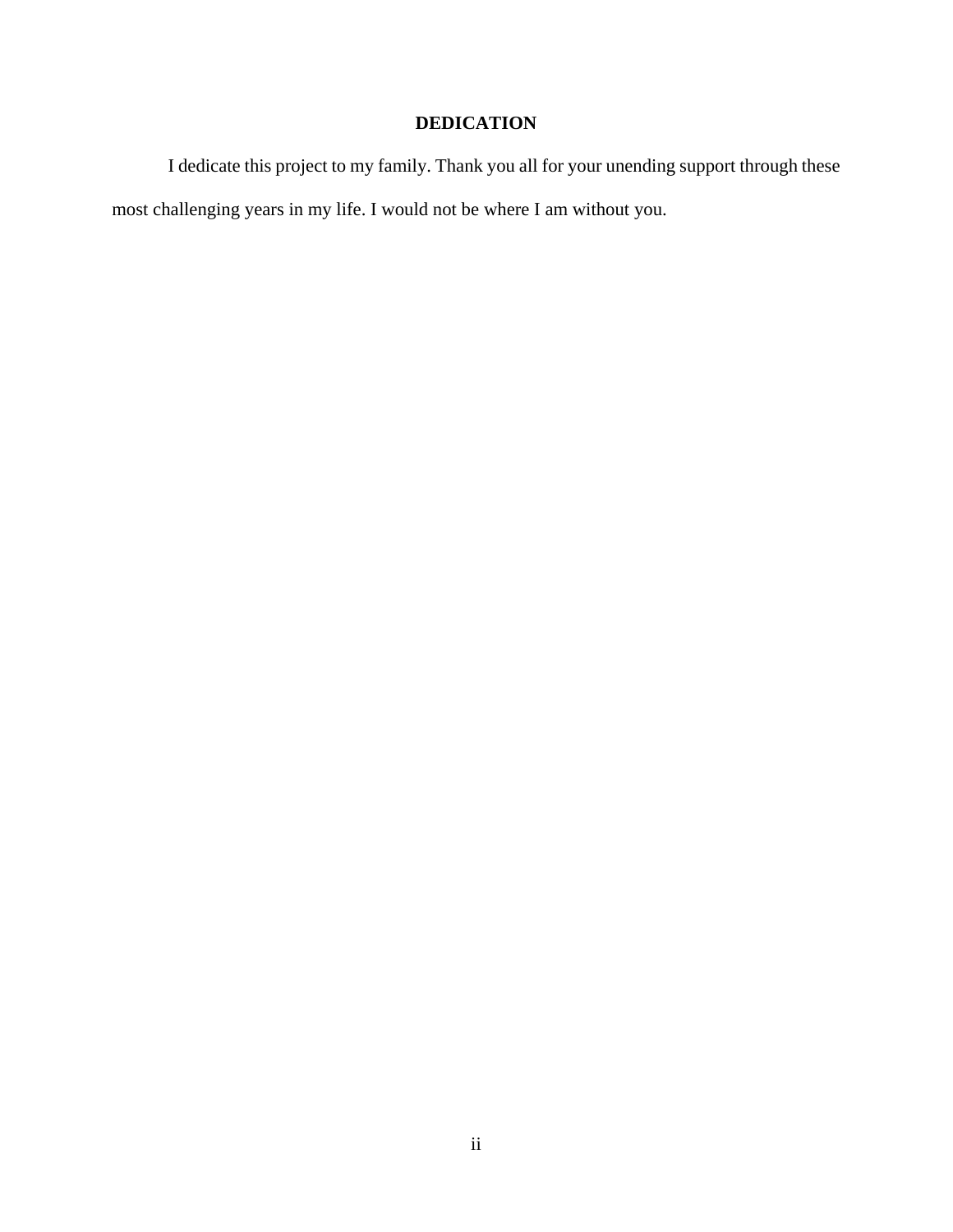## **ACKNOWLEDGEMENTS**

I would like to first acknowledge my parents for supporting me however possible, even through the challenges that life brings. I would also like to acknowledge my loving wife and partner, Kaycee Stahl. Her support has been unmatched through the responsibilities that come with graduate school, providing for our family, and the birth of beautiful daughter, Veda. Lastly, I would like to acknowledge Dr. Sebastiano Fisicaro, Dr. Boris Baltes, and Dr. Marcus Dickson for their support in my progress through graduate school.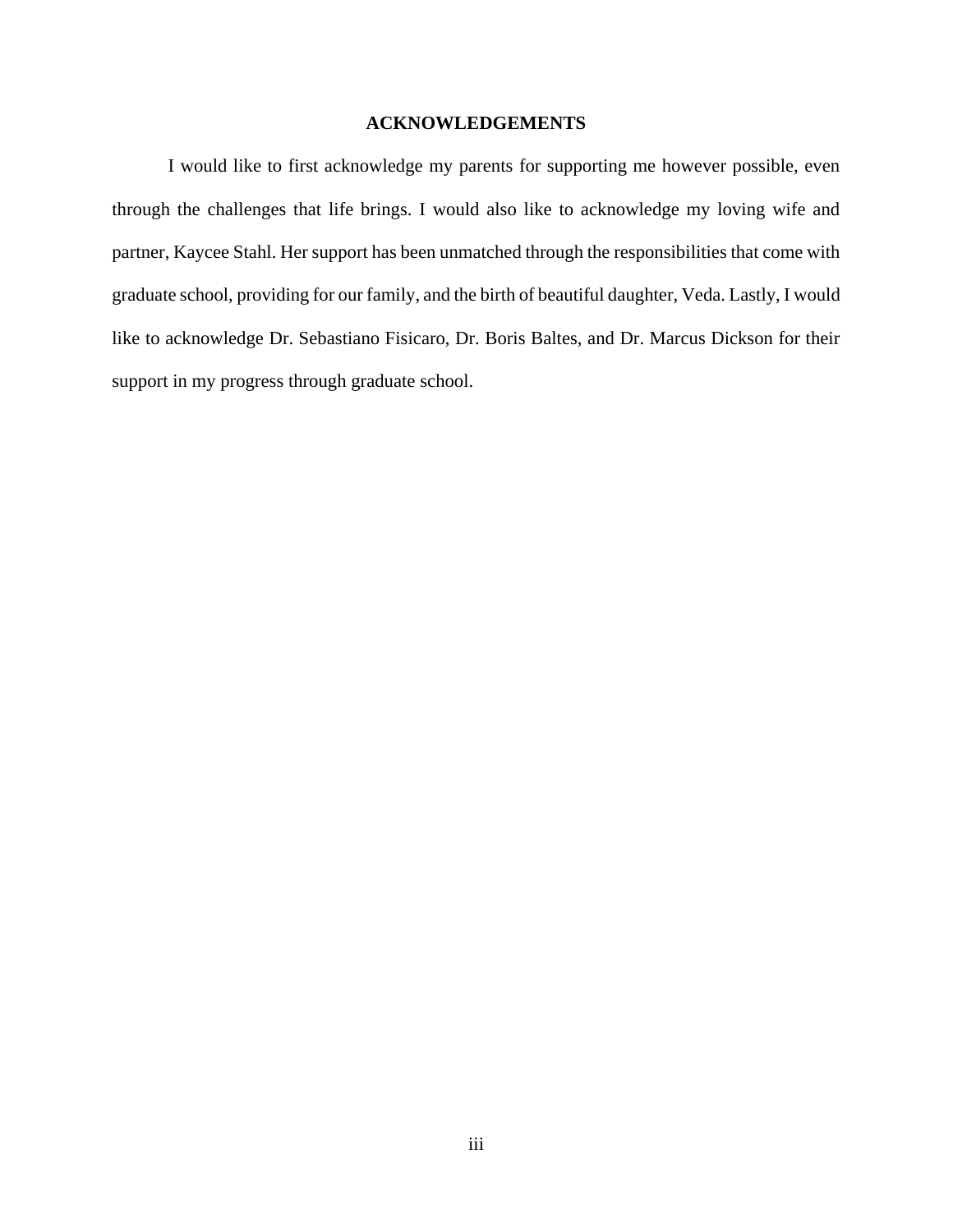# **TABLE OF CONTENTS**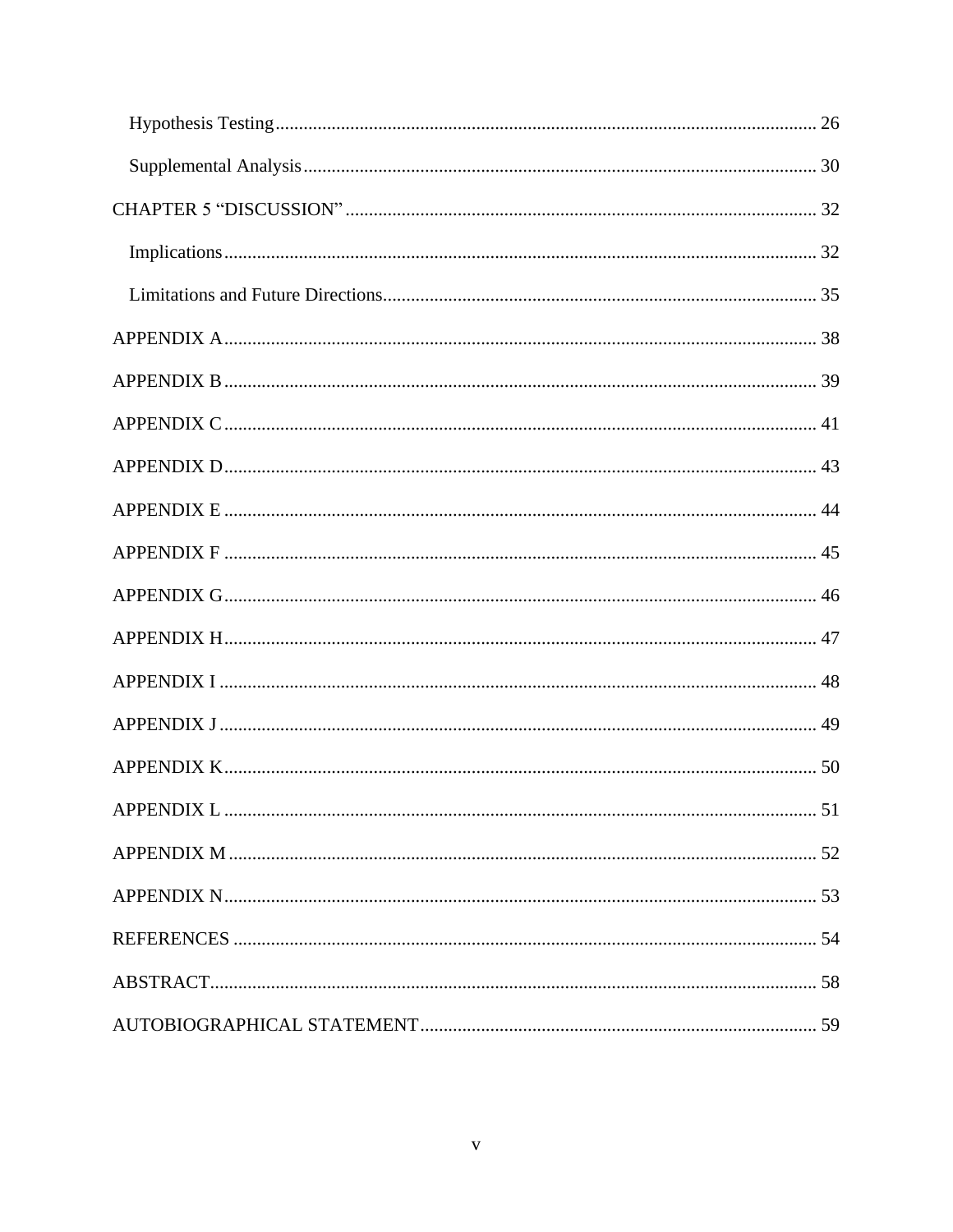# **LIST OF TABLES**

| Table 4: Interaction Between Social Class and Transformational Leadership 28                  |  |
|-----------------------------------------------------------------------------------------------|--|
|                                                                                               |  |
|                                                                                               |  |
| Table 7: Transactional Leadership Components Descriptive Statistics and Intercorrelations  30 |  |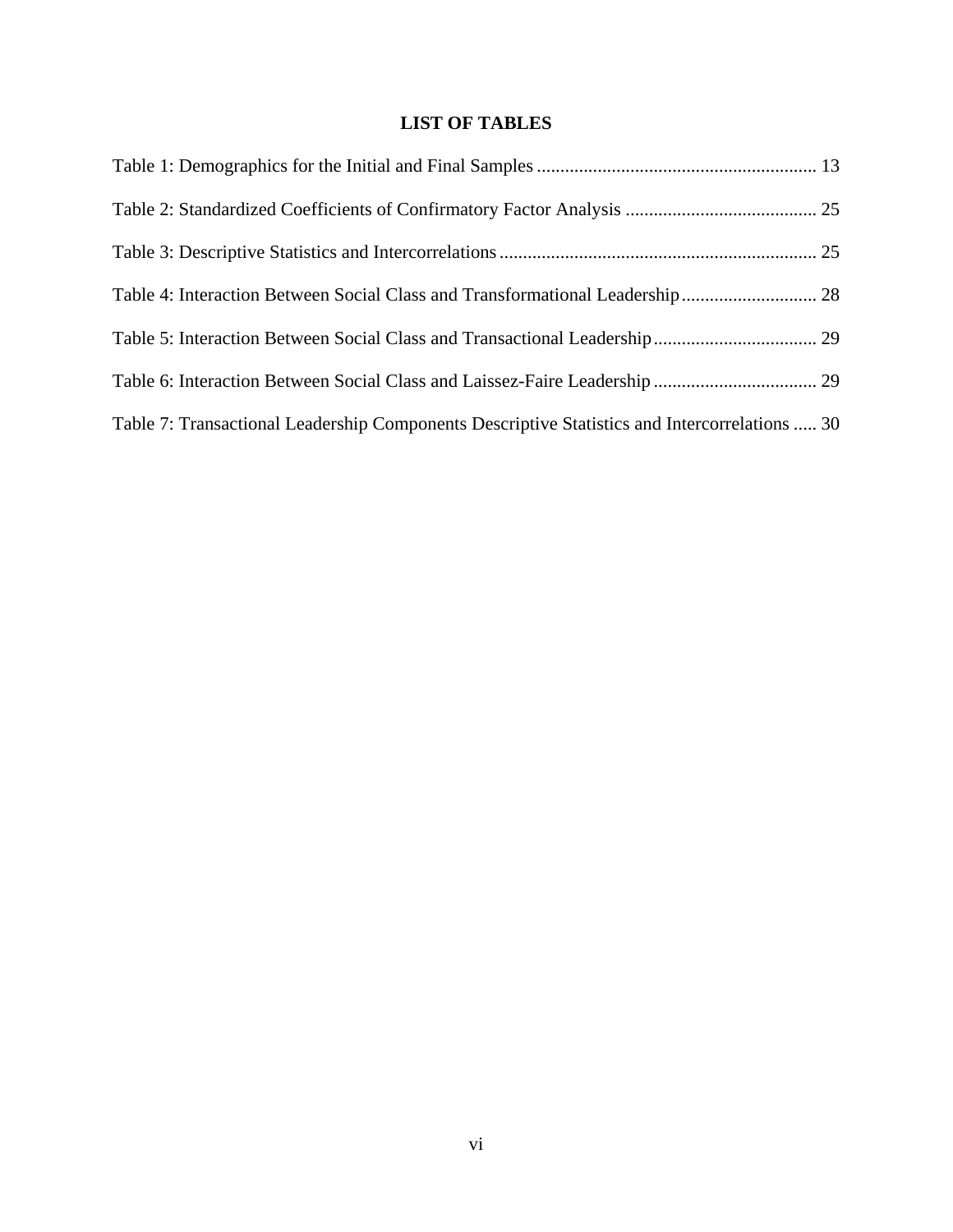# **LIST OF FIGURES**

| Figure 1: Social Class Latent Factor Measurement Model |  |
|--------------------------------------------------------|--|
|--------------------------------------------------------|--|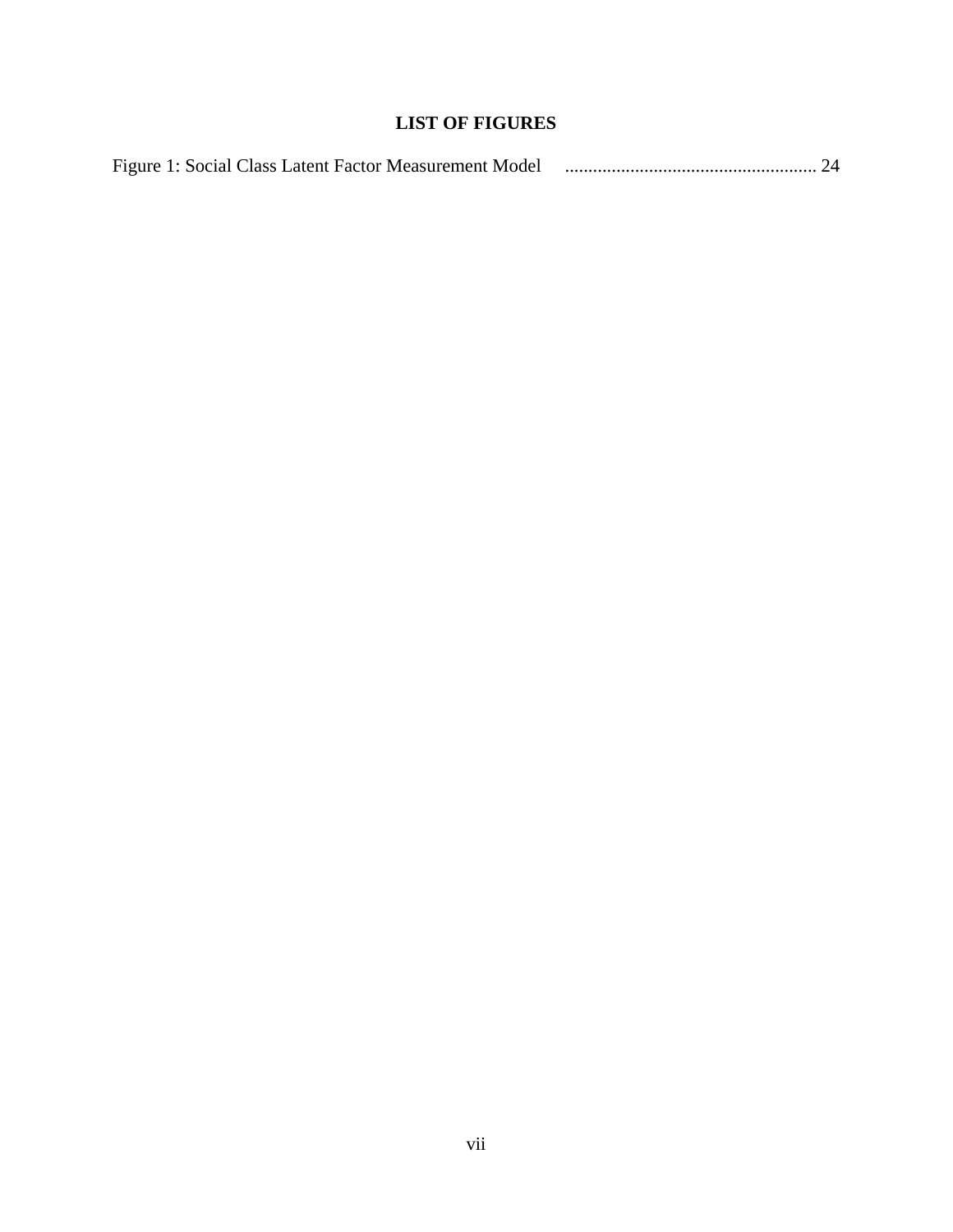#### **CHAPTER 1 "INTRODUCTION"**

Effective leadership is considered a critical component in workplace outcomes. With organizations investing considerable resources to the development of their leaders, the criticality of effective leadership to organizational success is no foreign concept. Further, research has illuminated the notion that organizational leadership is a complex construct. Several theoretical models for effective leadership have emerged, and have received varying levels of empirical support (Day & Antonakis, 2012)**.** As leadership theory and research has evolved over the past century, a consolidated model of disparate leadership theories has emerged. The full-range leadership theory (FRLT), as described by Day and Antonakis, incorporates multiple leadership models in order to produce a more comprehensive depiction of effective leadership. Full range leadership theory incorporates assessments of charismatic, transformational, transactional, and laissez-faire leadership to evaluate different elements of effective leadership.

FRLT has been thoroughly explored within the Industrial/Organizational (I/O) psychology literature. As a relatively comprehensive model of leadership, FRLT has served as the theoretical framework for much of the leadership research in the recent past. The most commonly used assessment of FRLT, the Multifactor Leadership Questionnaire (MLQ), is utilized in both the academic and applied practitioner domains. Although FRLT has been thoroughly researched in organizational psychology, it has not been extensively evaluated for differential effects among those of different social classes. The current study aimed to evaluate differential relations between full range leadership components and workplace outcomes for individuals of varying levels of social class status.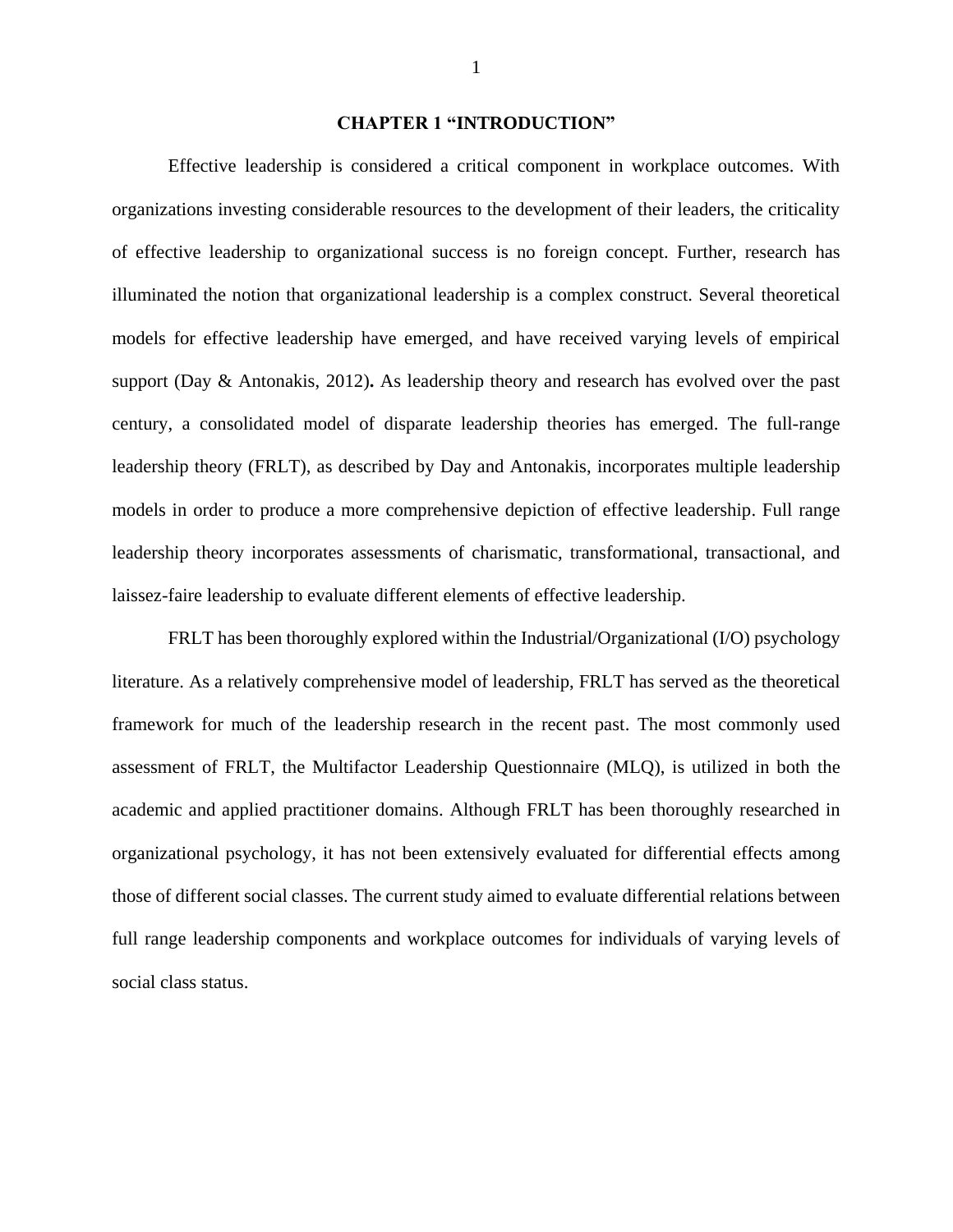#### **Social Class**

Social class, as a psychosocial construct, has received considerable interest in psychological research (e.g., in social psychology and developmental psychology). However, social class has not seen comparable interest within the organizational psychology literature. Thus, research on social class contingent effects could inform both theoretical models, and policies, practices, and procedures related to the workplace. Although social class has some inherently workplace relevant elements, as a construct, it has been defined in different ways.

Though social class might be a familiar term to most individuals, attempts to define social class as a psychological construct has resulted in some disparities. Cote (2011) provides a detailed review of social class literature and its incorporation into work-related psychological models. The review details discrepancies between objective and subjective components of social class, and illustrates disparities in operationalization within empirical research. Objective definitions of social class are often used interchangeably with those of socioeconomic status (SES). Typical objective indicators of social class include income, education, and occupational prestige (Adler & Snibbe, 2003). Based on these objective indicators, individuals are considered to be a part of a higher social class based on the extent to which they have high income, higher level educational attainment, and hold a prestigious position. Subjective definitions, however, incorporate perceptions of one's relative rank in society compared to others (e.g., Kraus, Piff, & Keltner, 2009). These subjective perceptions of social class rank are made in reference to appraisals of the extent to which others have more or less money, education, and occupational prestige than one's self.

Cote integrates objective and subjective components of social class status to comprehensively define the construct as *"a dimension of the self that is rooted in objective material resources (income, education, and occupational prestige) and corresponding subjective*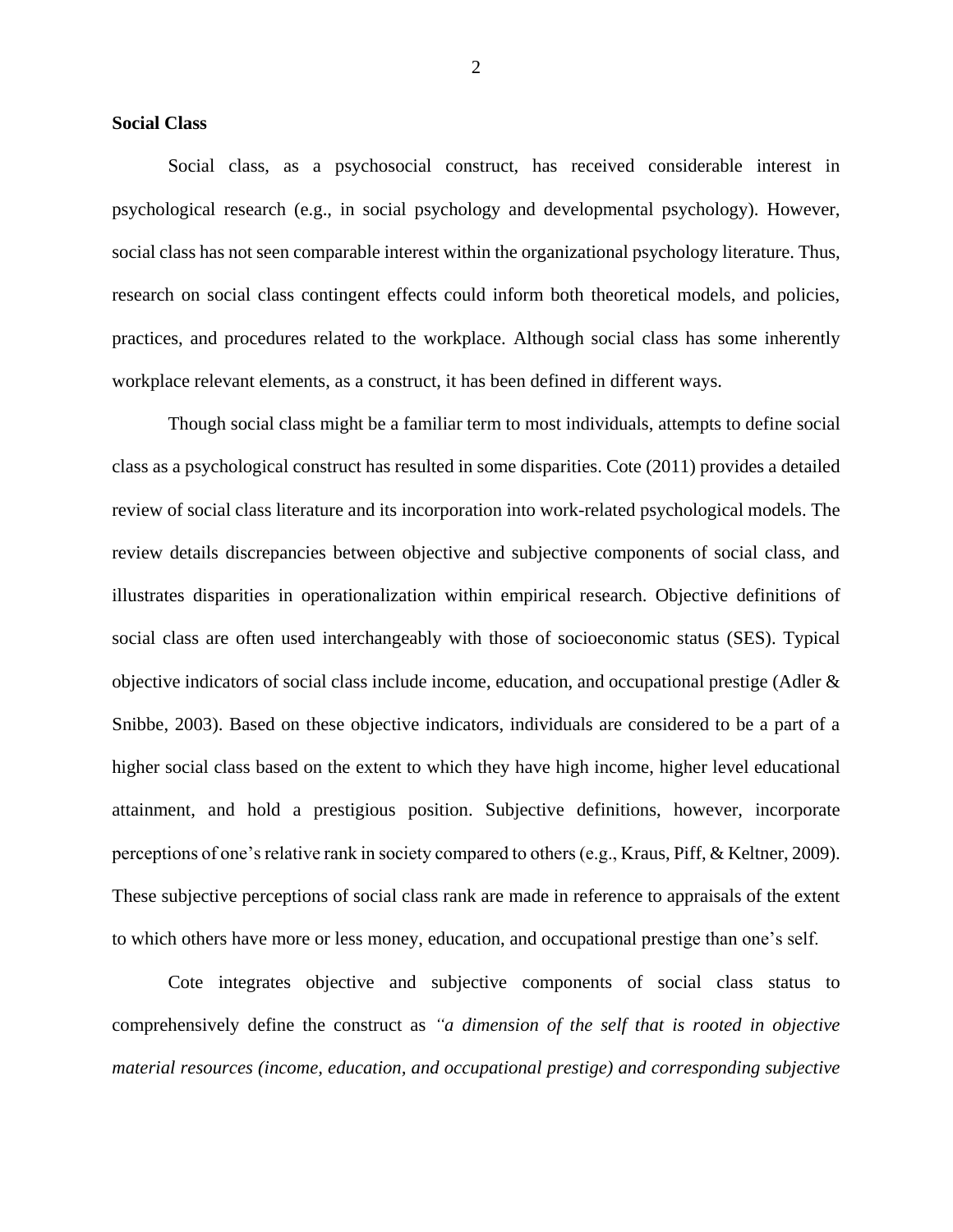*perceptions of rank vis-à-vis others"* (Cote, 2011, p. 47). Further, Cote adds that social class reflects mental representations of one's social roles, relationships, behavioral tendencies, and goals that stem from one's resources. As discussed above, by definition, those of lower social class have lower personal resources than their higher social class counterparts. These lower rates of resource availability, and higher rates of stressors, lead to many adverse outcomes for those of lower social class. For instance, research has suggested that individuals of lower SES endure higher levels of negative health outcomes like stress and anxiety (Saldaña, 1994). Though lower-class individuals may have fewer overall resources, the types of resources that lower-class individuals use are also different from those used by higher-class individuals. Further, it may be that leadership behaviors differentially affect higher and lower social status workers based on differences in social relationships (e.g., social engagement) and personal resources.

#### **Social Engagement**

Research on relational factors pertaining to social class have illuminated differences in how higher and lower social class individuals interact with others, particularly with regard to social engagement. Inherent to social class is the notion that individuals from varying levels of social class are immersed in qualitatively different environments/circumstances. For instance, low social class environments are typically described as being more unstable, challenging, and dangerous than their higher-class counterparts (Cote, 2011). Importantly, individuals with lower income are likely to experience a lower sense of control over outcomes in stressful environments (Lachman & Weaver, 1998). The same study showed that those with higher income develop a greater sense of control in favorable environments than individuals with lower income. Further, workers of lower SES (income, education, and occupational prestige) have lower personal control than those of higher SES which consequently leads to poorer health (Christie & Barling, 2009).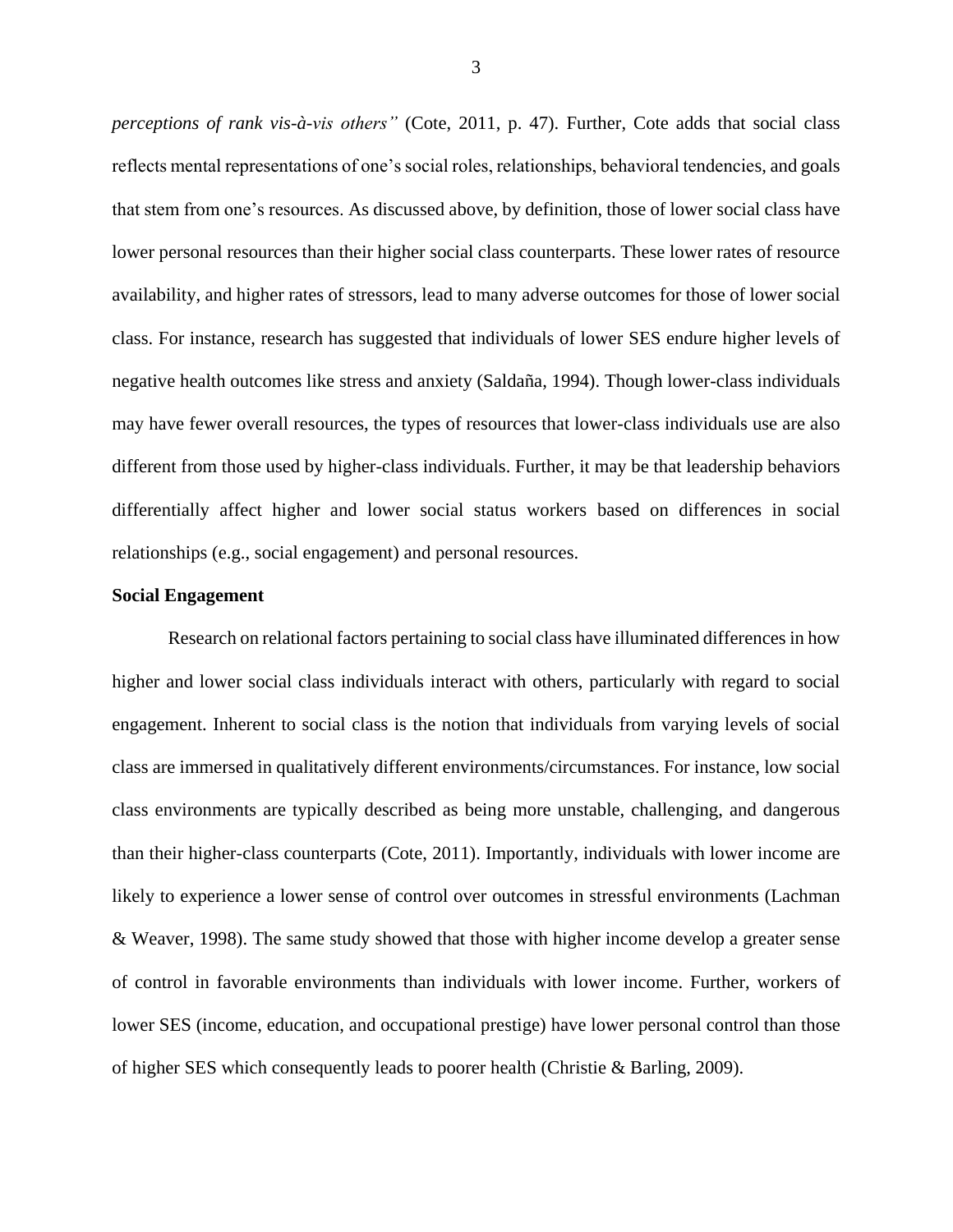With lower levels of personal control, lower-class individuals may seek out alternative resources. Specifically, research has shown that less educated individuals rely more heavily on social relations than do more educated individuals, and that those with lower levels of personal control have higher levels of social engagement (Kraus, Cote, & Keltner, 2010). Thus, those from a lower social class may utilize stronger social bonds to reduce the effect of stressful circumstances, limited resources, or having low personal control over outcomes. Although higher social class individuals tend to have many social connections, they have fewer close bonds than those of lower social classes (Burt, 1992). Additionally, these loose social ties are associated with quicker promotions.

With empirical support for differences in social engagement by social class, it may be beneficial for organizations to consider these differences in interpersonal relations for outcomes of the organization. However, the implementation of social engagement theory to organizational policies and practices should be addressed to avoid potential drawbacks. With higher levels of social engagement, lower-class individuals may conform to the opinions of others out of fear of ostracism (Wilensky & Ladinsky, 1967). Conforming to inefficient/unacceptable behavior can prove problematic of organizational outcomes. Specifically, leader behavior can serve as an example or resource for driving the behavior of followers. In a cross-cultural study by Kohn, Naoi, Scoenbach, Schooler, and Slomczynski (1990), the researchers showed that low social class individuals conformed to external authority as a guide for their own behavior more than those of high social class. Thus, leader behavior is not only likely utilized as a resource for driving follower behavior, but it may be even more impactful for those of lower social class.

4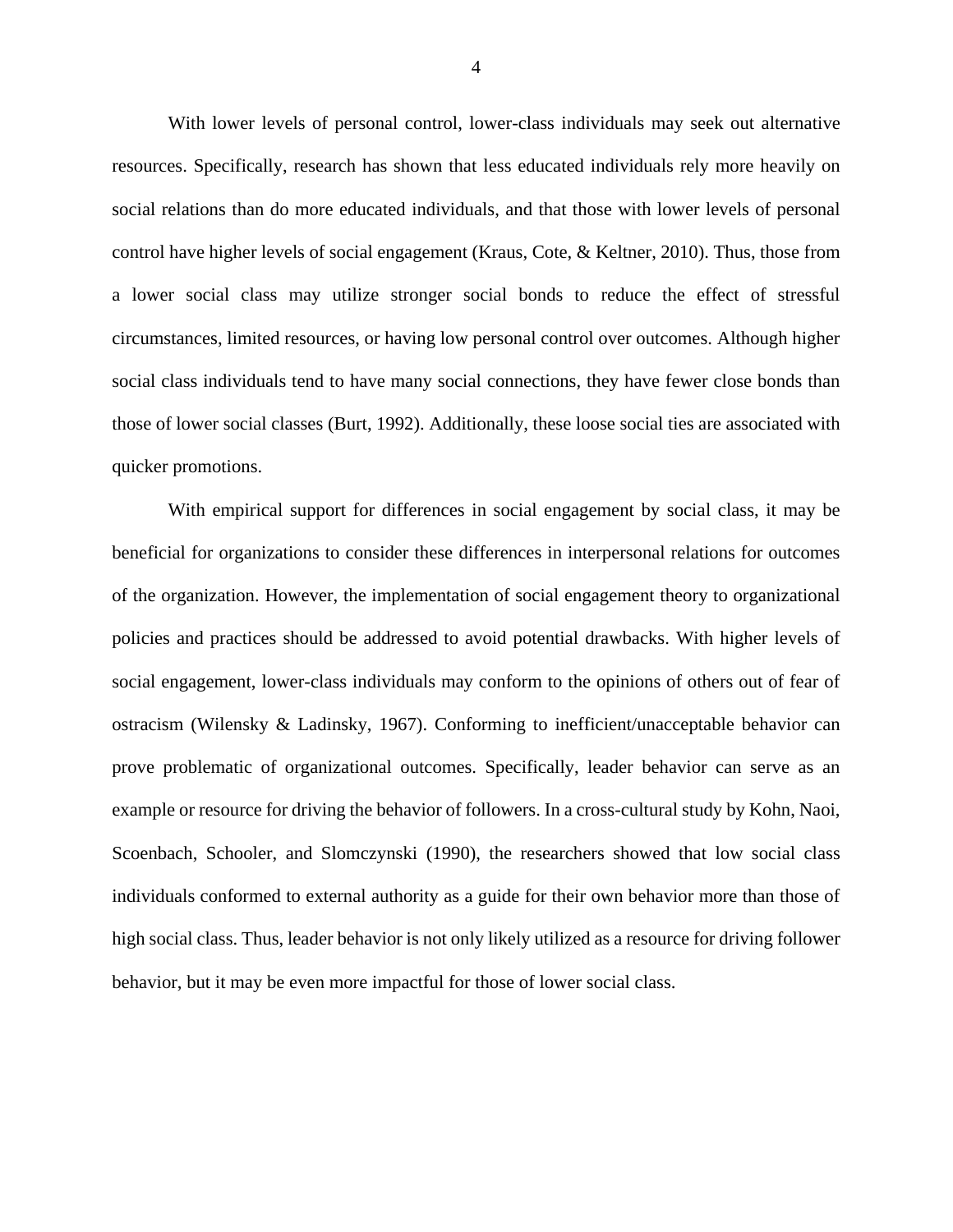#### **Conservation of Resources Theory**

Research on occupational health psychology (OHP) has received increased interest in recent decades. Occupational health psychology refers to health related components of the workerworkplace dynamic. Specific interest within this body of research has been around antecedents, outcomes, and processes associated with stress and stress related variables. Although numerous theoretical frameworks for ubiquitous stress phenomena have emerged in OHP, conservation of resources theory (Hobfoll, 1989) has received considerable attention. Further, conservation of resources theory (COR) has provided a theoretical foundation for stress coping processes, and the outcomes associated with those process.

Hobfoll (1989) describes COR as a testable model of stress that comprehensively explains stress related behavior, and is more parsimonious than previous theoretical frameworks. According to COR, individuals attempt to retain, protect, and build resources. Additionally, threats to resources pertain to potential or actual loss (e.g., use) of those resources. Hobfoll argues that, in accordance with Bandura's social learning theory, COR is based on the premise that individuals seek to maintain personal characteristics and social circumstances in an attempt to increases positive reinforcement opportunities. Further, psychological stress is considered a reaction to a threat of a net loss of resources, actual net loss of resources, or a lack of resourced gained following resource investment. In all, Hobfoll illustrates the critical role that resources play in reducing or preventing stress. According to Hobfoll, resources include the objects, personal characteristics, conditions, or energies that are valued by the individual or that serve as a *means for attainment* of these objects. Thus, the quality of relations between leaders and followers inherently contains the characteristics of resources for followers. It is likely that the relationship between leaders and followers could be considered a means for the attainment of outcomes.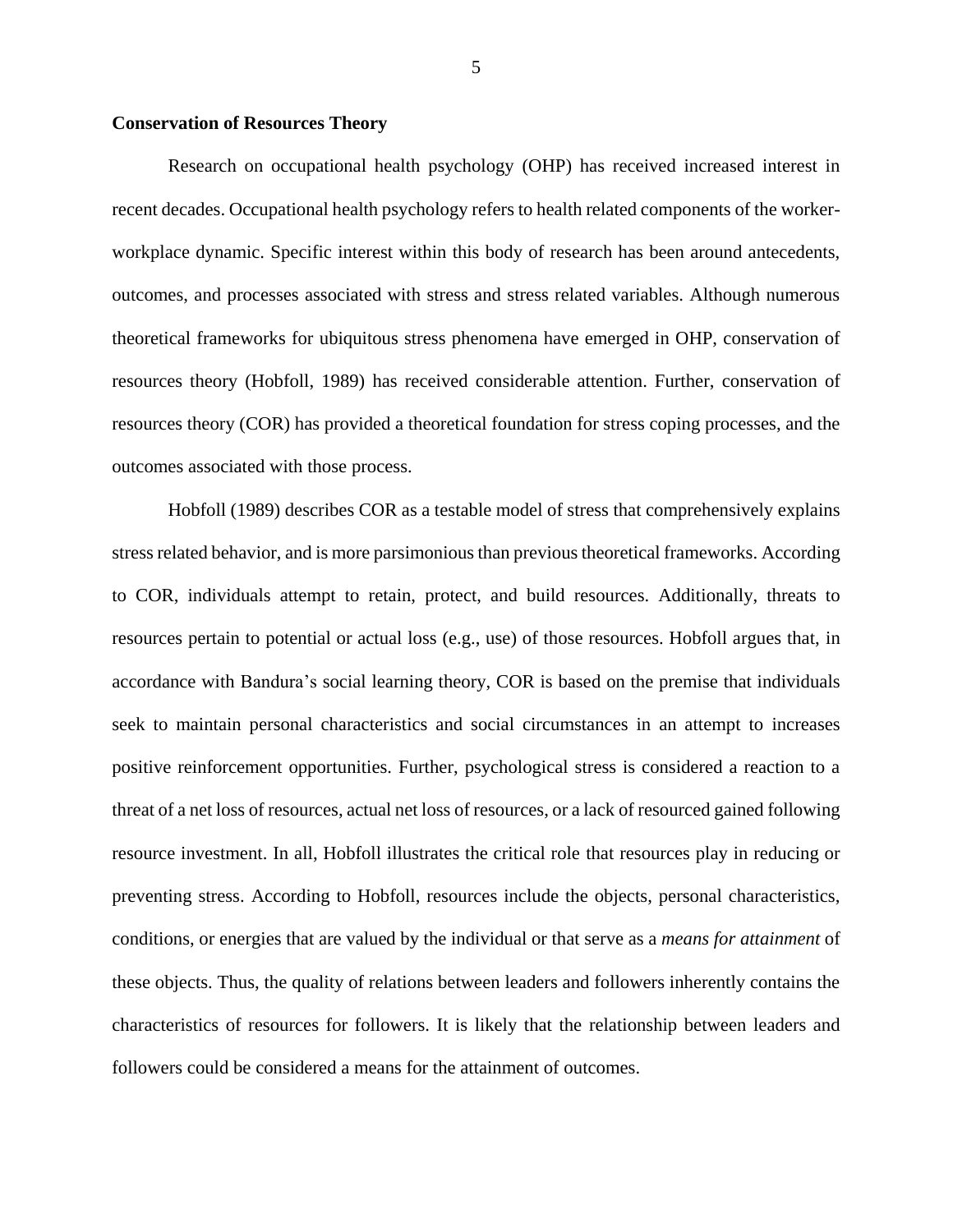#### **Job Demands-Control and Job Demands-Resources**

Along with COR, the job demands-control (JDC; Karasek, 1979) and job demandsresources (JDR; Demerouti, Bakker, Nachreiner, & Schaufeli, 2001) models have been prominent theoretical frameworks for studying health related constructs within the workplace. JDC theory purports that there are characteristics of jobs that are considered stressors in the workplace. Particularly, Karasek argues that the demands of a job serve as (potential) stressors within the workplace. The JDC model encompasses theory on job strain. Herein, job strain is a result of the extent to which one has decision latitude (i.e., control) to deal with job demands (i.e., stressors). Strain is the result of having a high level of job demands coupled with low levels of control. Strain is considered a result of persistent stress and inability to cope with or control that stress.

The JDR model can be considered an extension of the JDC model. The JDR model encompasses the job demands and strain components of JDC; however, decision latitude is expanded to be more inclusive. According to JDR, stress and strain result as a product of high job demands and low job resources. Demerouti et al. (2001) describes job resources as physical, psychological, social, or organizational job components. These resources are used for goal attainment, to reduce the costs of job demands, and to stimulate growth. The JDR model is considered an extension of JDC in that job resources include, but are not limited to, decision latitude (i.e., control).

#### **Leadership Theory**

Full range leadership theory (Bass, 1985) could be considered a dominant theory of effective leadership behavior. The multidimensional model of leadership effectiveness has received diverse empirical support across the leadership literature. FRLT encompasses elements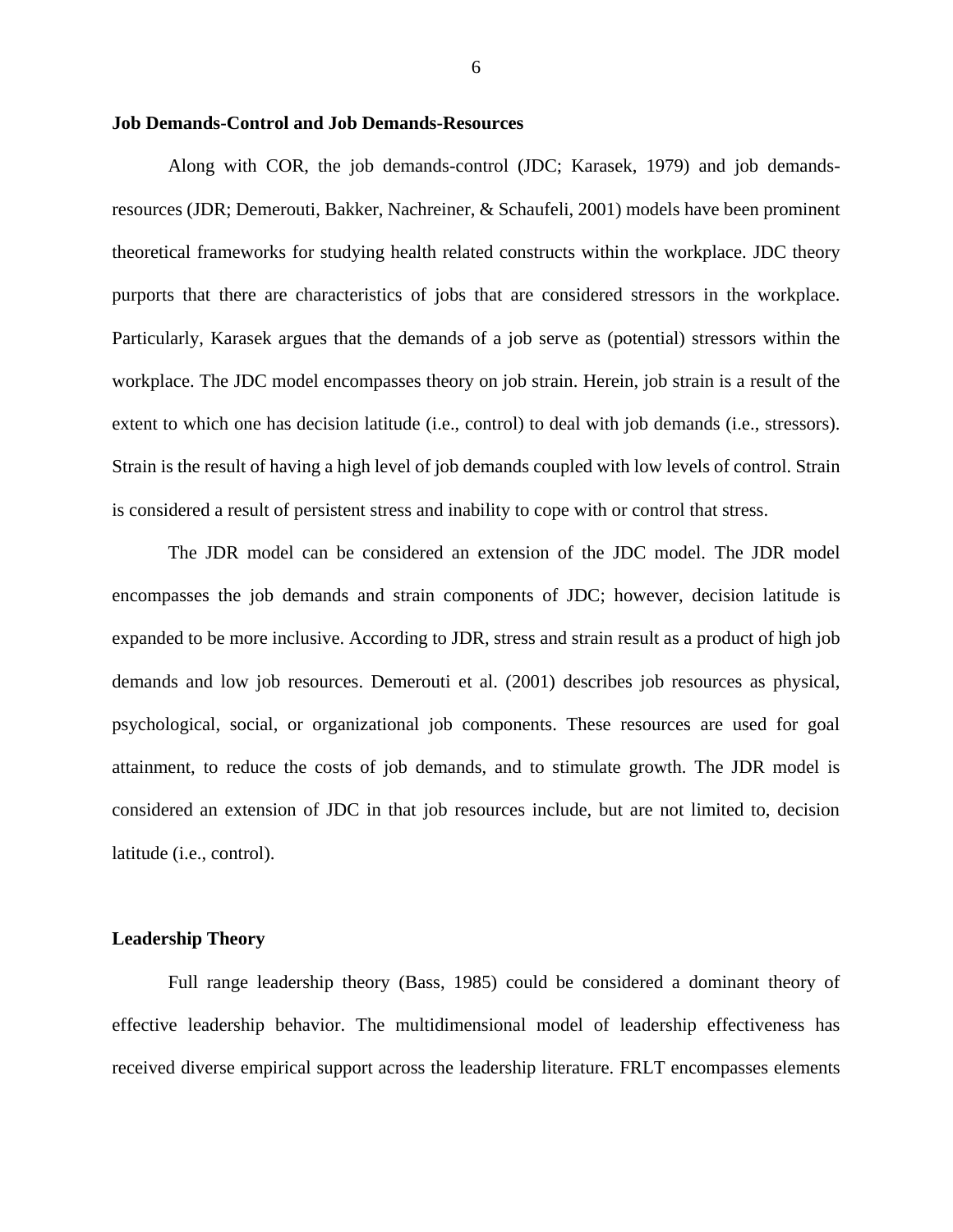of charismatic, transformational, transactional, and laissez-faire leadership. Each of these components reflects a different method with which leaders can be effective or ineffective with respect to leadership behaviors. Further, each component reflects a qualitatively different type of interaction for leaders and followers.

Bass' (1985) transformation-transactional model of leadership (reflected in FRLT) acknowledges that transformational and transactional styles of leadership are not inherently independent from one another. Rather, Bass argued, that they describe different components of leader-follower relations. According to FRLT, transformational leadership contains five subcomponents: 1) Idealized influence attributions 2) Idealized influence behaviors 3) Inspirational motivation 4) Intellectual stimulation 5) Individualized consideration. Transactional leadership is represented by three factors: 1) Contingent reward 2) Management by exception active 3) Management by exception passive. Finally, the model includes a single laissez-faire factor.

According to Bass' model, transformational leaders are leaders that respond well to unstable environments and inspire followers to think creatively. In line with the factor's five components, transformational leaders are perceived as confident and powerful through socialized charisma, and they display charismatic behaviors that reflect values, beliefs, and a sense of mission. Further, the prototypical transformational leader stresses ambitious goals, expresses an idealized vision, and conveys that the mission is attainable for followers and the leader collectively. Lastly, transformational leaders challenge followers to problem solve creatively and advise, supports, and cater to the individual needs of followers. Considering the subcomponents collectively, transformational leaders influence followers to move beyond self-interest to enact collective goals of the organization (Antonakis, Avolio, & Sivasubramaniam, 2003).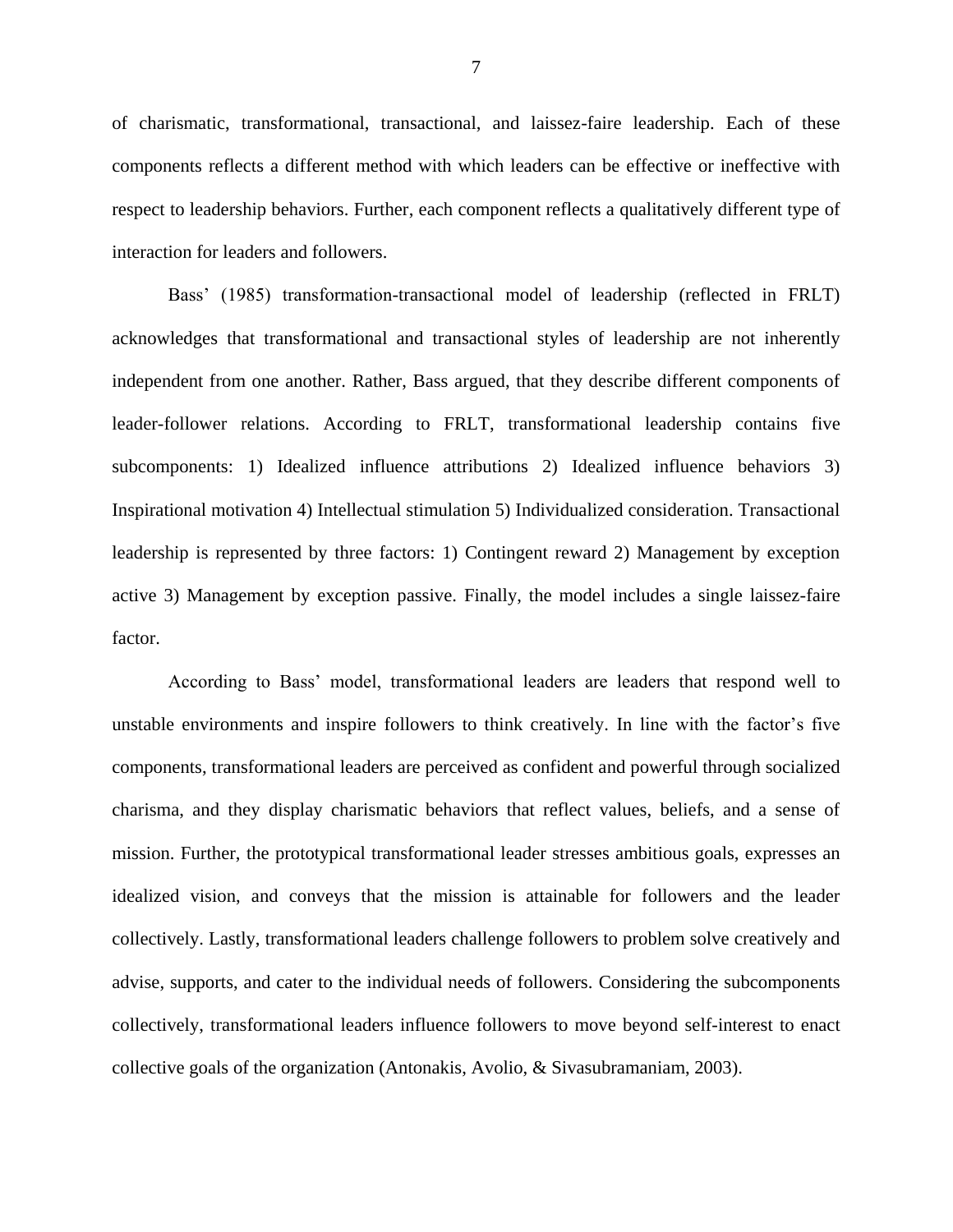Transactional leaders engage in exchange based process with followers with the goal of setting expectations and managing followers to work toward completion of goals (Antonakis et al., 2003). Transactional leaders achieve this goal by engaging in behaviors that clarify task requirements and by providing reward systems for completion of these tasks (e.g., compensation). Further, transactional leaders may actively engage in behaviors that are aimed at meeting standards, and also respond to circumstances wherein these standards are not being met. Additionally, leaders may fail to be transactional or engage in laissez-faire leadership. Laissezfaire leaders fail to make decisions and do not use the authority necessitated by their role.

Collectively, the factors within FRLT provide a well-rounded framework for effective leadership behaviors. Research has shown that the three leadership styles of FRLT are associated with workplace outcomes. A meta-analysis by Lowe, Kroeck, and Sivasubramaniam (1996) suggested that, while there are contingencies regarding relationship strength, transformational and transactional leadership styles are consistently associated with higher ratings of effectiveness. Further, Judge and Piccolo (2004) showed FRLT is related to elements of performance, leader effectiveness, and satisfaction. Bycio, Hackett, and Allen (1995) additionally showed that transformational leadership is associated with higher organizational commitment and lower intent to leave. While the relation between FRLT and workplace outcomes has been tested and replicated, it has not been thoroughly explored as a resource for dealing with workplace stressors. Inherent to the transformational component of FRLT is the notion that effective leaders are socially engaged with the followers. This engagement is evident in the ways in which they influence followers and drive them toward a collective vision. It may be that effective leaders (highly transformational and transactional leaders) may serve as a resource for workers through elements of social engagement.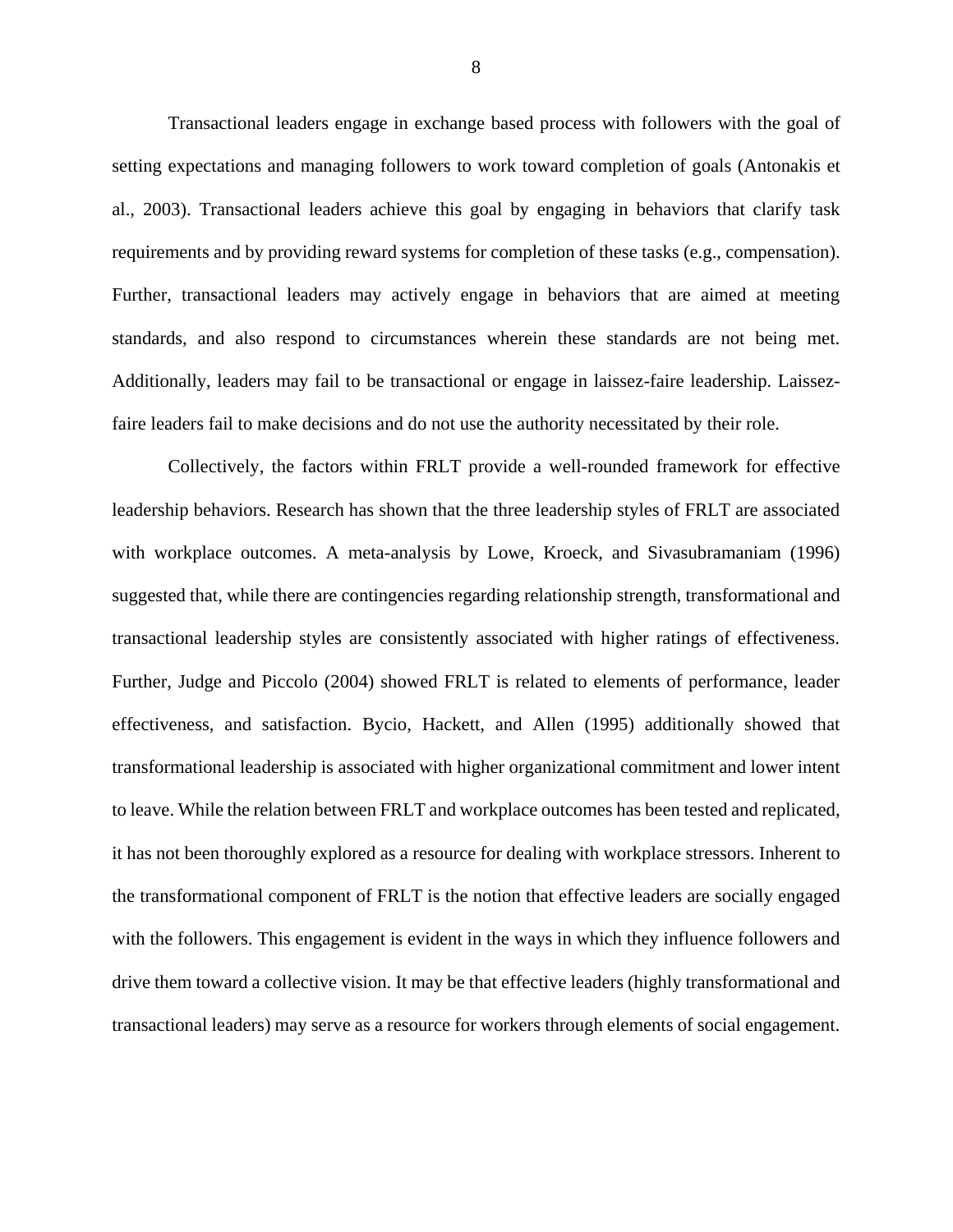#### **CHAPTER 2 "CURRENT STUDY"**

The current study was designed to extend research on workplace stress coping by examining leadership as a resource for coping with that stress. In line with current trends in workstress coping research, this study aimed to test the relation between employee social class and stress related outcomes in the workplace. Further, this study aimed to investigate the role that leadership style plays in providing resources to cope with workplace stressors. In order to assess these relations, a sample of employed individuals were asked to complete a survey detailing characteristics of their direct-report leader and to complete ratings of psychosocial variables as well.

#### **Hypotheses**

Though little research has been conducted with regard to social class and workplace outcomes, some evidence for the relations between social class and other outcome domains has been found. For example, research has provided some evidence that social class is associated with various psychosocial outcomes. Specifically, experiences of well-being, stress, and anxiety appear to be related to social class (Saladaña, 1994; Pinquart & Sorensen, 2000). Those of lower social status (or SES) endure higher rates of stress and anxiety and lower well-being than their higherclass counterparts. Based on these previous findings relating social class to psychosocial outcomes, the following were hypothesized:

*Hypothesis 1: a) Social class status is negatively related to experienced anxiety, b) negatively related to stress, and c) positively related to subjective well-being.*

Given the previously stated findings on associations between FRLT and work outcomes, the current study aimed to explore the generalizability of previous research. Based on previous findings, the following were hypothesized:

9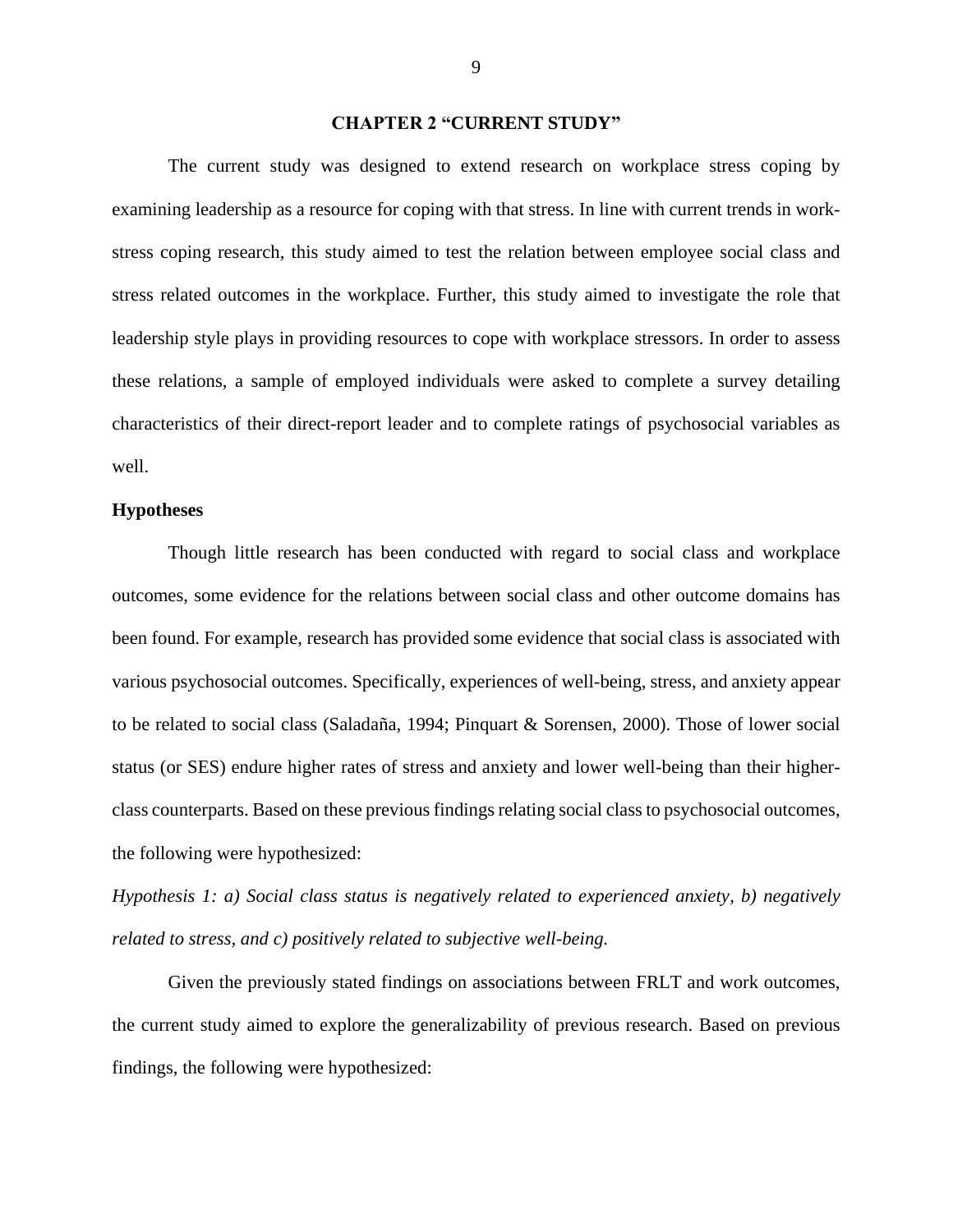*Hypothesis 2: a) Transformational leadership is positively related to organizational commitment, b) positively related to job satisfaction, and c) negatively related to intent to leave.*

*Hypothesis 3: a) Transactional leadership is positively related to organizational commitment, b) positively related to job satisfaction, and c) negatively related to intent to leave.*

*Hypothesis 4: a) Laissez-faire leadership is negatively related to organizational commitment, b) negatively related to job satisfaction, and positively related to intent to leave.*

In addition to psychosocial health variables, it is likely that social class is related to workplace attitudes and intentions. According to Spector (1998), exposure to stress can subsequently result in experienced strain. Strain is described as negative outcomes that result from experienced stress. Common workplace strain outcomes include reduced organizational commitment and job satisfaction, and higher intent to leave the organization. Thus, those with fewer resources to cope with stressors experience greater levels of stress and, subsequently, strain. In a study by Gallo, Bogart, Vranceanu, and Matthews (2005), the researchers showed that individuals of lower SES have more social strain than those of higher SES. Given that, by definition, resource availability varies by social class status, those of different social status will likely experience differential rates of strain. Based on resource availability, stress coping, and strain theoretical framework the following were hypothesized:

*Hypothesis 5: a) Social class status is positively related to organizational commitment, b) positively related to job satisfaction, and c) negatively related to intent to leave.*

Social class status inherently carries characteristics of resource availability (i.e., lower social class status is associated with fewer resources). In addition to differences in monetary resource availability, lower social class individuals perceive themselves as having fewer resources beyond that. For instance, Gallo et al., (2005) showed that individuals of lower SES display lower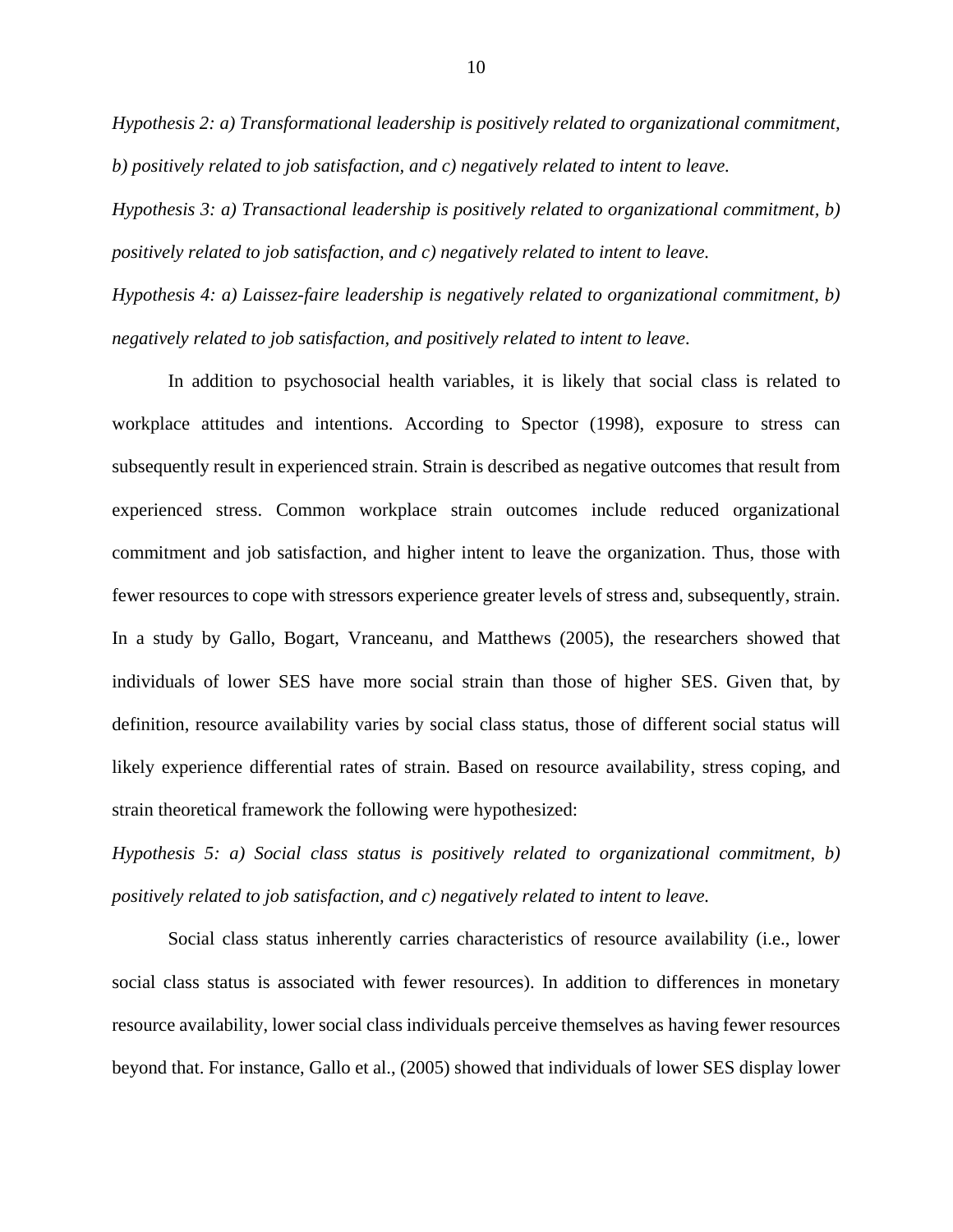perceived control than those of higher SES. In addition to differences in resource availability, those of varying social class utilize different resources to cope with stressors. Cote (2011) illustrates how lower social class individuals rely more heavily on social engagement than those of higher social class. Lower class individuals gain resources by developing and maintaining strong interpersonal bonds with others. Whereas, higher social class individuals utilize weaker social bonds and rely less heavily on social engagement as a resource (higher social class individuals have more monetary resources at baseline). Further, research has suggested that those of lower social class tend to conform more to behaviors of authority figures (Kohn et al., 1990). It is likely that the impact of leadership style is greater for those of lower social class than those of higher social class. Based on previous findings and theoretical framework relating to social engagement and stress coping theory, the following were hypothesized:

*Hypothesis 6: Social class status moderates the relation between transformational leadership and a) organizational commitment, b) job satisfaction, and c) intent to leave.* 

*-The relation between transformational leadership and these outcomes is stronger for low social class individuals than high social class individuals.*

*Hypothesis 7: Social class status moderates the relation between transactional leadership and a) organizational commitment, b) job satisfaction, and c) intent to leave.* 

*-The relation between transactional leadership and outcomes is stronger for low social class individuals than high social class individuals.*

*Hypothesis 8: Social class status moderates the relation between laissez-faire leadership and a) organizational commitment, b) job satisfaction, and c) intent to leave.* 

*-The relation between laissez-faire leadership and outcomes is stronger for low social class individuals than high social class individuals.*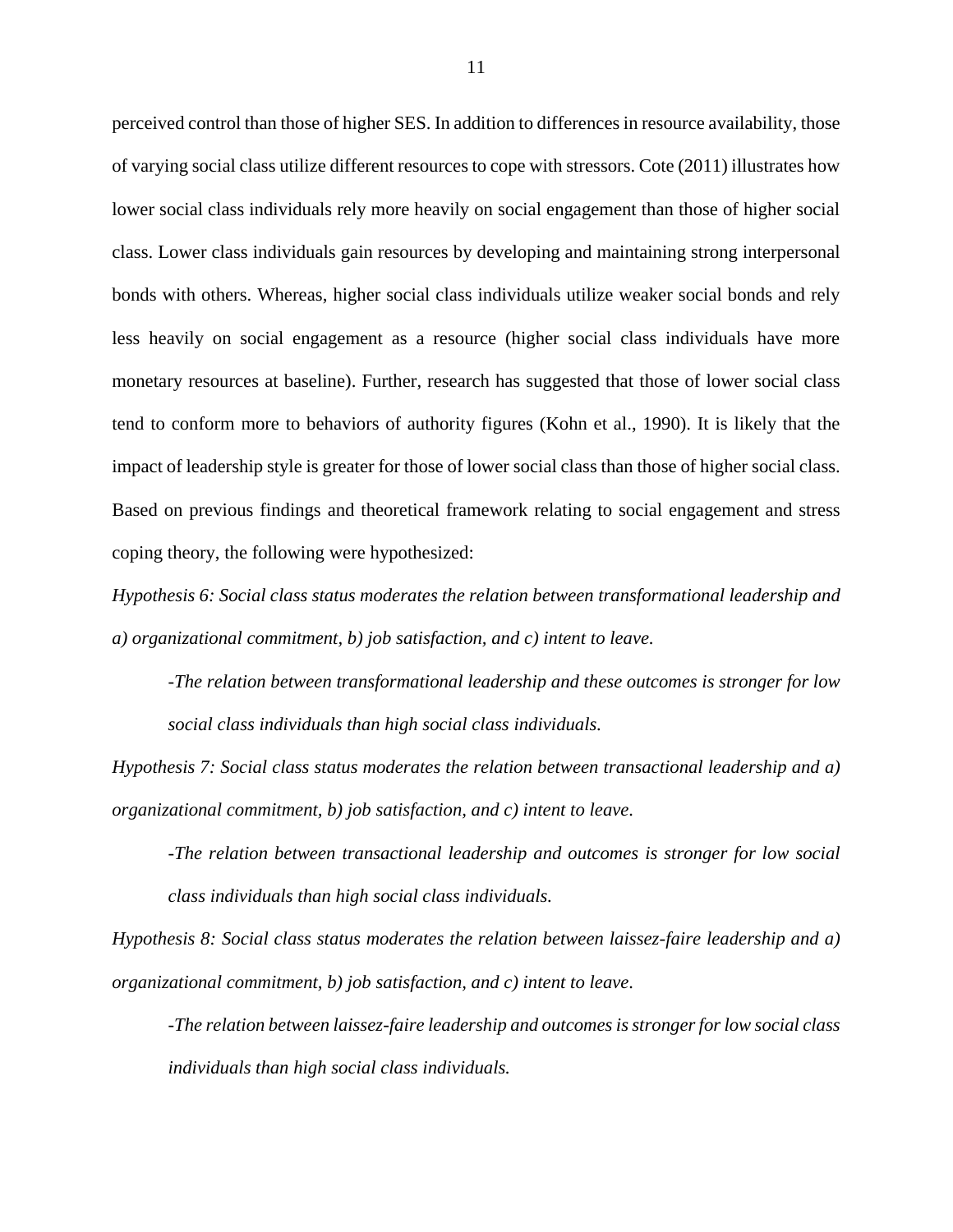#### **CHAPTER 3 "METHOD"**

# **Participants**

A power was analysis conducted with Gpower using linear multiple regression: Fixed model  $\mathbb{R}^2$  increase (i.e., change in variance accounted for) parameters. To achieve a power level of .95 with an alpha level of .05, and based on a  $\mathbb{R}^2$  increase of .05, the analysis yielded a minimum sample size of 348. Research and simulations surrounding moderated multiple regression analyses has shed light on potential issues that can deflate power in moderated multiple regression (e.g., Aguinis, 1995). Aguinis has suggested that increasing sample size can help to remedy limitations associated with moderated multiple regression. Thus, the target sample size was 450 participants.

Participants were recruited through Amazon Mechanical Turk (Mturk). Inclusion criteria for participants consisted of residing in the United States, currently employed (at least 20 hours a week), 35 years or older, and must have been working in their current position and under one direct report for the previous three months. Additionally, there has been some debate surrounding the quality of the responses provided by participants through the Mturk website (e.g., Peer, Vosgerau, and Alessandro, 2014). In an attempt to mitigate potential inappropriate responding from participants, a minimum approval rating was utilized for participant recruitment. Through the Mturk platform, participants submit their completed responses to the respective researcher for approval. A latency period is provided after this initial submission for researchers to review the submitted data and either approve or reject the submission from a given participant. This process allows researchers to review data for blatant inappropriate responding patterns (e.g., providing the same response for all items, completing a lengthy survey in an inappropriately short amount of time, etc.). If the data do not show signs of inappropriate responding, the researcher approves the submission. Mturk submission approval rates are tracked as part of a participant's profile. This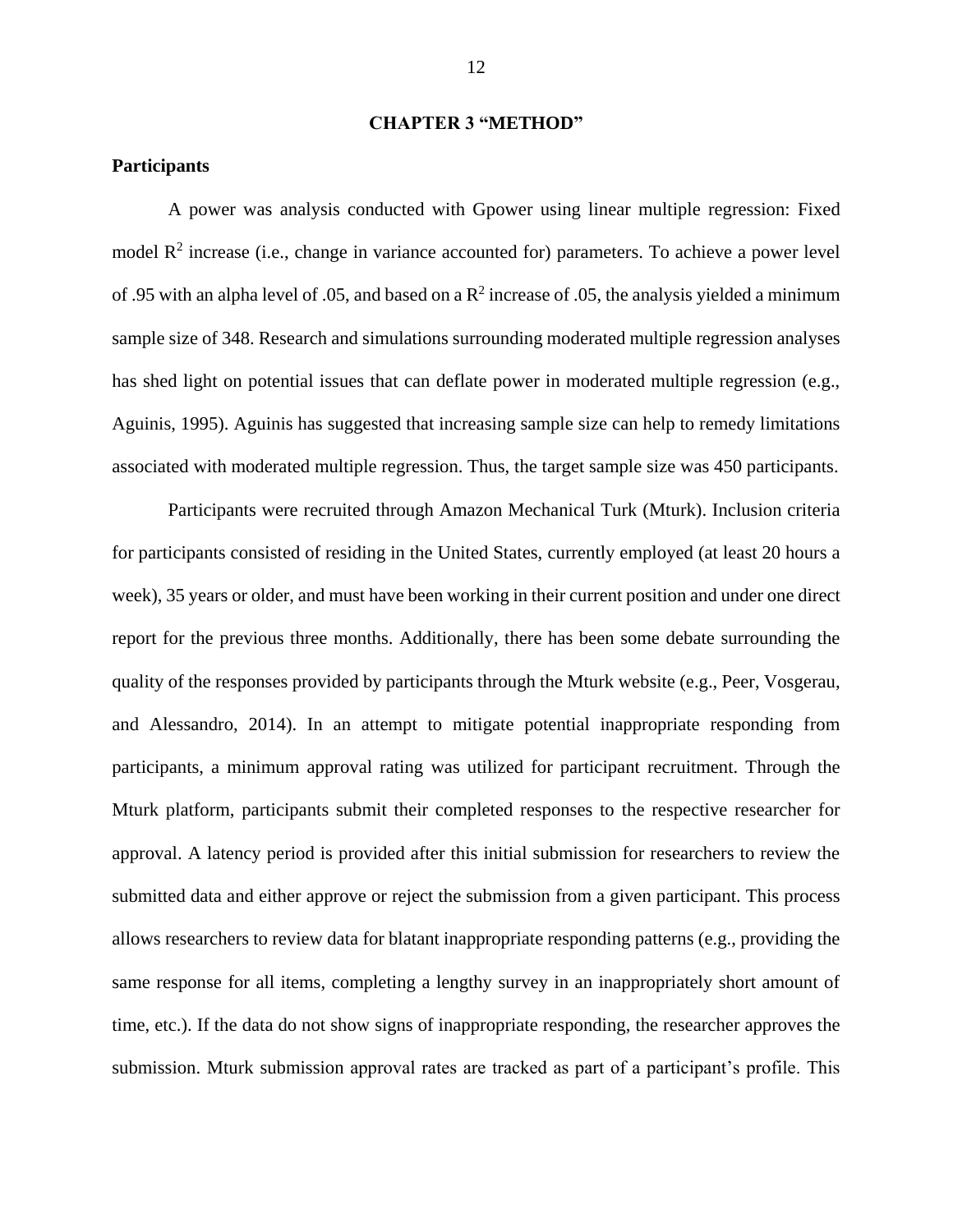approval rating can be used as an exclusion criterion for involvement. In line with this practice, the current survey was only made available to those participants with a 95% approval rating or higher. Participants were asked to complete an online survey administered through Qualtrics. Upon completion of the survey, participants earned a monetary incentive of \$1.00 for participation in the study.

#### **Sample**

Through the Mturk website, 450 participants were recruited. However, upon review of the data, 41 of these participants submitted their responses with the majority of the items unanswered. These individuals were excluded from the sample. Thus, the initial sample consisted of 409 participants. Following data screening, the final sample consisted of 359 participants. The demographic compositions of the initial and final samples were nearly identical (see Table 1).

## **Table 1**

| Descriptive Statistics for the Initial and Final Samples |                       |                     |  |  |  |  |
|----------------------------------------------------------|-----------------------|---------------------|--|--|--|--|
|                                                          | <b>Initial Sample</b> | <b>Final Sample</b> |  |  |  |  |
|                                                          | $(N = 409)$           | $(N = 359)$         |  |  |  |  |
| Gender                                                   | % (n)                 | % (n)               |  |  |  |  |
| Men                                                      | 49.88 (204)           | 49.86 (179)         |  |  |  |  |
| Women                                                    | 49.88 (204)           | 49.86 (179)         |  |  |  |  |
| Preferred not to answer                                  | 0.25(1)               | 0.28(1)             |  |  |  |  |
| Race                                                     |                       |                     |  |  |  |  |
| White                                                    | 76.04 (311)           | 76.88 (276)         |  |  |  |  |
| <b>Black</b>                                             | 9.05(37)              | 10.03(36)           |  |  |  |  |
| Asian                                                    | 7.33(30)              | 6.96(25)            |  |  |  |  |
| Latino                                                   | 5.38(22)              | 4.46(16)            |  |  |  |  |
| American Indian/Alaska Native                            | 0.73(3)               | 0.28(1)             |  |  |  |  |
| Other                                                    | 1.47(6)               | 1.39(5)             |  |  |  |  |
| Age                                                      | Mean $(SD)$           | Mean $(SD)$         |  |  |  |  |
|                                                          | 44.25 (8.78)          | 44.84 (8.91)        |  |  |  |  |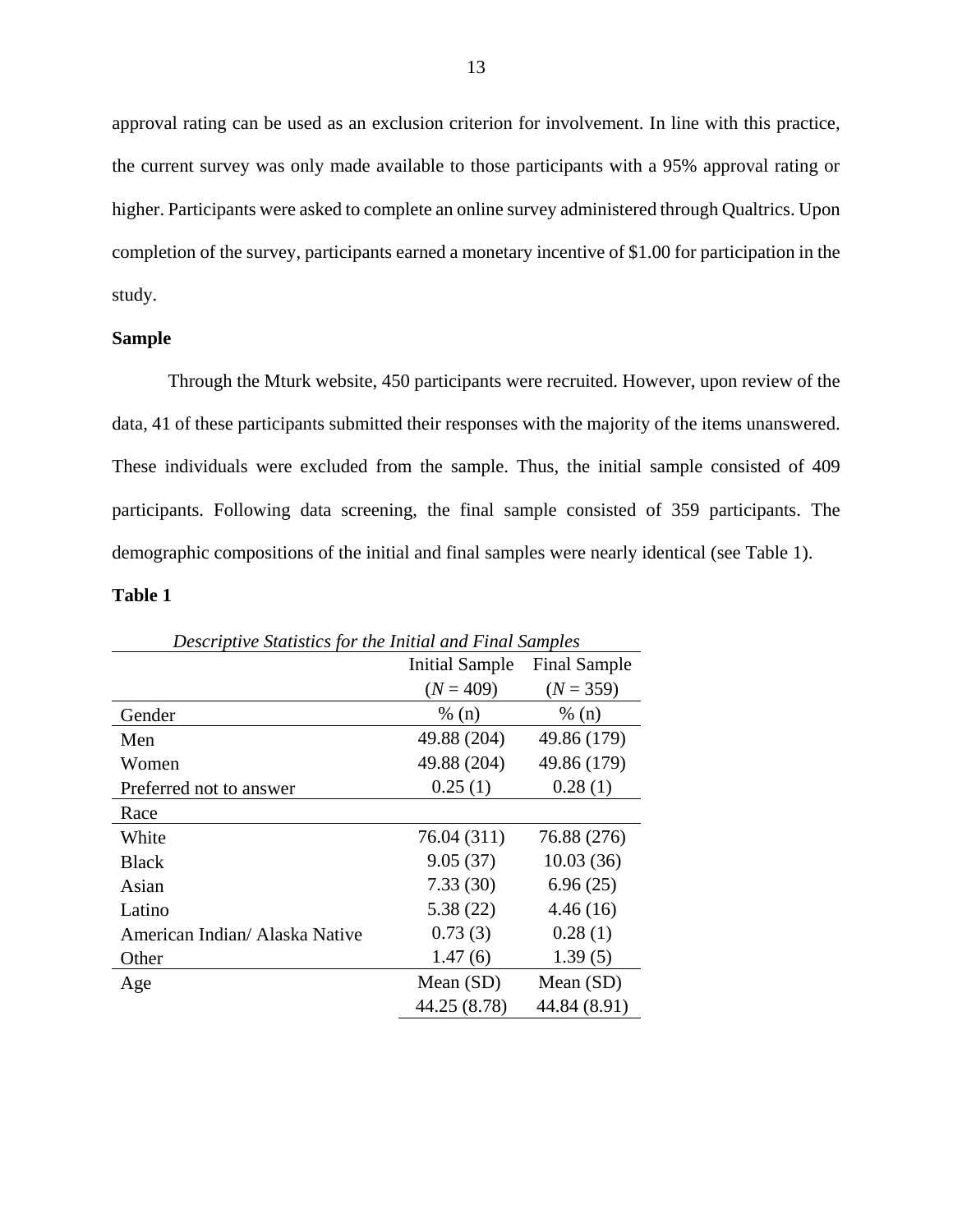#### **Procedure**

The survey for the current study was administered through the Wayne State University Qualtrics account. Well-established measures were utilized from previous literature. As such, there were disparate instructions and rating scales across the various types of measures included in the survey. Consequently, items were uploaded to the Qualtrics survey in sections based on the type of measure. Thus, as participants received each new group of items, they were provided with the rating scale and response instructions for that group of items.

Prior to recruiting participants for the study sample, three Wayne State University Graduate Students were recruited from the Psychology Department to pilot the survey. The purpose of this pilot was to establish a baseline for the estimated time needed to complete the survey and to identify any technical issues associated with the Qualtrics survey platform in administration. Upon completion of the pilot, no technical issues were identified with the survey platform. Further, time to completion of the pilot survey yielded an expected time-to-completion of 15 minutes. To provide sufficient time to respond, once participants began the survey, they had two hours to submit their responses.

The survey was then uploaded to the Mturk participant recruitment website. The Mturk website utilizes an online platform for researchers to administer surveys to a national sample. Participants earn a small monetary reward for participation in each survey and can participate in a study from any location that has internet access. Potential participants have the opportunity to selfselect into any survey that is made available to them. The current survey was posted on the Mturk website with a brief description (see Appendix A) of the criteria for participating, the monetary incentive of \$1.00 for participating in the study, and the purpose of the study. Once participants selected the survey on the Mturk website, they were then presented with a more detailed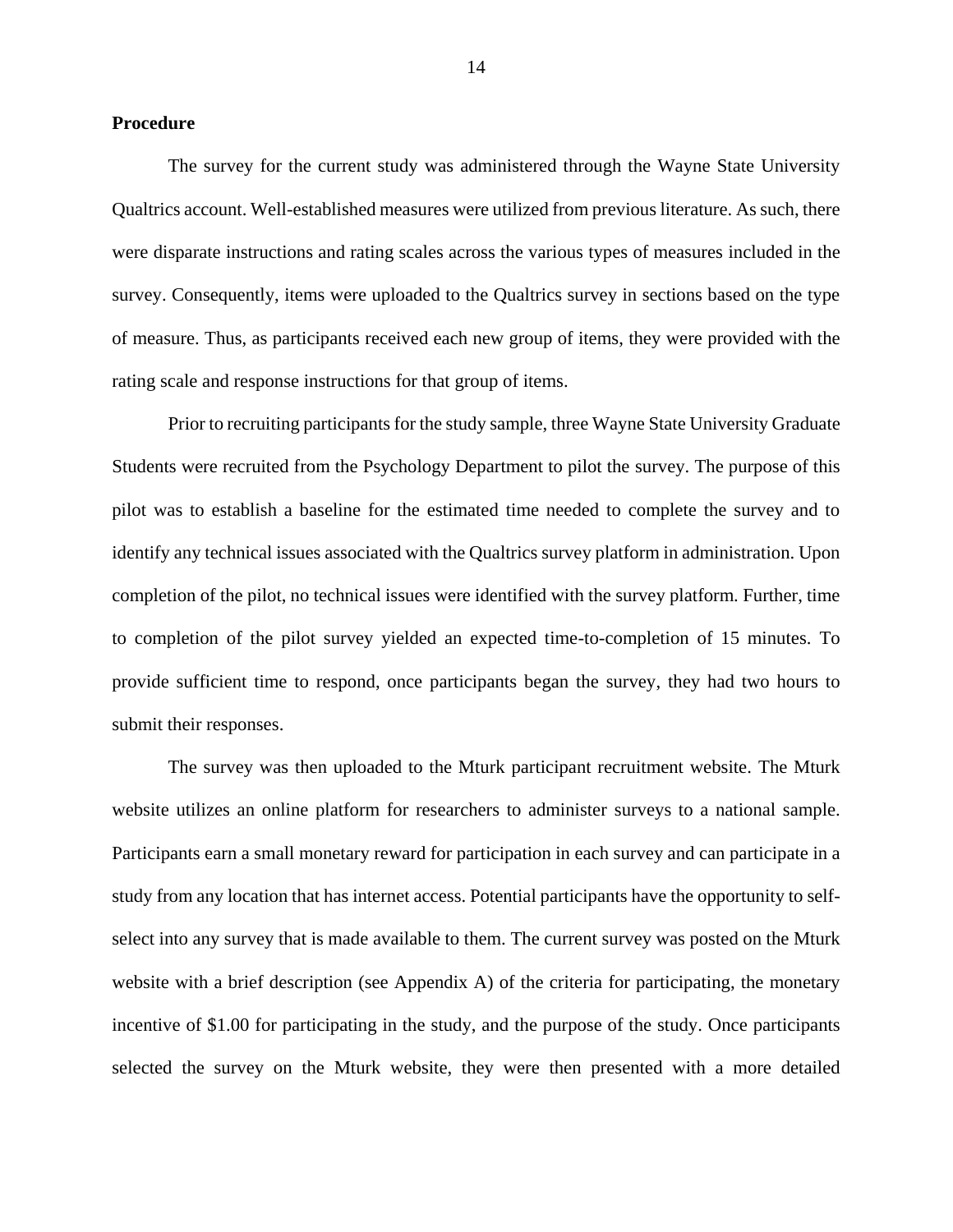description of the purpose of the study (see Appendix B), criteria for participating, time requirements for participating, a statement of confidentiality, and the potential risks and benefits of participating in the study. Following a procedure approved by the Wayne State University Institutional Review Board, respondents were instructed that, by proceeding to the survey, they were providing their informed consent to participate in the study. Participants were also instructed to enter a unique identifier into the Mturk website that was provided at the end of the Qualtrics survey. Upon submitting the unique identifier into Mturk, responses by each participant were considered complete.

Upon reaching the survey, participants responded to questions relating to demographic characteristics, components of stress, judgements of leaders, and workplace outcomes. Participants were instructed that they were free not to answer any question. Additionally, once the survey was complete, respondents were thanked for their participation and were notified that they would be able to receive information on the outcome of the study once it was completed. All participants completed the scales in the same order.

#### **Measures**

*Leadership Style*. Leadership style was measured using the Multifactor Leadership Questionnaire (MLQ). The MLQ is one of the most commonly utilized assessments of leadership in the I/O literature. The MLQ has gone through numerous revisions since it was originally developed by Bass (1985). The MLQ scale used in this study is a 9-factor assessment (Avolio, Bass, & Jung, 1995; see Appendix C). Additionally, the scale includes items that assess a single leader effectiveness factor which was excluded from analyses. The scale consists of 45 total items, of which 42 items comprise the eight FRLT factors. The current study utilized the 42 MLQ items to assess the three leadership styles of the FRLT. The MLQ aims to assess transformational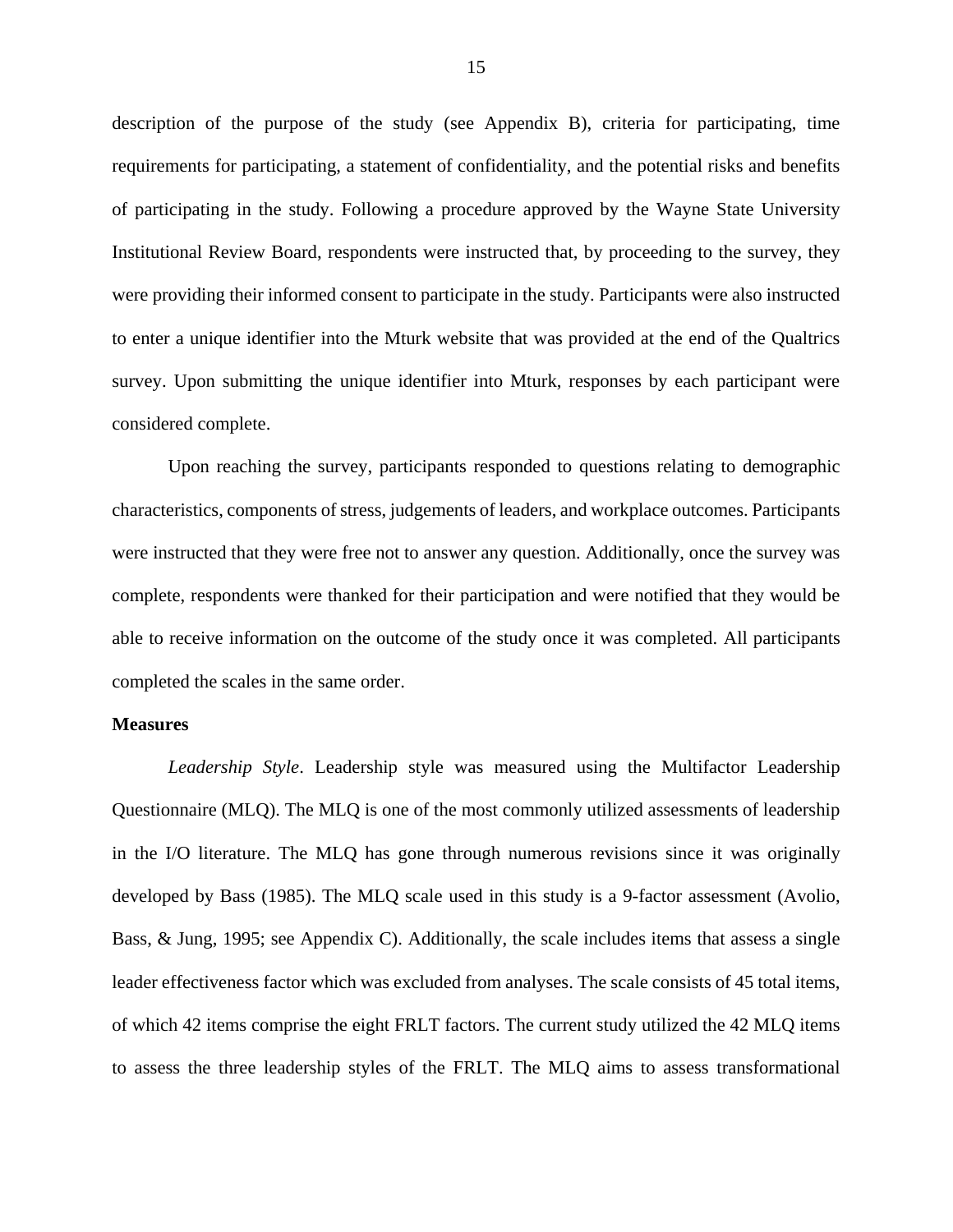(comprised of four factors), transactional (comprised of three factors), and laissez-faire (single factor) leadership styles in a single measure. Transformational leadership was a composite variable consisting of the four subcomponents: individualized consideration (9 items;  $\alpha = .94$ ), idealized influence (6 items;  $\alpha$  = .90), inspirational motivation (8 items;  $\alpha$  = .92), and intellectual stimulation (4 items;  $\alpha$  = .84). Transactional leadership was a composite variable consisting of the three subcomponents: management-by-exception passive (3 items;  $\alpha$  = .72), management-by-exception active (3 items;  $\alpha = .52$ ), and contingent reward (4 items;  $\alpha = .51$ ). Laissez-faire was a single factor variable comprised of 5items ( $\alpha$  = .90)

*Social Class Status*. Given that social class status is a multifactorial construct, the current study attempted to test a composite social class variable that incorporates multiple components of the construct. In accordance with previously discussed operationalizations of social class, the current study utilized both objective and subjective components of the construct. Annual income (U.S. dollars; see Appendix D), educational attainment, occupational prestige, and subjective social class rank were utilized as indicators of social class. Prior to combining the components of social class into a single composite variable, there needed to be sufficient theoretical and empirical justification to do so. While theoretical support for a composite variable can be found from previous research (e.g., Cote, 2011), the current study also empirically tested the justification of a composite variable by conducting a confirmatory factor analysis using structural equation modeling.

Education level was measured on a 5-point scale (modified from Christie & Barling, 2009) ranging from  $I = some high school to 5 = graduate degree (see Appendix E).$ 

Occupational prestige was measured based on occupational title (see Appendix F). In order to obtain occupational prestige scores for the participants in the sample, each job title was assigned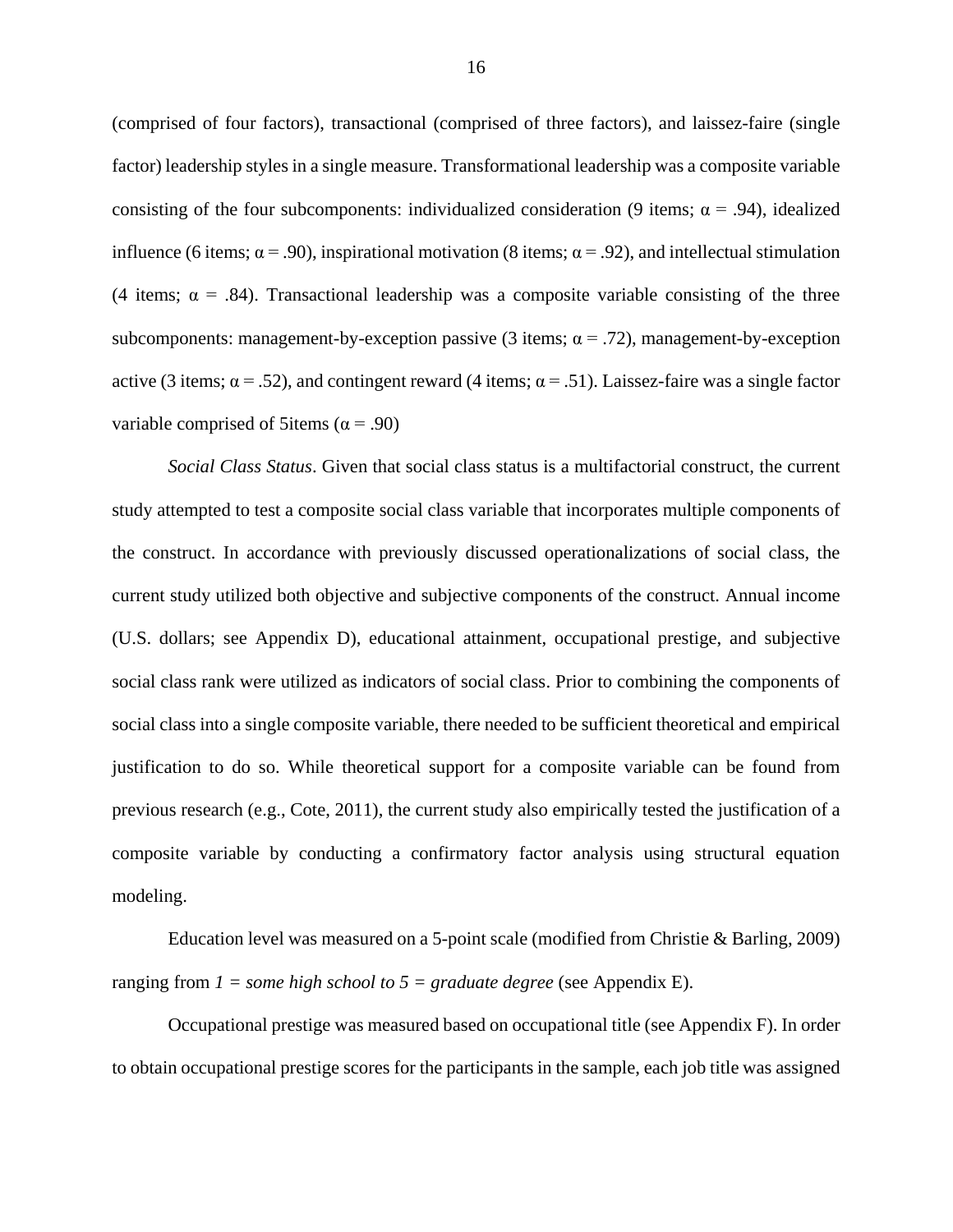a prestige rating. It was intended that prestige rating would be assigned based on ratings obtained from The General Social Survey (2012). The General Social Survey contains empirically derived prestige ratings for over 800 job titles. However, due to low rates of overlap between titles in the current sample and those in the General Social Survey, the procedure for obtaining occupational prestige ratings was adapted. Two doctoral students in I/O psychology were recruited to assign prestige ratings to each of the job titles in the sample. All other data were removed from the dataset that the ratings were performed on so that the ratings were made while blind to other characteristics of each participant. The raters were instructed to assign prestige ratings based on modified instructions from the General Social Survey. The raters were asked to rate each job title based on how high or low it is in social standing. Consistent with the General Social Survey, ratings were made on a 9-point scale with 1 indicating the lowest social standing, and 9 being the highest social standing. Note that ratings were made with respect other potential jobs in general (i.e., not merely the others in the sample). Thus, ratings from the full, 9-point scale were not required to be assigned (e.g., President of the United States might earn a rating of "9" but was not represented in the sample). After initial ratings were assigned for the 359 participants that included a job title, ratings with large discrepancies were discussed and there was an opportunity for the raters to alter their initial ratings to obtain a final rating. Of the 359 respondents, eight sets of ratings had a discrepancy of 2 points or more (on the 9-point scale) and were reviewed using the previously stated procedure. Interrater reliability was evaluated using the intraclass correlation on the final prestige ratings and reached a sufficient level (interrater reliability of .91). Prestige ratings from the two raters were then averaged to obtain a final occupational prestige score for each participant.

Social class rank was assessed using the MacArthur Scale of Subjective Social Status by Adler and Stewart (2007; see Appendix G). This assessment asks participants to place an "x" on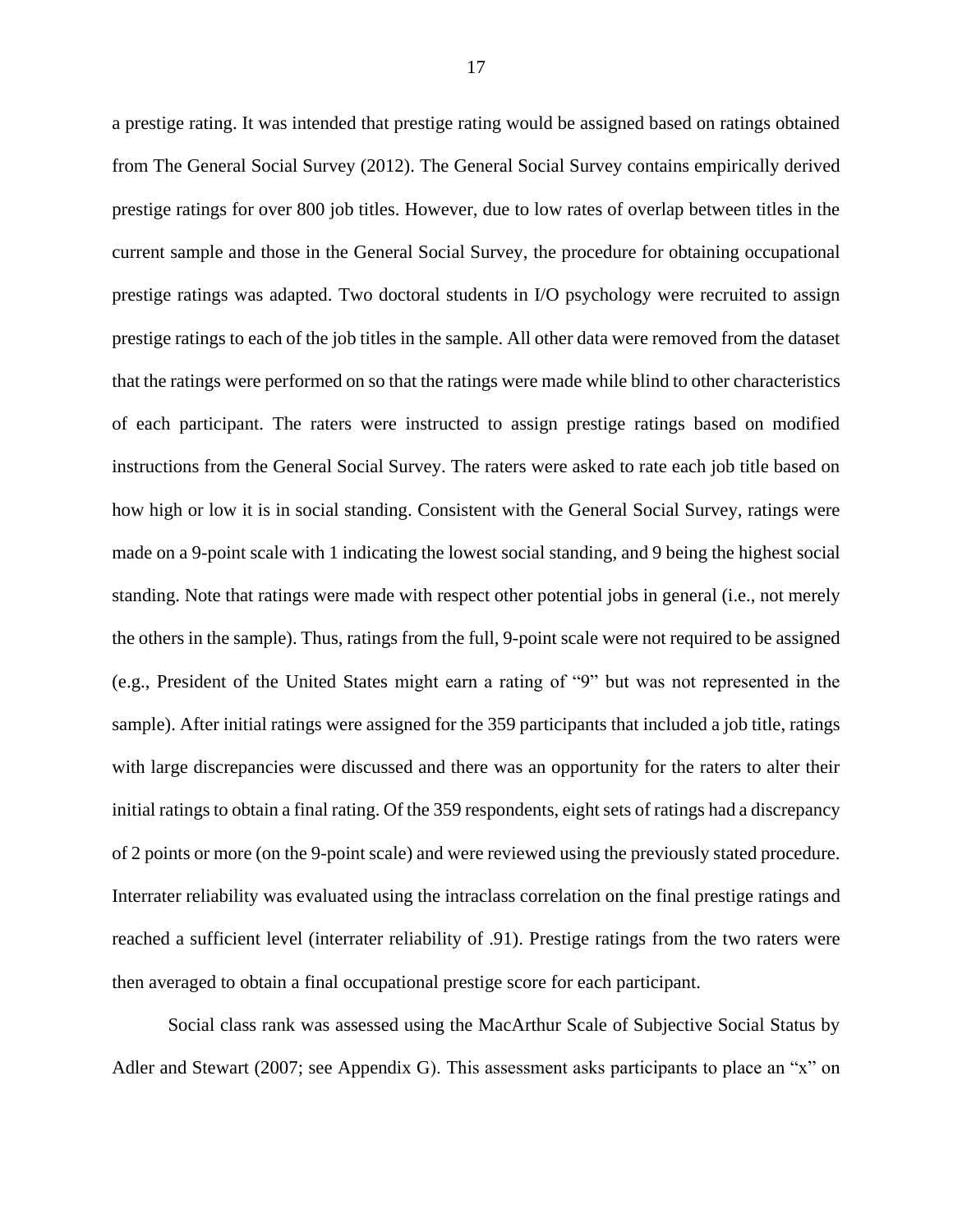one of nine ladder rungs that represents where the participant feels he or she stands on the "social class ladder." The social class ladder metaphorically represents social class rank with respect to the social class of others. Selected ladder rungs were converted to quantitative social class standing on a scale from 1-9 (1 indicating lowest social class standing and 9 indicating highest social class standing).

*Anxiety.* Anxiety was assessed using a 5-item subgroup of the Beck Anxiety Inventory (Beck, Epstein, Brown, & Steer, 1988; see Appendix H). The scale asks participants to read a statement (i.e., item) and indicate how often one felt in accordance with the statement in the past week (e.g., "I was nervous"). Responses fell on a 4-point frequency scale, and were averaged to produce a final anxiety score. The scale yielded sufficient reliability in the sample ( $\alpha$  = .78).

*Stress.* Stress was assessed using the 9-item job stress scale from Karasek (1979; see Appendix I). Participants were asked to indicate the extent to which they agreed with each statement (e.g., "I often feel bothered or upset in my work"). Items were rated on a 4-point scale ranging from strongly disagree to strongly agree, and were average to produce a final stress score. The scale yielded sufficient reliability in the sample ( $\alpha$  = .73).

*Well-Being.* Psychological well-being was assessed using a 7-item scale by Ryff (1995; see Appendix J). Participants are asked to rate the extent to which they agreed with scale items based a 6-point scale, ranging from strongly disagree to strongly agree (e.g., "I enjoy making plans for the future and working to make them a reality"). Item scores were averaged to comprise an overall well-being score. The scale yielded sufficient reliability in the sample ( $\alpha$  = .84).

*Affective Commitment.* Affective commitment was assessed using an 8-item subscale from the Organizational Commitment Questionnaire by Allen and Meyer (1990; see Appendix K). Four of these items were negatively worded and therefore were reverse scored prior to analysis.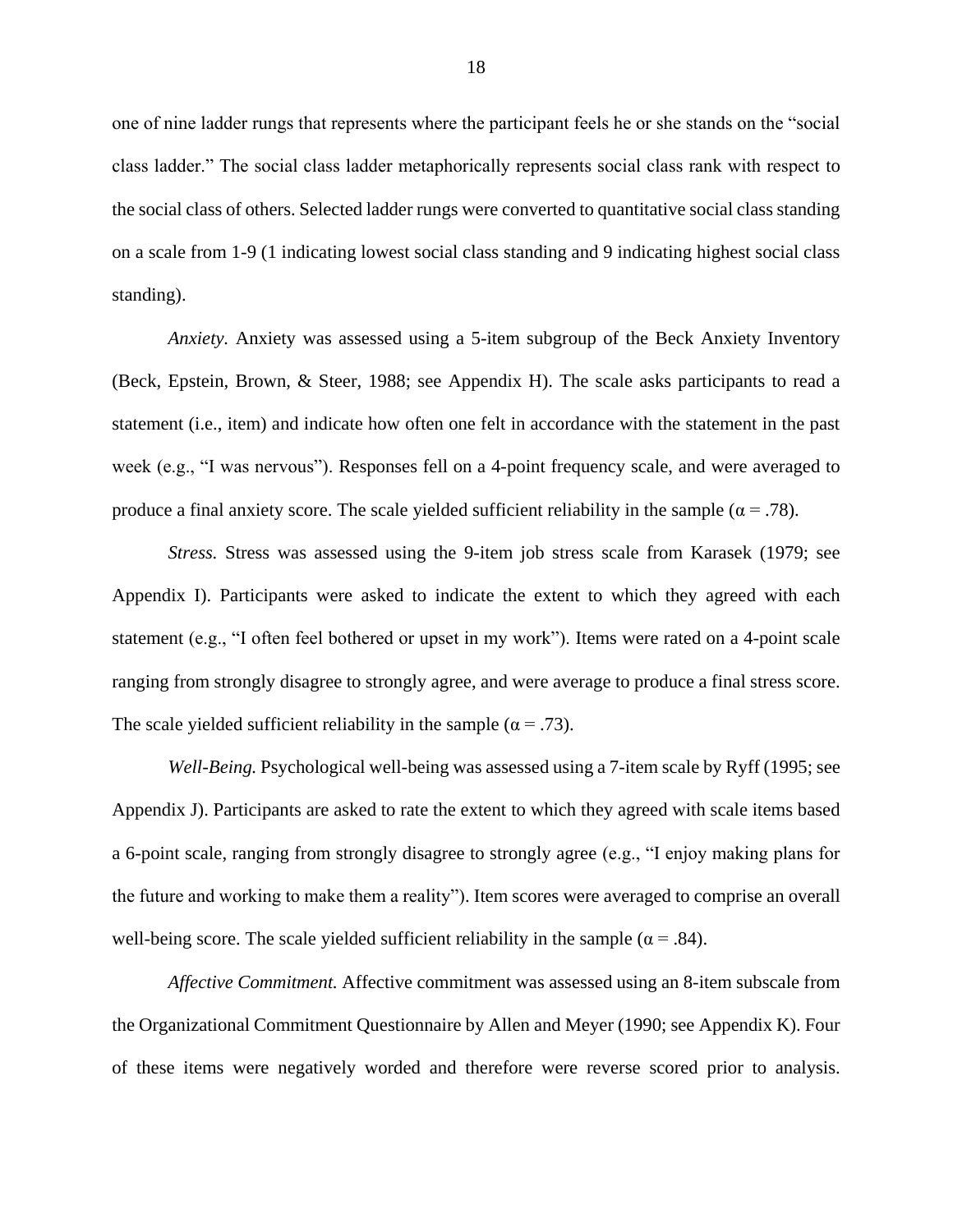Participants were asked to indicate the extent to which they agreed or disagreed with each statement (e.g., "I really feel as if this organization's problems are my own"). Responses were given to items on a 7-point scale ranging from strongly disagree to strongly agree, and were averaged to produce a final affective commitment score. The scale yielded sufficient reliability in the sample ( $\alpha$  = .93).

*Job Satisfaction.* Employee job satisfaction was assessed with 5items from the Job Satisfaction Index by Brayfield and Rothe (1951; see Appendix L). Two of the five items were negatively worded and therefore were reverse scored prior to analysis. Participants were asked to indicate the extent to which they agreed or disagreed with each statement regarding their current position (e.g., "I feel fairly well satisfied with my present job"). Items were rated on a 5-point scale ranging from strongly disagree to strongly agree, and were averaged to produce a final job satisfaction score. The scale yielded sufficient reliability in the sample ( $\alpha$  = .92).

*Intent to leave.* Intent to leave the organization was assessed using a 3-item scale adapted from Walsh, Ashford, and Hill (1985; see Appendix M). Participants were asked to rate the extent to which they agree with each item (e.g., "I am actively looking for a job at another organization"). Items were rated on a 5-point scale ranging from strongly disagree to strongly agree, and were averaged to produce a final intent to leave score. The scale yielded sufficient reliability in the sample ( $\alpha$  = .92).

*Inappropriate Responding.* To help identify inappropriate responding patterns, five items were included throughout the survey that instructed participants to respond with a particular option. The five items were embedded into four different scales through the survey at random (two items in the Multifactor Leadership Questionnaire, one item in the Job Stress Scale, one item in the Psychological Well-Being Scale, and one item in the Affective Commitment Scale). For each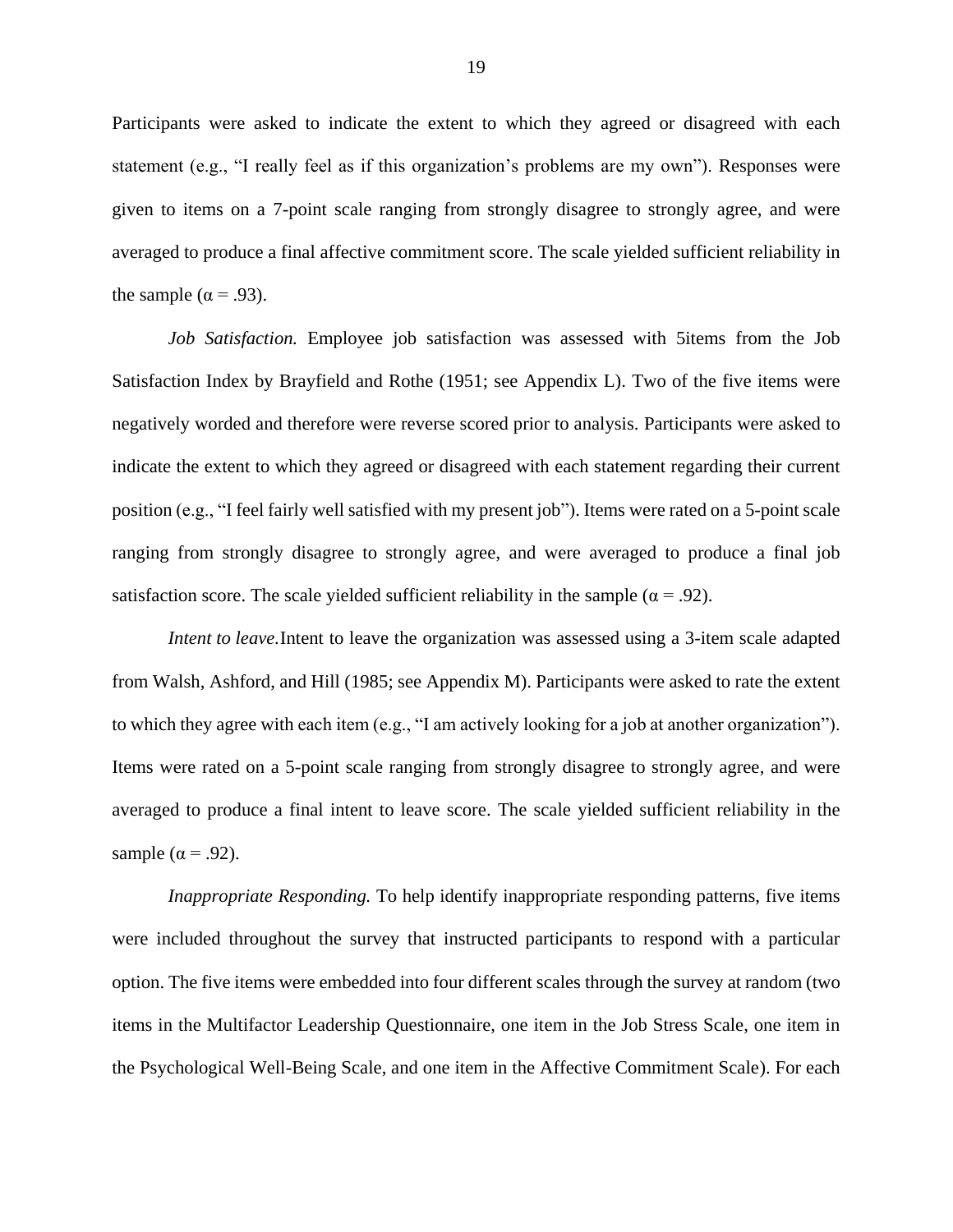inappropriate responding item, participants were instructed to select a specific response on the respective scale. Any response other than that which participants were instructed to select for each respective scale was considered an incorrect answer. The incorrect responses for each participant on these items were summed to create a total inappropriate responding score. These items were used solely for data screening purposes.

*Demographics*. At the end of the survey, participants were asked to identify their gender, age, and race (see Appendix N).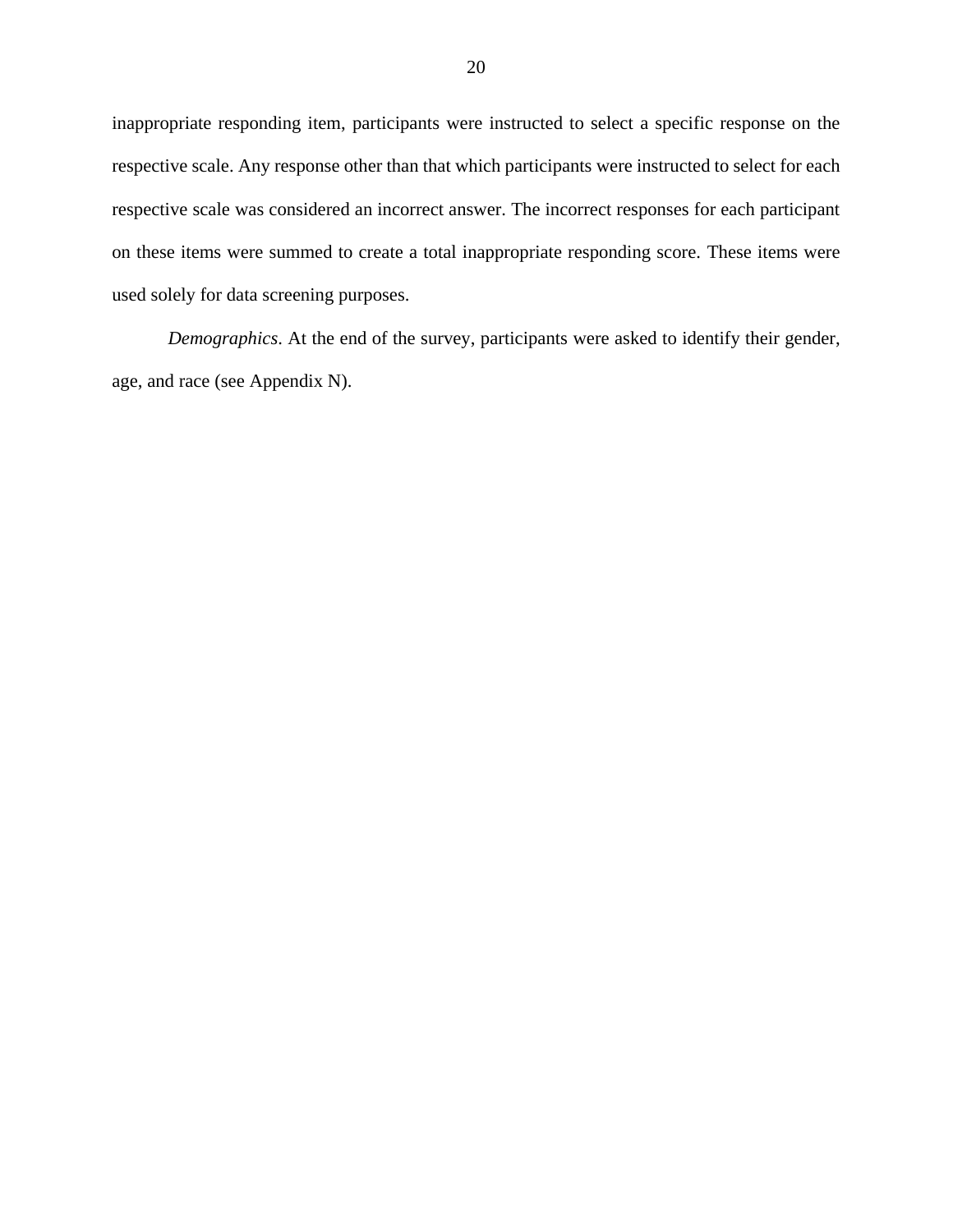#### **CHAPTER 4 "RESULTS"**

#### **Data Screening**

The initial sample consisted of 409 participants. Prior to conducting data analyses to address the hypotheses, the data were reviewed and screened for problematic response patterns and outliers.

The first step in the screening the data consisted of evaluating the amount of time taken to complete the survey. In reviewing both the amount of time taken to complete the survey and the patterns of responses provided, a 4-minute cutoff was established. Responses provided in less than 4 minutes tended to show inappropriate responding patterns (e.g., selecting the same option for each item within a scale). Given that the survey consisted of 91 items, it is unlikely that the participants with these short responses times devoted sufficient attention and consideration to the items. Through the use of this screening procedure, 40 participants were excluded from further analysis.

The second step consisted of reviewing the inappropriate responding items. A cutoff of three or more incorrect selections out of the five inappropriate responding items was adopted. Participants that incorrectly responded to three or more of the items tended to show potentially inappropriate responding through the rest of the survey (e.g., conflicting response patterns between traditionally scaled and reverse scaled items, highly redundant responses, etc.). Through the use of this screening procedure, three additional participants were excluded from further analysis.

#### **Outliers**

Following the initial data screening process, the variables were reviewed for potential outliers. First, univariate outlier analyses were conducted to detect potential extreme cases on individual variables. Boxplots were created for all quantitative variables. Following a procedure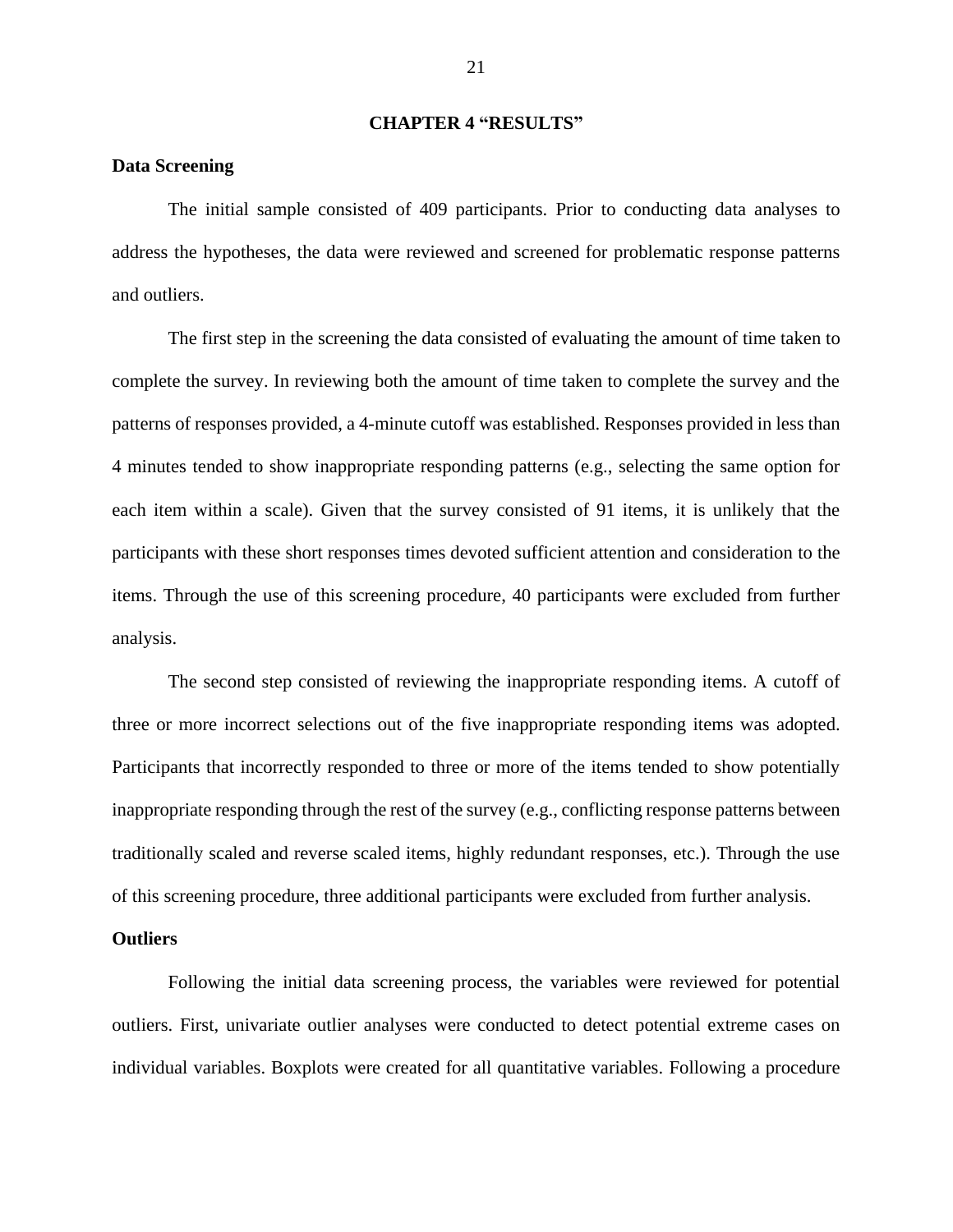outlined by Tabachnick and Fidell (2013), extreme cases (i.e., participants) identified in the boxplots were considered outliers if the score on the respective variable was 3.29 standard deviations above or below the mean. Using this procedure, seven variables were identified that had at least one potential outlier. The transactional leadership variable had two extreme cases. For both of these cases, nearly all of the item responses were at the highest point of the scale. However, scores were not beyond 3.29 standard deviations above or below the mean. Thus, these cases were not considered outliers. The job stress variable had two extreme cases. For both of these cases, all of the item responses were at the high end of the scale. However, scores were not beyond 3.29 standard deviations above or below the mean. Thus, these cases were not considered outliers. The anxiety variable had seven extreme cases. For all of these cases, all of the item responses were at or near the highest point of the scale. Four of these cases had scores more than 3.29 standard deviations from the mean and were excluded from further analysis. The subjective social class rank item had one high extreme case. However, the score was not beyond 3.29 standard deviations above or below the mean. Thus, this case was not considered an outlier. The income variable had 17 extreme cases. One of the cases had an income of more than 3.29 standard deviations above the mean and was excluded from further analyses. The education variable had one extreme case. However, the score was not beyond 3.29 standard deviations above or below the mean. Thus, this case was not considered an outlier. Similarly, the occupational prestige variable had one low and four high extreme cases. However, the scores were not beyond 3.29 standard deviations above or below the mean. Thus, these cases were not considered outliers. In total, 5 participants were considered univariate outliers, and were removed from further analyses.

The last step in data screening consisted of an examination of multivariate outliers. Mahalanobis distances were calculated for each participant in accordance with guidelines provided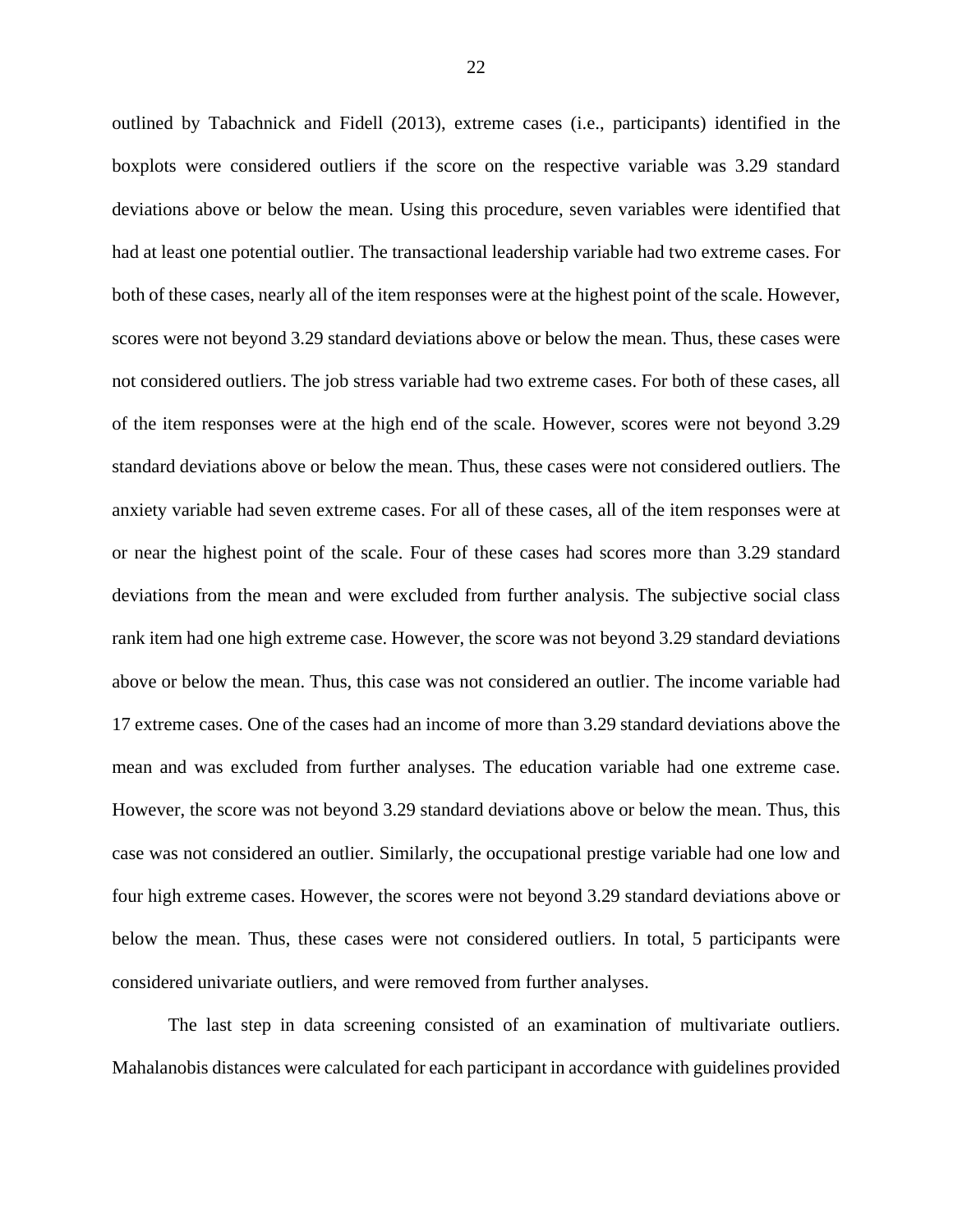by Tabachnick and Fidell (2013). Following these recommended guidelines, extreme multivariate outliers were identified via a  $\chi^2$  test. The critical value for the  $\chi^2$  test was 34.53 and was derived from having 13 degrees of freedom (i.e., number of variables) and with an alpha level of .001. Any case with a Mahalanobis distance that exceeded the *χ2* critical of 34.53 was considered a multivariate outlier. Using this procedure, two cases were identified as multivariate outliers, and were subsequently removed from further analyses. Following the removal of these two multivariate outliers, the final sample for analyses consisted of 359 participants.

#### **Social Class Composite**

In order to justify the combination of the four social class components (i.e., income, education, occupational prestige, and subjective social class rank) into a single, composite variable, a confirmatory factor analysis was conducted. A structural equation model (using Mplus) was utilized to test the loadings of these four components onto the latent social class variable. The initial model consisted of loading estimates for the four social class components onto the latent social class factor. Results suggested that model fit could be improved when accounting for the correlation between income and ratings of subjective social class status.

After accounting for the relationship between income and subjective social class rank, the modification indices did not suggest that the model could be improved. The standardized path coefficients are provided in Figure 1. The analysis yielded strong indices of model fit, *RMSEA* = 0.057, *CFI* = 0.996. The chi-square test of model fit was nonsignificant,  $\chi$ 2(1) = 2.17, *p* = .140.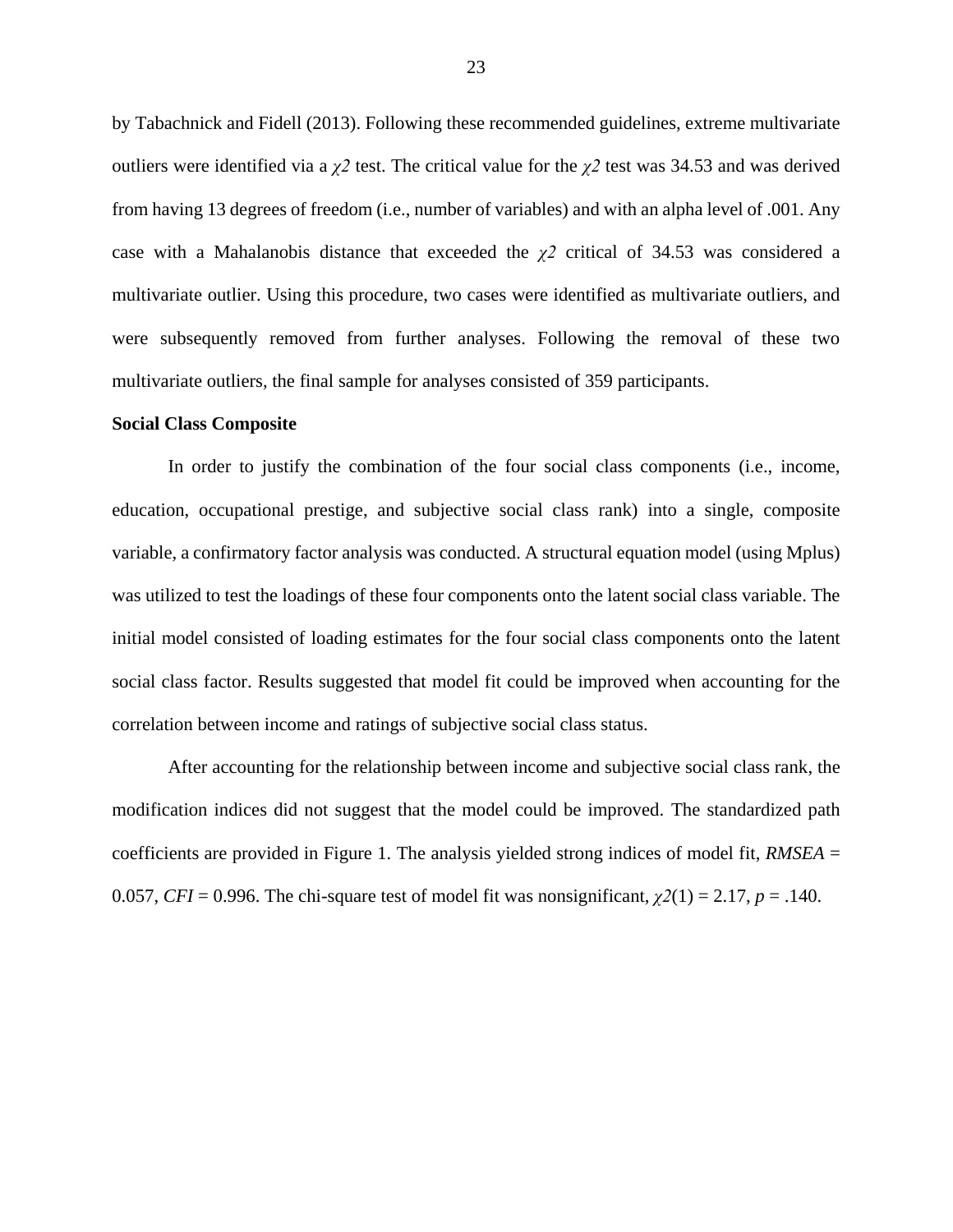<span id="page-31-0"></span>



All path coefficients were statistically significant at the  $p = .05$  level (see Table 2). Collectively, these results provided support for combining the four social class components into a composite social class variable. Following the confirmatory factor analysis, factor scores were computed for each participant for the composite social class variable.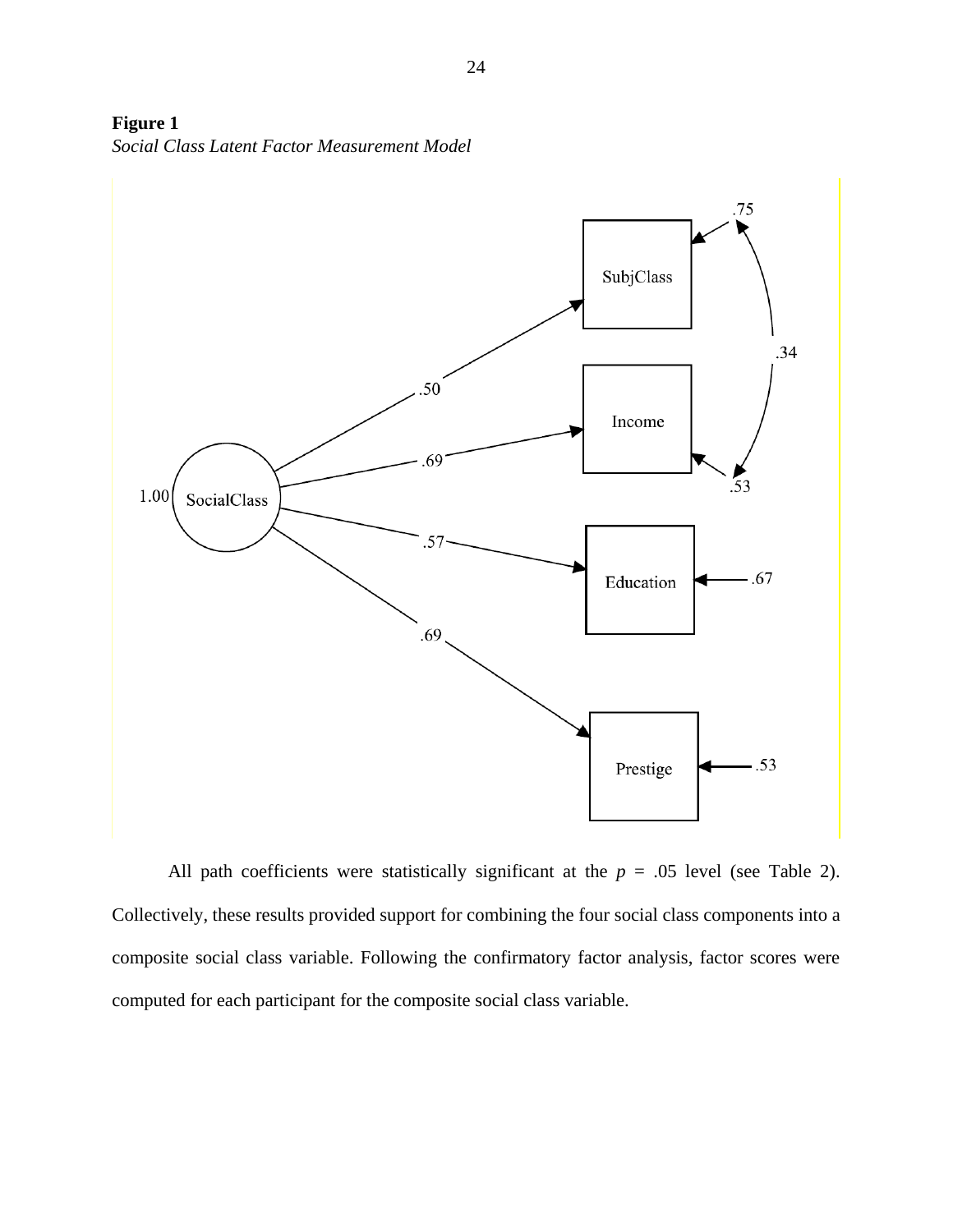# **Table 2**

| <b>Standardized Coefficients of Confirmatory Factor Analysis</b> |             |      |  |  |  |  |
|------------------------------------------------------------------|-------------|------|--|--|--|--|
| Loading on Latent Social Class Variable                          | <b>Beta</b> | S.E. |  |  |  |  |
| <b>Subjective Social Class Status</b>                            | $.50*$      | .06  |  |  |  |  |
| Income                                                           | $.69*$      | .05  |  |  |  |  |
| Education                                                        | $.57*$      | .05  |  |  |  |  |
| Prestige                                                         | $.69*$      | .05  |  |  |  |  |
| <b>Correlation Among Observed Variables</b>                      |             |      |  |  |  |  |
| Income and Subjective Social Class Status                        | $34*$       |      |  |  |  |  |

*Note.* Values that are noted with \* are significant at the .05 level.

## **Descriptive Statistics and Correlations**

Following the data screening procedure, and after computing a composite social class score for each participant, means and standard deviations for all target variables were obtained. Additionally, correlations were computed to determine the strength of the relationships between the variables of interest. Table 3 presents the means, standard deviations, and intercorrelations between the variables in this study.

## **Table 3**

*Descriptive Statistics and Intercorrelations*

|                           |         | 2       | 3       | 4       | 5       | 6       |         | 8      | 9       | 10 | M    | SD   |
|---------------------------|---------|---------|---------|---------|---------|---------|---------|--------|---------|----|------|------|
| 1. Social Class Composite |         |         |         |         |         |         |         |        |         |    | 0.00 | 0.70 |
| 2. Transformational       | $.18*$  |         |         |         |         |         |         |        |         |    | 3.49 | 0.99 |
| 3. Transactional          | .01     | .04     |         |         |         |         |         |        |         |    | 3.05 | 0.60 |
| 4. Laissez-faire          | $-.02$  | $-.61*$ | $.42*$  |         |         |         |         |        |         |    | 2.23 | 1.13 |
| 5. Anxiety                | $-.08$  | $-.15*$ | $.21*$  | $.25*$  |         |         |         |        |         |    | 1.48 | 0.52 |
| 6. Job Stress             | $-16*$  | $-31*$  | $.27*$  | $.38*$  | $39*$   |         |         |        |         |    | 2.35 | 0.59 |
| 7. Well-Being             | .06     | $.32*$  | $-.15*$ | $-.37*$ | $-39*$  | $-26*$  |         |        |         |    | 4.63 | 0.95 |
| 8. Affective Commitment   | $.16*$  | $.64*$  | $-.15*$ | $-43*$  | $-.28*$ | $-.40*$ | $.40*$  |        |         |    | 4.33 | 1.59 |
| 9. Job Satisfaction       | $.19*$  | $.55*$  | $-.18*$ | $-44*$  | $-.35*$ | $-.50*$ | $.45*$  | $.79*$ |         |    | 3.49 | 1.03 |
| 10. Intent to Leave       | $-.17*$ | $-.52*$ | $.23*$  | $.46*$  | $.31*$  | $.48*$  | $-.33*$ | $-76*$ | $-.79*$ |    | 2.53 | 1.26 |

*Note*  $N = 359$ . Values noted with  $*$  are significant at the .05 level.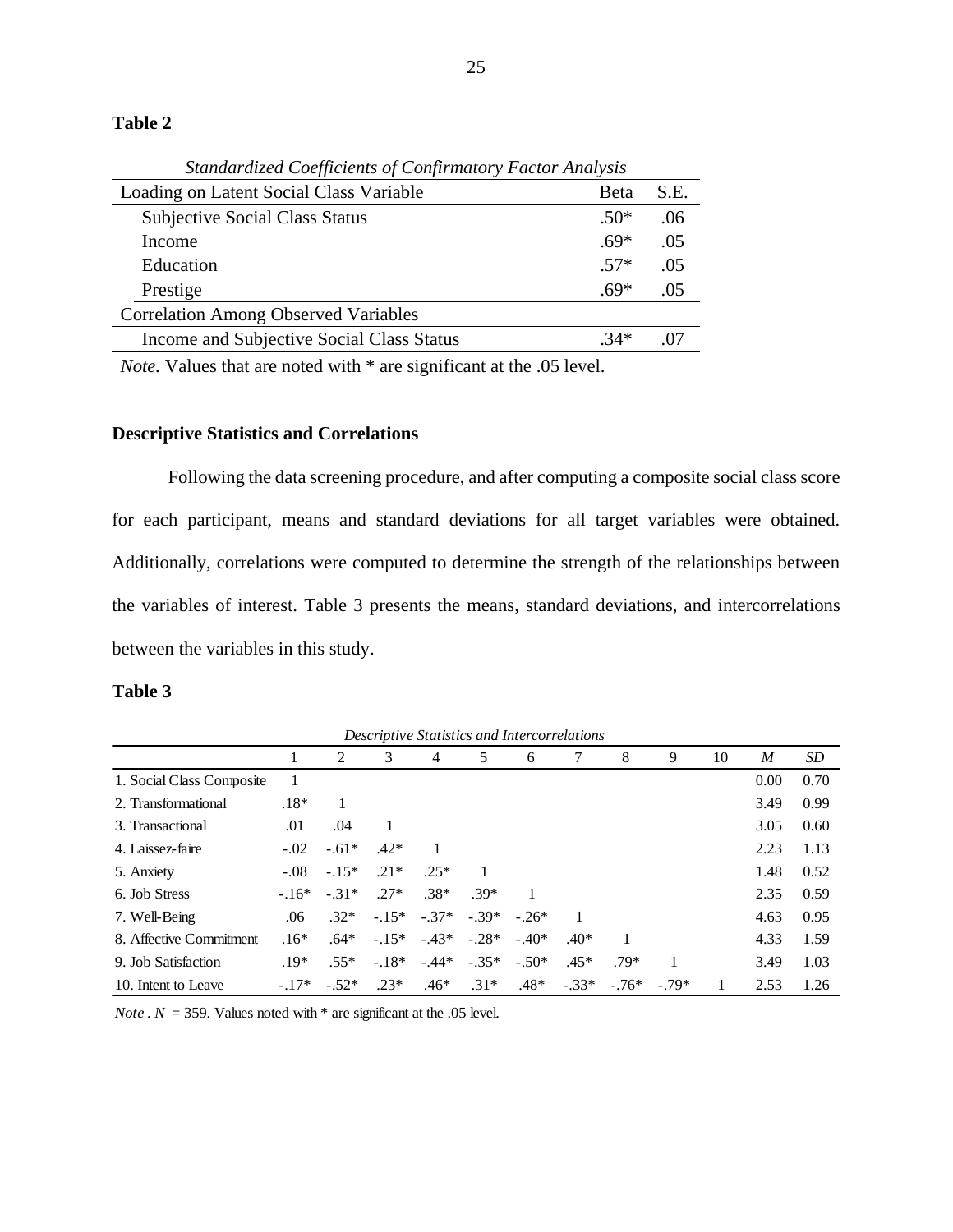## **Hypothesis Testing**

Hypothesis 1 stated there is a negative relationship between social class status and a) experienced anxiety, b) job stress, and a positive relationship between social class status and c) subjective well-being. Hypothesis 1a and 1c were not supported,  $r(357) = -0.08$ ,  $p = 0.134$  and  $r(357)$ = .06*, p =* .258, respectively.. Hypothesis 1b was supported, such that those of higher social class reported lower levels of experienced job stress,  $r(357) = -.16, p < .05$ .

Hypothesis 2 stated there is a positive relationship between transformational leadership and a) organizational commitment, b) job satisfaction, and a negative relationship between transformational leadership and c) intent to leave. Hypothesis 2a was supported, such that those who rated their leaders as more transformational were more committed to their organization,  $r(357) = .64, p < .05$ . Hypothesis 2b was supported, such that those who rated their leaders as more transformational were more satisfied with their jobs,  $r(357) = .55$ ,  $p < .05$ . Hypothesis 2c was also supported, such that those who rated their leaders as more transformational had lower intentions of leaving the organization,  $r(357) = -.52$ ,  $p < .05$ .

Hypothesis 3 stated there is a positive relationship between transactional leadership and a) organizational commitment, b) job satisfaction, and a negative relationship between transformational leadership and c) intent to leave. While these hypotheses were not supported, results did show that transactional leadership was significantly related to these three outcomes. However, the relations between these variables were in the opposite direction of those that were hypothesized. Transactional leadership was negatively related to organizational commitment and job satisfaction, *r*(357) = -.15*, p* < .05 and *r*(357) = -.18*, p* < .05, respectively. Those that reported their leaders as more transactional were less committed to their organizations and had lower job satisfaction. Additionally, transactional leadership was positively related to intent to leave, such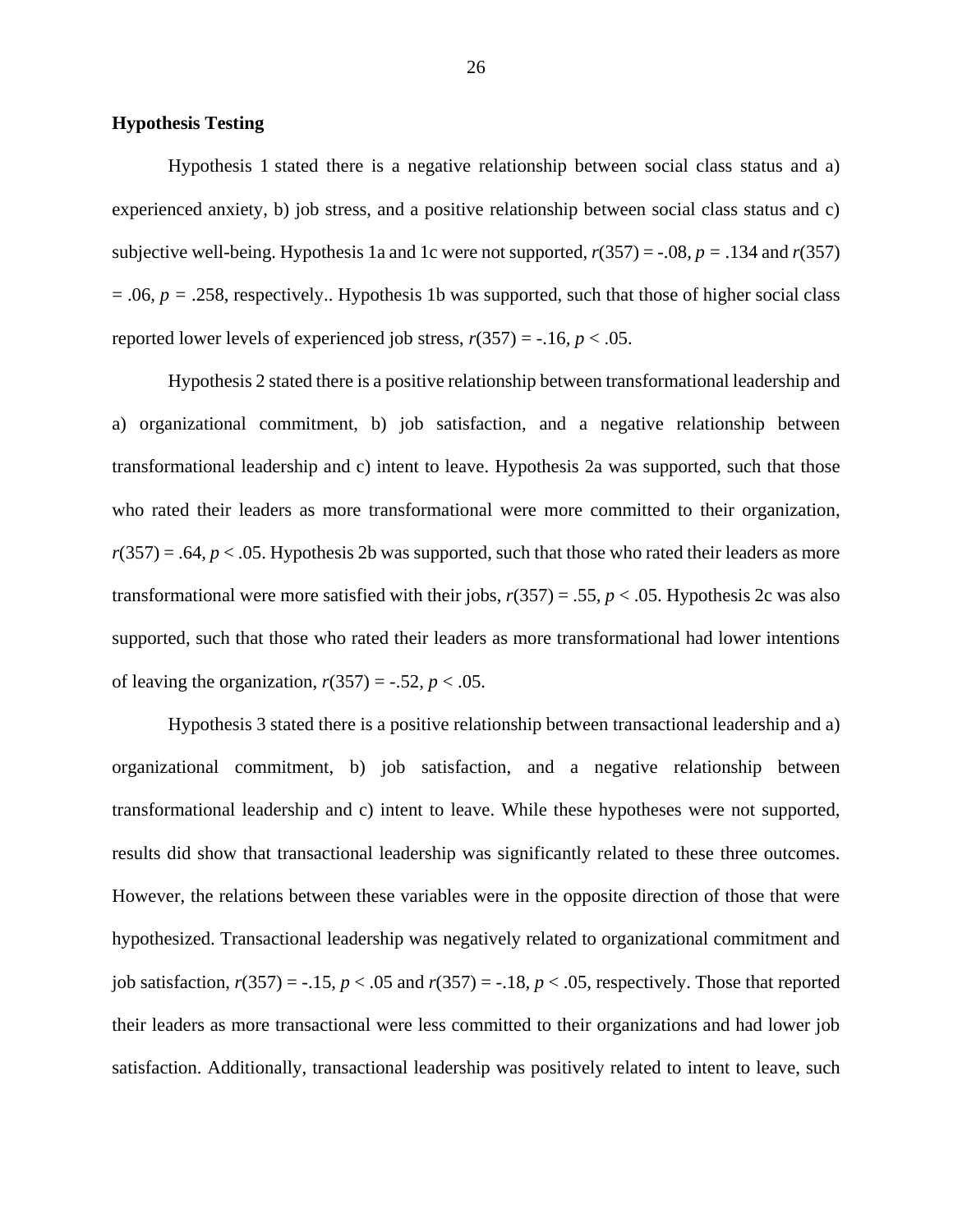that those who reported their leaders as more transactional had higher intentions of leaving the organization, *r*(357) = .23*, p* < .05.

Hypothesis 4 stated there is a negative relationship between laissez-faire leadership and a) organizational commitment, b) job satisfaction, and a positive relationship between transformational leadership and c) intent to leave. Hypothesis 4a was supported, such that those who rated their leaders as more laissez-faire were less committed to their organizations,  $r(357)$  = -.43*, p* < .05. Hypothesis 4b was supported, such that those who rated their leaders as more laissezfaire were less satisfied with their jobs,  $r(357) = -.44$ ,  $p < .05$ . Lastly, hypothesis 4c was supported, such that those who rated their leaders as more laissez-faire had greater intentions of leaving their organization, *r*(357) = .46*, p* < .05.

Hypothesis 5 stated there is a positive relationship between social class status and a) organizational commitment, b) job satisfaction, and a negative relationship between social class status and c) intent to leave. Hypothesis 5a was supported, such that those of higher social class status were more committed to their organizations,  $r(357) = .16$ ,  $p < .05$ . Hypothesis 5b was supported, such that those of higher social class were more satisfied with their jobs,  $r(357) = .19$ , *p* < .05. Hypothesis 5c was supported, such that those of higher social class had lower intentions of leaving their jobs, *r*(357) = .17*, p* < .05.

To test hypotheses 6-8, a series of hierarchical regressions were conducted. A two-step regression was conducted for each leadership style and each work-related strain outcome. A total of nine hierarchical regressions were conducted. The first step in predicting the outcome variable (i.e., organizational commitment, job satisfaction, or intent to leave) consisted of entering the first order variables of leadership style (i.e., transformational, transactional, or laissez-faire) and social class status into the equation. The second step in the regressions consisted of entering the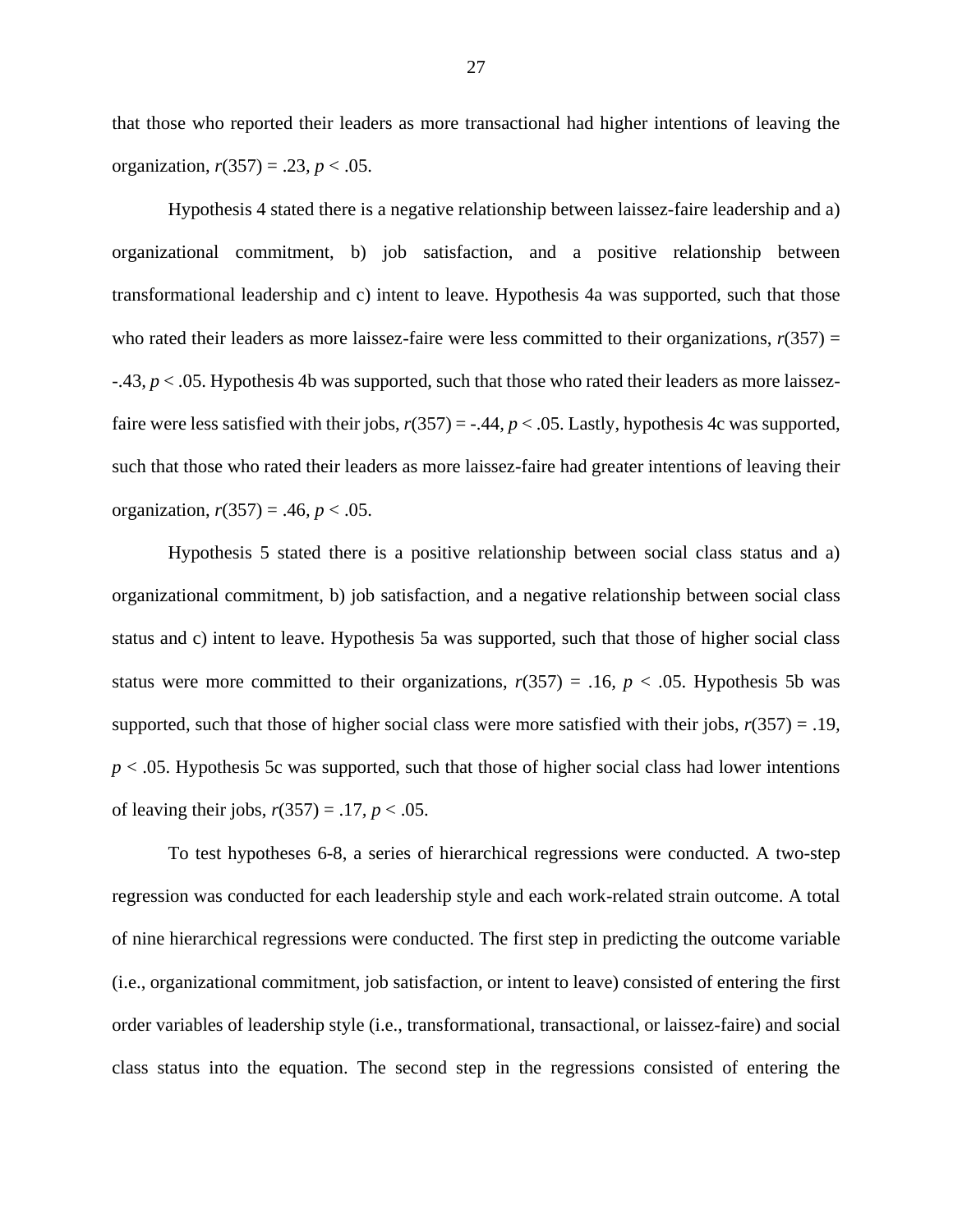interaction term for the two respective predictors and evaluating the incremental validity of the interaction term above and beyond the first order variables. Hypothesis 6 stated that social class status moderates the relation between transformational leadership and a) organization commitment, b) job satisfaction, and c) intent to leave. Hypotheses 6a, 6b, and 6c were not supported (see Table 4). Social class status did not significantly moderate the relation between transformational leadership and organizational commitment, job satisfaction, or intent to leave.

## **Table 4**

| Interaction Deliveen Social Class and Transformational Leadership |                             |         |                         |              |         |                 |              |          |          |  |
|-------------------------------------------------------------------|-----------------------------|---------|-------------------------|--------------|---------|-----------------|--------------|----------|----------|--|
|                                                                   | <b>Affective Commitment</b> |         | <b>Job Satisfaction</b> |              |         | Intent to Leave |              |          |          |  |
| Predictor                                                         | $\Delta R^2$                |         | t(355)                  | $\Delta R^2$ |         | t(355)          | $\Delta R^2$ | ß        | t(355)   |  |
| Step 1                                                            | $.41*$                      |         |                         | $.31*$       |         |                 | $.28*$       |          |          |  |
| Transformational<br>Leadership                                    |                             | $0.63*$ | 15.36                   |              | $0.54*$ | 12.00           |              | $-0.51*$ | $-11.15$ |  |
| <b>Social Class Status</b>                                        |                             | 0.05    | 1.20                    |              | $0.10*$ | 2.17            |              | $-0.08$  | $-1.73$  |  |
| Step 2                                                            | .00                         |         |                         | .00          |         |                 | .00.         |          |          |  |
| Transformational<br>Leadership x<br><b>Social Class Status</b>    |                             | 0.18    | 1.17                    |              | 0.08    | 0.49            |              | $-0.16$  | $-0.90$  |  |
| N                                                                 | 359                         |         |                         | 359          |         |                 | 359          |          |          |  |

*Interaction Between Social Class and Transformational Leadership*

*Note.* Values that are noted with \* are significant at the .05 level.

Hypothesis 7 stated that social class status moderates the relation between transactional leadership and a) organization commitment, b) job satisfaction, and c) intent to leave. Hypotheses 7a, 7b, and 7c were not supported (see Table 5). Social class status did not significantly moderate the relation between transactional leadership and organizational commitment, job satisfaction, or intent to.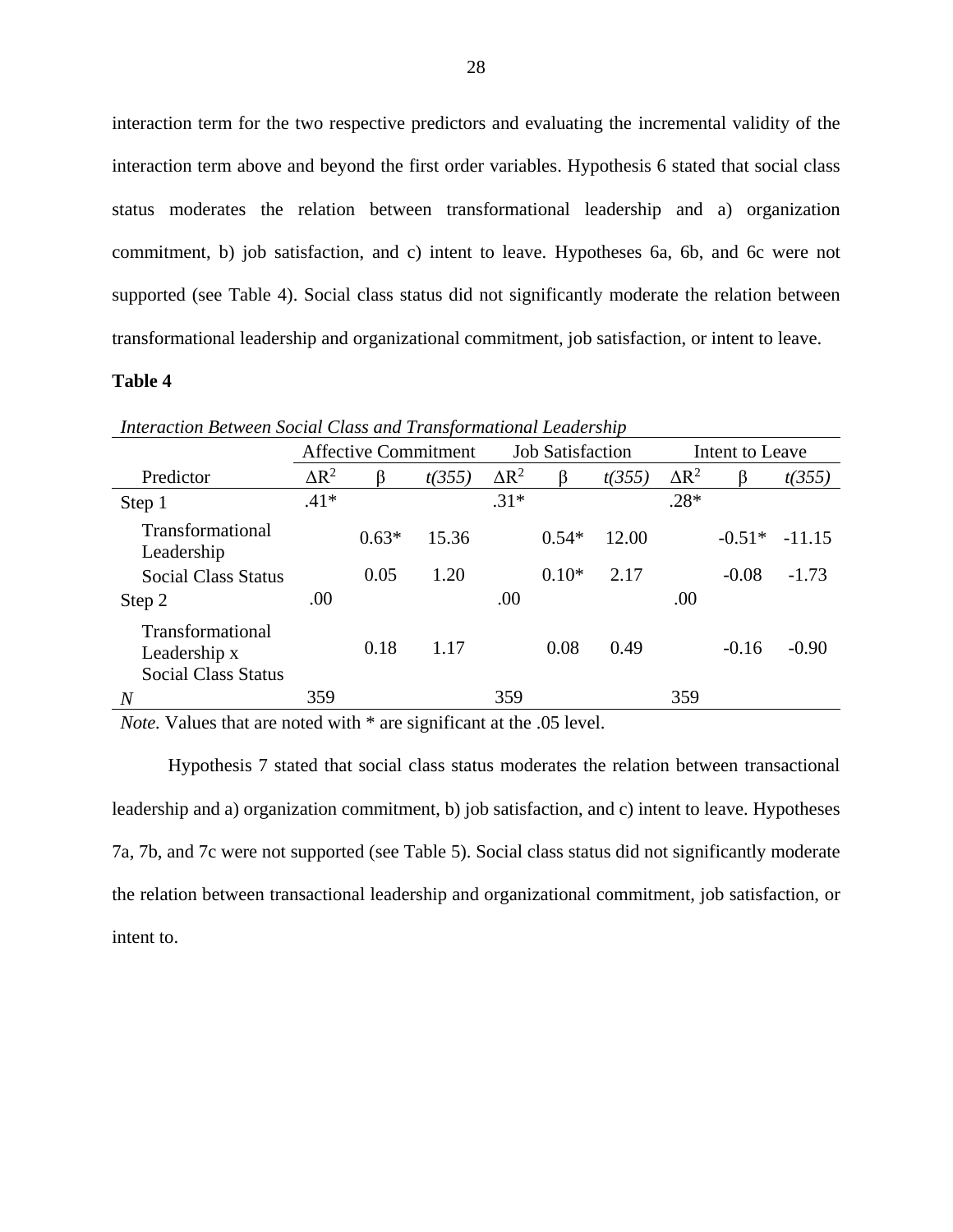## **Table 5**

|                                            |              | <b>Job Satisfaction</b><br><b>Affective Commitment</b><br>Intent to Leave |         |              |          |         |              |          |         |
|--------------------------------------------|--------------|---------------------------------------------------------------------------|---------|--------------|----------|---------|--------------|----------|---------|
| Predictor                                  | $\Delta R^2$ |                                                                           | t(355)  | $\Delta R^2$ |          | t(355)  | $\Delta R^2$ |          | t(355)  |
| Step 1                                     | $.05*$       |                                                                           |         | $.07*$       |          |         | $.08*$       |          |         |
| <b>Transactional</b><br>Leadership         |              | $-0.15*$                                                                  | $-2.89$ |              | $-0.18*$ | $-3.50$ |              | $0.24*$  | 4.64    |
| <b>Social Class Status</b>                 |              | $0.17*$                                                                   | 3.20    |              | $0.20*$  | 3.82    |              | $-0.17*$ | $-3.42$ |
| Step 2<br>Transactional                    | .00          |                                                                           |         | .00          |          |         | .00          |          |         |
| Leadership x<br><b>Social Class Status</b> |              | 0.23                                                                      | 0.93    |              | 0.19     | 0.77    |              | $-0.04$  | $-0.17$ |
| $\overline{N}$                             | 359          |                                                                           |         | 359          |          |         | 359          |          |         |

*Interaction Between Social Class and Transactional Leadership*

*Note.* Values that are noted with \* are significant at the .05 level.

Hypothesis 8 stated that social class status moderates the relation between laissez-faire leadership and a) organization commitment, b) job satisfaction, and c) intent to leave. Hypotheses 8a, 8b, and 8c were not supported (see Table 6). Social class status did not significantly moderate the relation between laissez-faire leadership and organizational commitment, job satisfaction, or intent to leave.

## **Table 6**

*Interaction Between Social Class and Laissez-Faire Leadership*

|                             | <b>Affective Commitment</b> |          | <b>Job Satisfaction</b> |              |          | Intent to Leave |              |          |         |
|-----------------------------|-----------------------------|----------|-------------------------|--------------|----------|-----------------|--------------|----------|---------|
| Predictor                   | $\Delta R^2$                |          | t(355)                  | $\Delta R^2$ |          | t(355)          | $\Delta R^2$ |          | t(355)  |
| Step 1                      | $.21*$                      |          |                         | $.22*$       |          |                 | $.24*$       |          |         |
| Laissez-Faire<br>Leadership |                             | $-0.43*$ | $-9.04$                 |              | $-0.43*$ | $-9.23$         |              | $0.46*$  | 9.86    |
| <b>Social Class Status</b>  |                             | $0.15*$  | 3.26                    |              | $0.18*$  | 3.91            |              | $-0.16*$ | $-3.46$ |
| Step 2                      | .00                         |          |                         | .00          |          |                 | .00          |          |         |
| Laissez-Faire               |                             |          |                         |              |          |                 |              |          |         |
| Leadership x                |                             | 0.04     | 0.41                    |              | $-0.02$  | 0.82            |              | 0.10     | 0.96    |
| <b>Social Class Status</b>  |                             |          |                         |              |          |                 |              |          |         |
| N                           | 359                         |          |                         | 359          |          |                 | 359          |          |         |

*Note.* Values that are noted with \* are significant at the .05 level.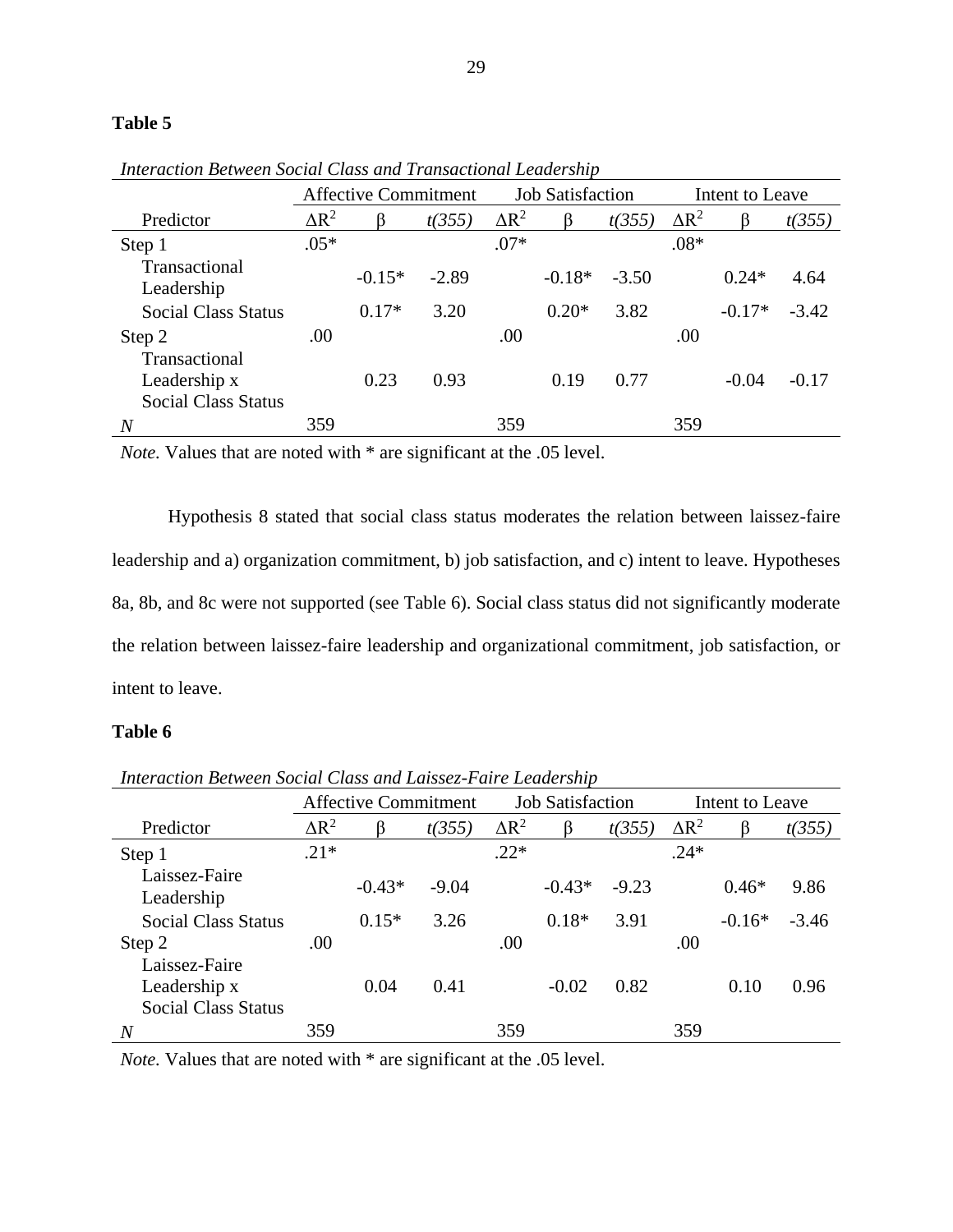#### **Supplemental Analysis**

Results indicated the relationships between transactional leadership and organizational commitment, job satisfaction, and intent to leave to be in the opposite direction of what were hypothesized. To better understand these associations, follow-up analyses were run on the three subcomponents of transactional leadership: management-by-exception (MBE) passive, management-by-exception active, and contingent reward. means and standard deviations for all target variables were obtained. Descriptive statistics and correlations between the three transactional leadership components and the three target outcomes can be found in Table 7.

#### **Table 7**

*Transactional Leadership Components Descriptive Statistics and Intercorrelations*

|                         |          |                                 | 3. | 4.       | 5.                                                     | 6. | M           | - SD      |
|-------------------------|----------|---------------------------------|----|----------|--------------------------------------------------------|----|-------------|-----------|
| 1. MBE-Passive          |          |                                 |    |          |                                                        |    | $2.60$ 1.14 |           |
| 2. MBE-Active           | $27^*$ 1 |                                 |    |          |                                                        |    | 3.04        | 0.90      |
| 3. Contingent Reward    |          | $-29^*$ $30^*$ 1                |    |          |                                                        |    | 3.51 0.81   |           |
| 4. Affective Commitment |          | $-39^*$ $-17^*$ $42^*$          |    | $\sim 1$ |                                                        |    |             | 4.33 1.59 |
| 5. Job Satisfaction     |          | $-0.39^* -18^* -0.36^* -0.79^*$ |    |          | $\overline{1}$                                         |    |             | 3.50 1.03 |
| 6. Intent to Leave      |          |                                 |    |          | $.43^*$ $.22^*$ $-.33^*$ $-.76^*$ $-.79^*$ 1 2.53 1.26 |    |             |           |

*Note*.  $N = 359$ . Values that are noted with  $*$  are significant at the .05 level.

In conducting supplemental regression analyses for the three transactional leadership components, results showed qualitatively disparate associations with the three outcome variables. Results for MBE passive were in the opposite direction of those stated for transactional leadership in hypothesis 3. Management-by-exception passive was negatively related to organizational commitment and job satisfaction,  $r(357) = -.39$ ,  $p < .05$  and  $r(357) = -.39$ ,  $p < .05$ , respectively. Management-by-exception passive was positively related to intent to leave,  $r(357) = .43$ ,  $p < .05$ . Thus, participants that indicated their leaders were higher in MBE passive were less committed to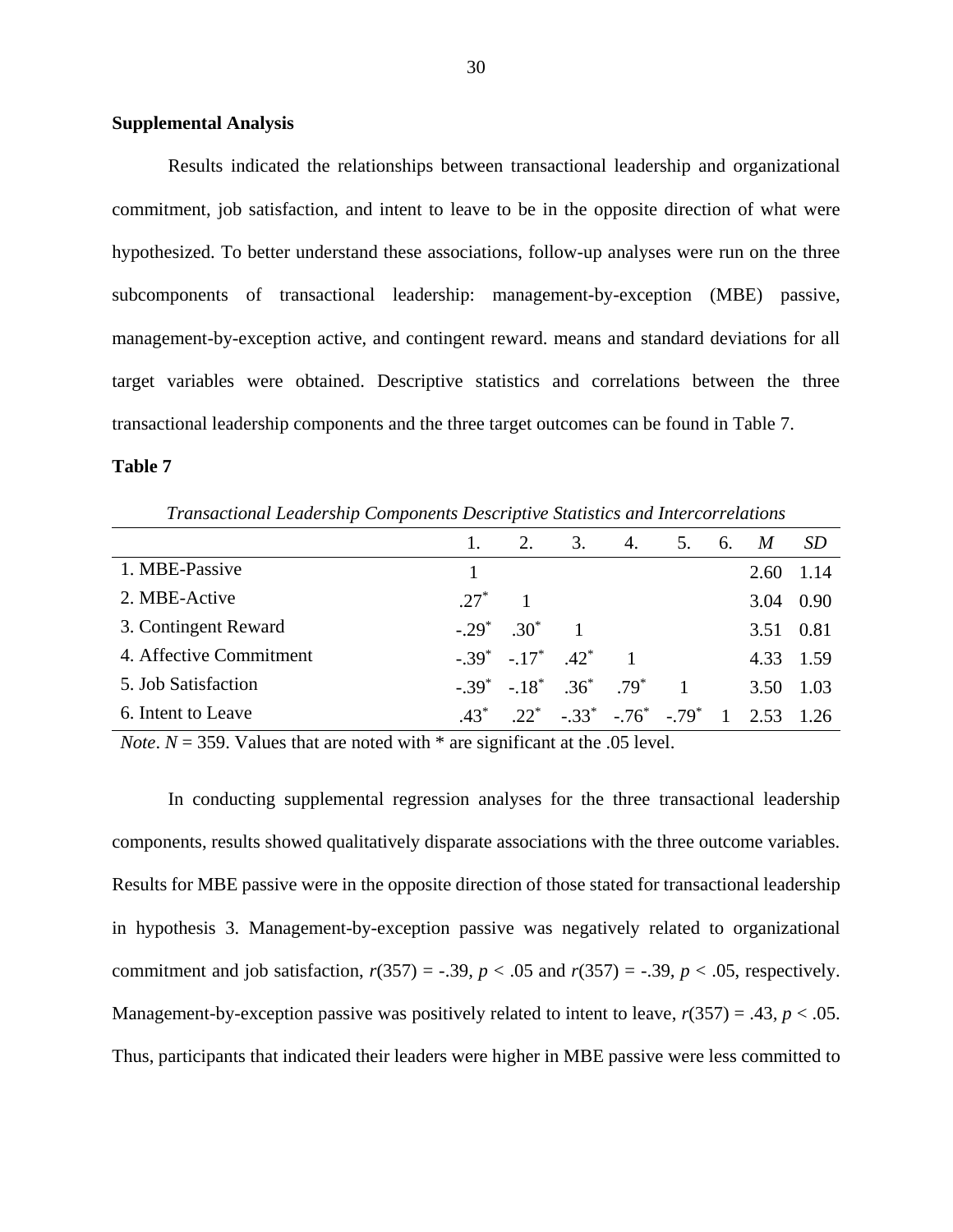their organizations, less satisfied with their jobs, and had higher intentions of leaving their organizations.

Results for MBE active were in the opposite direction of those stated for transactional leadership in hypothesis 3. Management-by-exception active was negatively related to organizational commitment and job satisfaction,  $r(357) = -.17$ ,  $p < .05$  and  $r(357) = -.18$ ,  $p < .05$ , respectively. Management-by-exception active was positively related to intent to leave,  $r(357)$  = .22*, p* < .05. Thus, participants that indicated their leaders were higher in MBE active were less committed to their organizations, less satisfied with their jobs, and had higher intentions of leaving their organizations.

Results for contingent reward were in the same direction as those stated for transactional leadership in hypothesis 3. Contingent reward was positively related to organizational commitment and job satisfaction,  $r(357) = .42$ ,  $p < .05$  and  $r(357) = .36$   $p < .05$ , respectively. Contingent reward was negatively related to intent to leave,  $r(357) = -.33$ ,  $p < .05$ . Thus, participants that indicated their leaders were higher in contingent reward were more committed to their organizations, more satisfied with their jobs, and had lower intentions of leaving their organizations.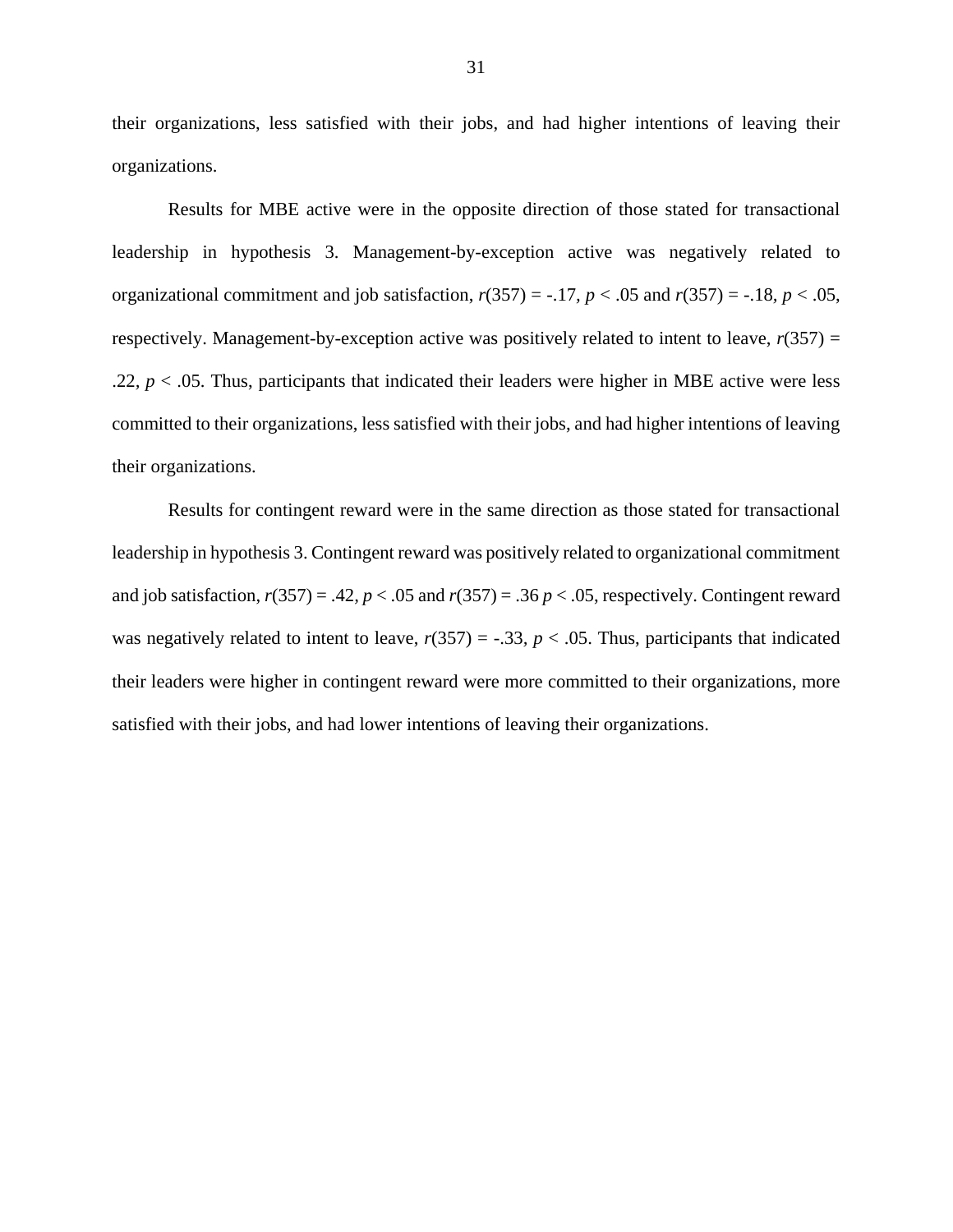#### **CHAPTER 5 "DISCUSSION"**

As previously discussed, social class has been a relatively unexplored construct within the I/O literature. While research on psychosocial outcomes associated with social class have shown that those of different social classes experience stress and strain at different levels (Cote, 2011), little research has evaluated these associations as the relate to the work context. The current study contributes to the generalization of relationships between leadership styles and workplace outcomes as well as the relationships between social class and stress. Further, this study adds to our understanding of how those of varying levels of social class experience different levels of work-related strain.

#### **Implications**

Research on personal resources has provided a well-established theoretical framework for the relations between social class and life outcomes. That is, individuals of lower social class tend to, by definition, how lower levels of personal resources like income and education. According to conservation of resources theory (Hobfoll, 1989), individuals are likely to experience stress when their resources are threatened. Further, the job demands-control (Karasek, 1979) and job demandsresources (Demerouti et al., 2001) models posit that stress results from threats to one's resources or threats to the attainment of additional resources. Further, higher levels of experienced stress lead to later experienced strain.

The current study replicated and extended findings based in these stress and personal resource theoretical models. Results suggest that individuals of lower social class experience higher levels of stress. Additionally, individuals of lower social class reported higher levels of work-related strain. That is, individuals of lower social class were less committed to their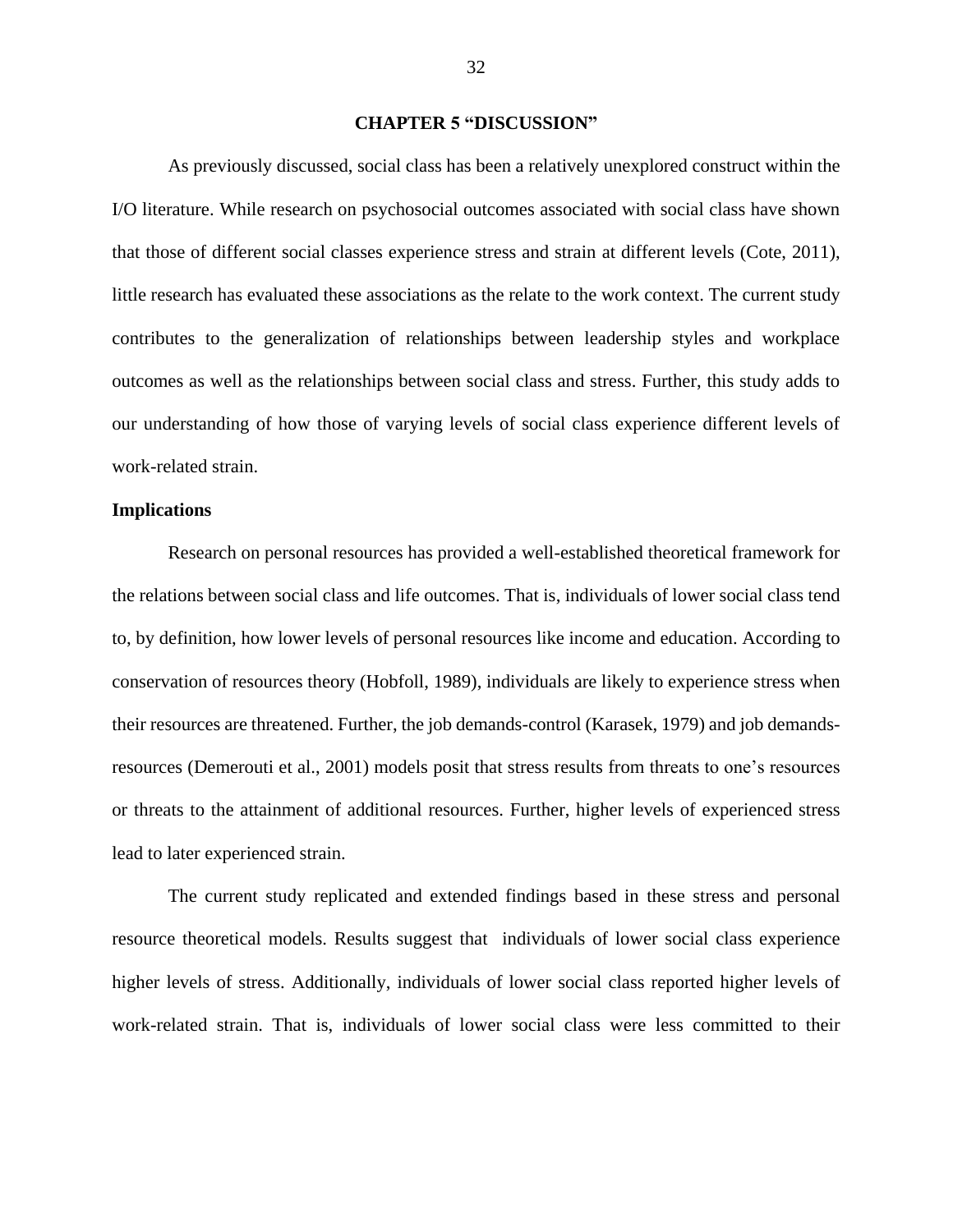organizations, had lower levels of satisfaction with their jobs, and had higher intentions of leaving their current organization.

Full range leadership theory (Bass, 1985) has been extensively studied in the I/O psychology literature. Meta-analytic research has shown that the theory's three leadership styles have been tied to organizational outcomes across various studies (Lowe, Kroeck, & Sivasubramaniam, 1996). Of these outcomes, some research has shown that the leadership styles of FRLT are associated with job satisfaction, organizational commitment, and intent to leave one's organization (e.g., Judge and Piccolo, 2004; Bycio, Hackett, & Allen, 1995). Results from the current study provided support for these previous findings. Those with more transformational leaders were more committed to their organizations, were more satisfied with their jobs, and had lower intentions of leaving their organization. Additionally, those with more laisse-faire leaders were less committed to their organizations, were less satisfied with their jobs, and had greater intentions of leaving their organization.

Results showed that transactional leadership was also associated with work-related strain outcomes, however, the direction of these relations were in the opposite directions from those hypothesized. Those with more transactional leaders were less committed to their organizations, were less satisfied with their jobs, and had greater intentions of leaving their organization. To investigate the unanticipated direction of these relations, supplemental analyses were conducted on the three subcomponents of transactional leadership: management-by-exception passive, management-by-exception active, and contingent reward. Results showed that relations between both management-by-exception components and work-related strain outcomes were in the opposite direction of those hypothesized for transactional leadership. That is, individuals who reported their leaders as being more characteristic of using management-by-exception leadership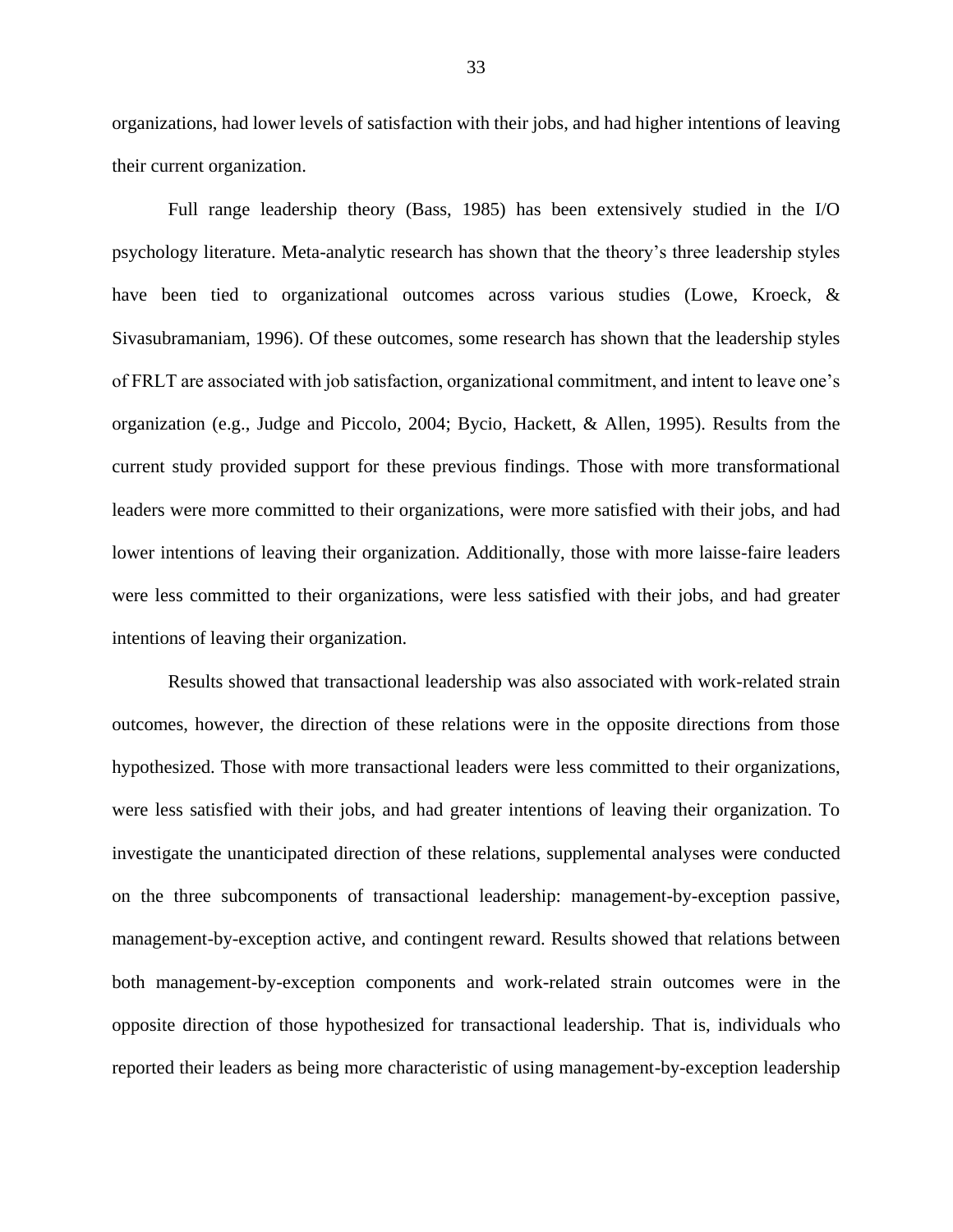were less committed to their organizations, less satisfied with their jobs, and had higher intentions of leaving their organization. Conversely, results showed that relations between the contingent reward components and work-related strain outcomes were in the same direction as those hypothesized for transactional leadership. That is, individuals who reported their leaders as being more characteristic of using contingent reward were more committed to their organizations, more satisfied with their jobs, and had lower intentions of leaving their organization.

The disparate results between the components of transactional leadership are likely a product of qualitative differences between the constructs. The management-by-exception components of transactional leadership are marked by reactive (i.e., passive) and proactive (i.e., active) intervention strategies. A leader that is high in these components addresses and resolved issues that arise and monitors process for future potential problems that could arrive, respectively. Inherent to the nature of these components is the notion that the leaders have to address some sort of issue, either before or after the fact. Consistent with typical organizational practice, problematic process and behaviors are likely addressed in ways that negatively affect an employee's attitude (e.g., being assigned blame or taking responsibility for mistakes). Thus, it may be that leaders who engage in more management-by-exception behaviors have more problems, or potential problems, that need to be addressed. It may be that the nature of this dynamic is what leads individuals to have less favorable attitudes and intentions toward their work contexts when they have leaders who have to engage in more management-by-exception behavior.

The contingent reward component of transactional leadership is marked by rewarding employees for engaging in desirable behaviors (e.g,. receiving a bonus for exceptional work). As such, the results were consistent with the previously stated personal resource theoretical rationale. That is, providing rewards to employees increases their available resources. With greater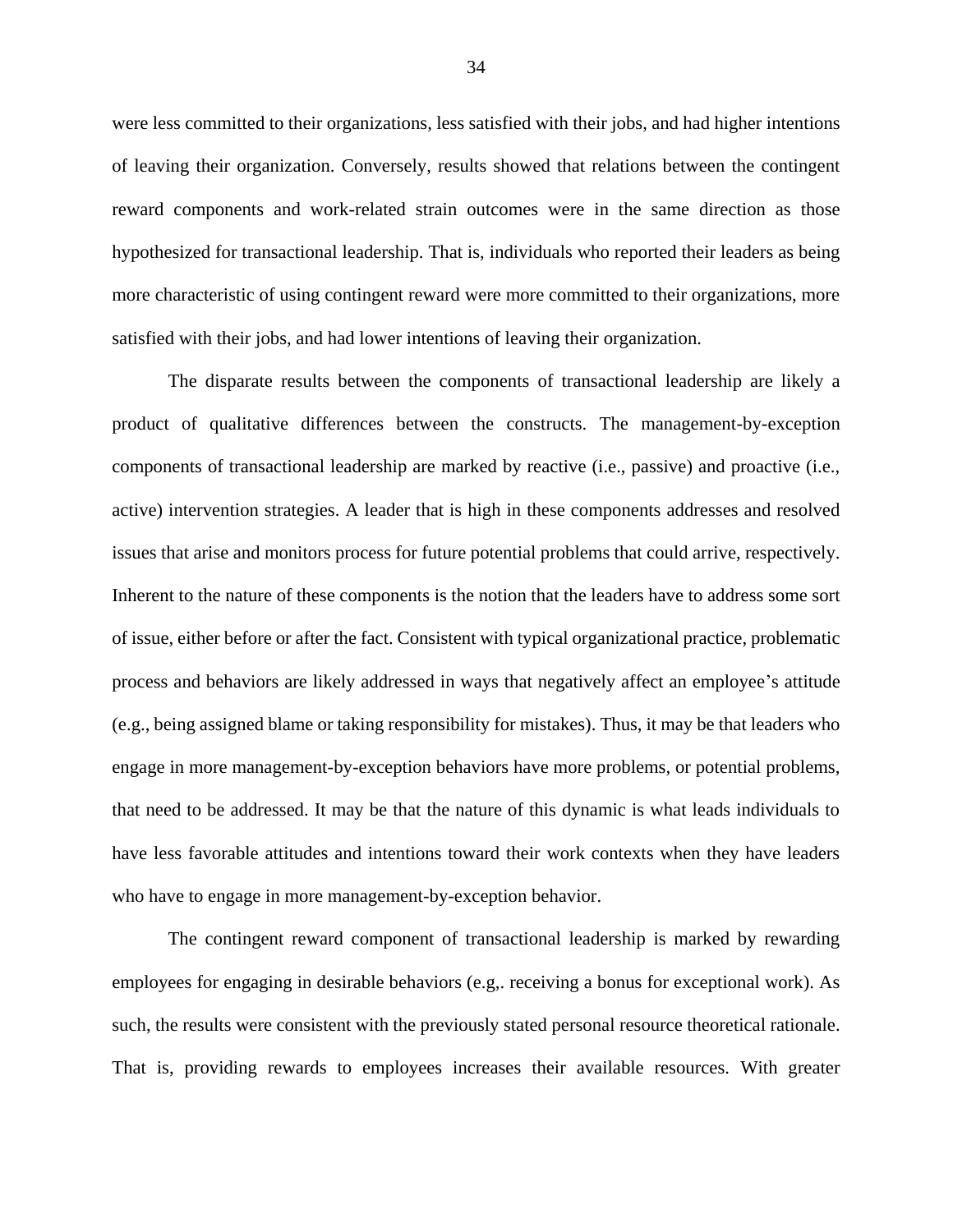resources, individuals are more able to cope with stress and are less likely to experience subsequent strain.

Research on social engagement has shown that the types of resources that are used to cope with stress varies across different levels of social class. Specifically, individuals that are have less education and less personal control tend to rely more heavily on social engagement (Kraus, Cote, & Keltner, 2010). Further, research has suggested that those of lower social class may rely more heavily on their leaders as a resource (Wilensky & Ladinsky, 1967; Naoi, Scoenbach, Schooler, & Slomczynski, 1990). It was hypothesized that the relationships between the leadership styles and the work-related strain outcomes would be stronger for those of lower social class because they utilize the relationship with their leaders as a resource more so than their higher-class counterparts.

Results from the moderation analyses did not support these hypotheses. There was no evidence to suggest that those of lower social class rely more heavily on their leaders as a resource for coping with stress and reducing strain. While there is research that suggests those of lower social class rely more heavily on social relations as resources, it may be that these effects are dependent on the type of social relation. That is, the relationship between a leader and follower is qualitatively different from those with one's family and friends. The ascribed social dynamic and relational expectations of the work context are likely more constrained than the other social relations one has the freedom to foster and utilize as a resource.

#### **Limitations and Future Directions**

There were limitations to the current study that are worth noting. First, the data were crosssectional in nature. This is a notable limitation because of the inherent longitudinal nature of stress models. Experienced stress and subsequent strain is modeled as a process. One experiences stressors that lead to stress. Extended levels of experienced stress, coupled with having to use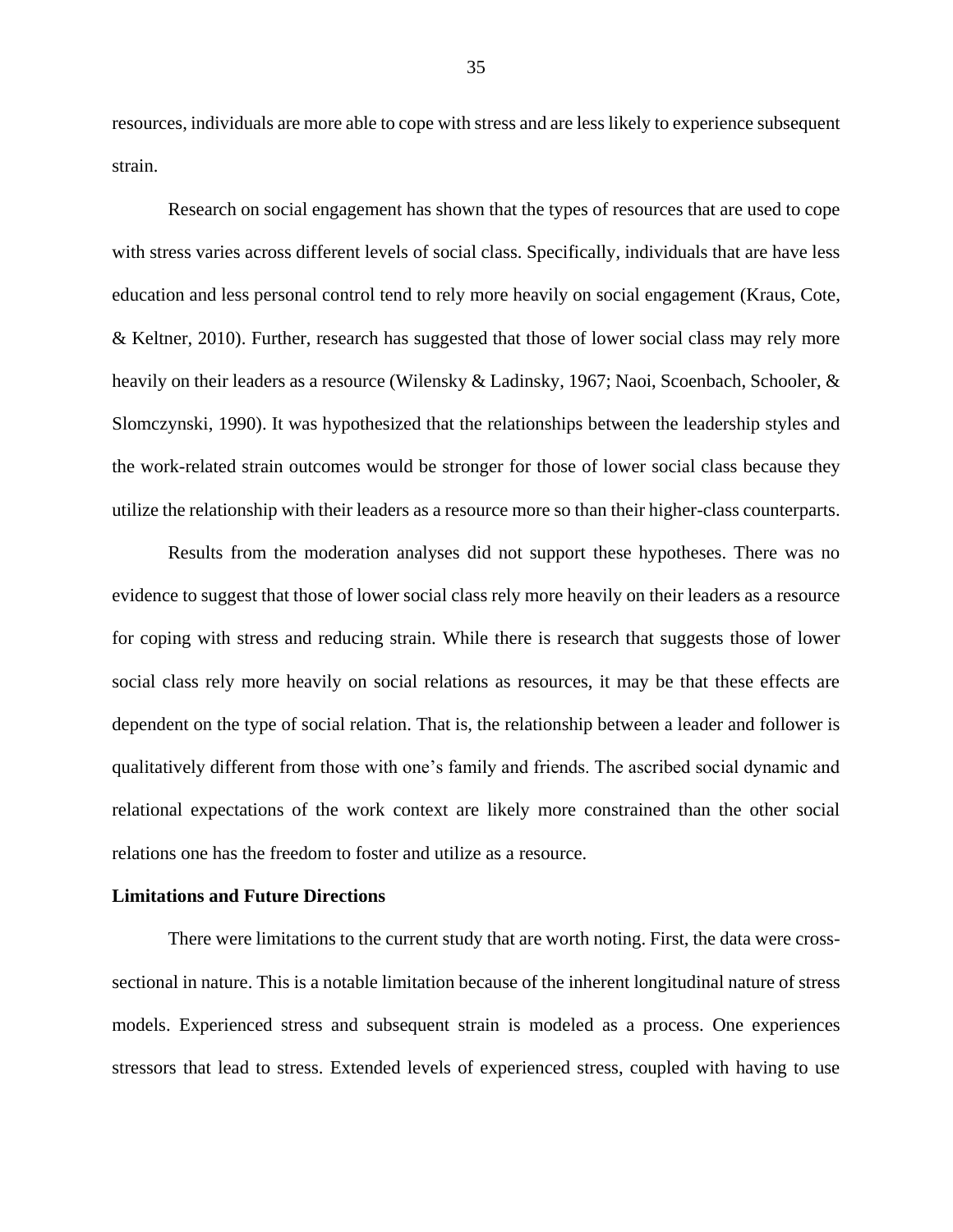personal resource, leads to subsequent strain. Results from the current study suggest that different levels of social class lead to varying levels of experienced stress and that high levels of stress lead to work related strain outcomes. Ideally, data for each stage of the stress and strain process would have been collected sequentially. While the current study provided support for many of the hypothesized relations between predictors (i.e., social class and leadership style) and outcomes (stress and work-related strain), there are limitations surrounding inferences that can be drawn about causation between elements of the stress and strain process.

A second potential limitation to the current study pertains to sample size and power. The power analysis yielded a minimum sample size of 348. The initial sample consisted of 409 participants but was reduced to 359 following data screening procedures. While this sample size meets the minimum necessary from the power analysis, some research has suggested that power is susceptible to deflation in moderated multiple regression analyses (e.g., Aguinis, 1995). While it is suggested that increasing sample size can remedy this issue, the effect sizes that would necessitate doing so would have little practical implication. Thus, the current sample size was deemed sufficient.

An additional limitation to this study was in the administration of the five inappropriate responding items. While the items were dispersed throughout the survey, they were not randomly assigned within each scale. Instead, each participant received the inappropriate responding items in the same order (i.e., at the end of each respective scale). This failure to randomize the inappropriate responding items reduces the confidence in their ability to identify those with inappropriate responding patterns. It is possible that, once identifying the item locations at the beginning of the full survey, participants could have consciously attended to later inappropriate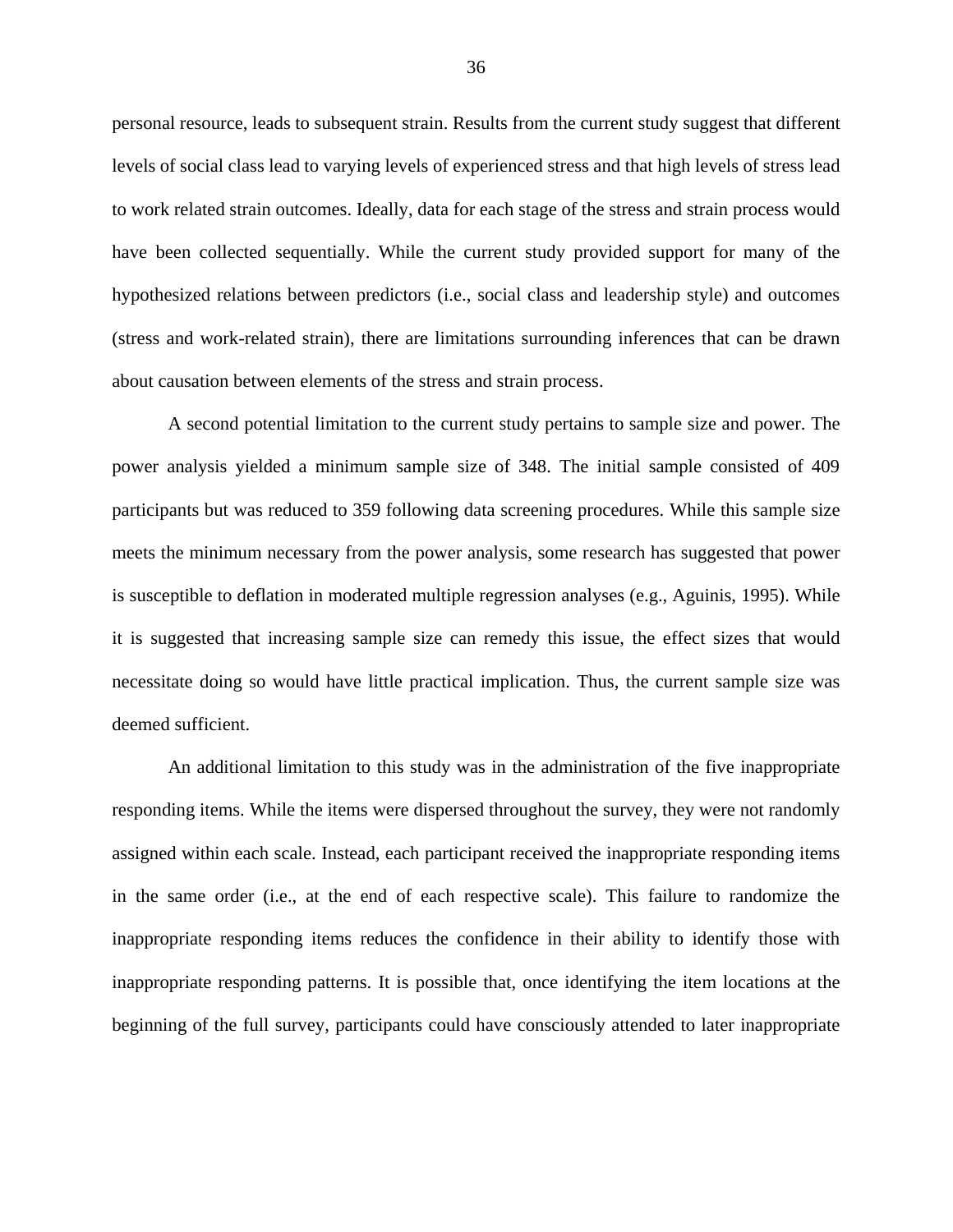responding items. Thus, the items may have failed to identify many of those who provided inappropriate responses elsewhere in the survey.

While results of the current study did not suggest that leaders are more heavily utilized as a resource for those of lower social class, it may be that other types of social relations more heavily relied on by those of lower social class to reduce work-related strain. Future research should investigate the extent to which certain co-worker relations are utilized as resources for workers. It may be that those of lower social class rely more so on co-workers that they have strong social bonds with, or that they are highly engaged with, to serve as a resource for coping with stress and reducing work-related strain.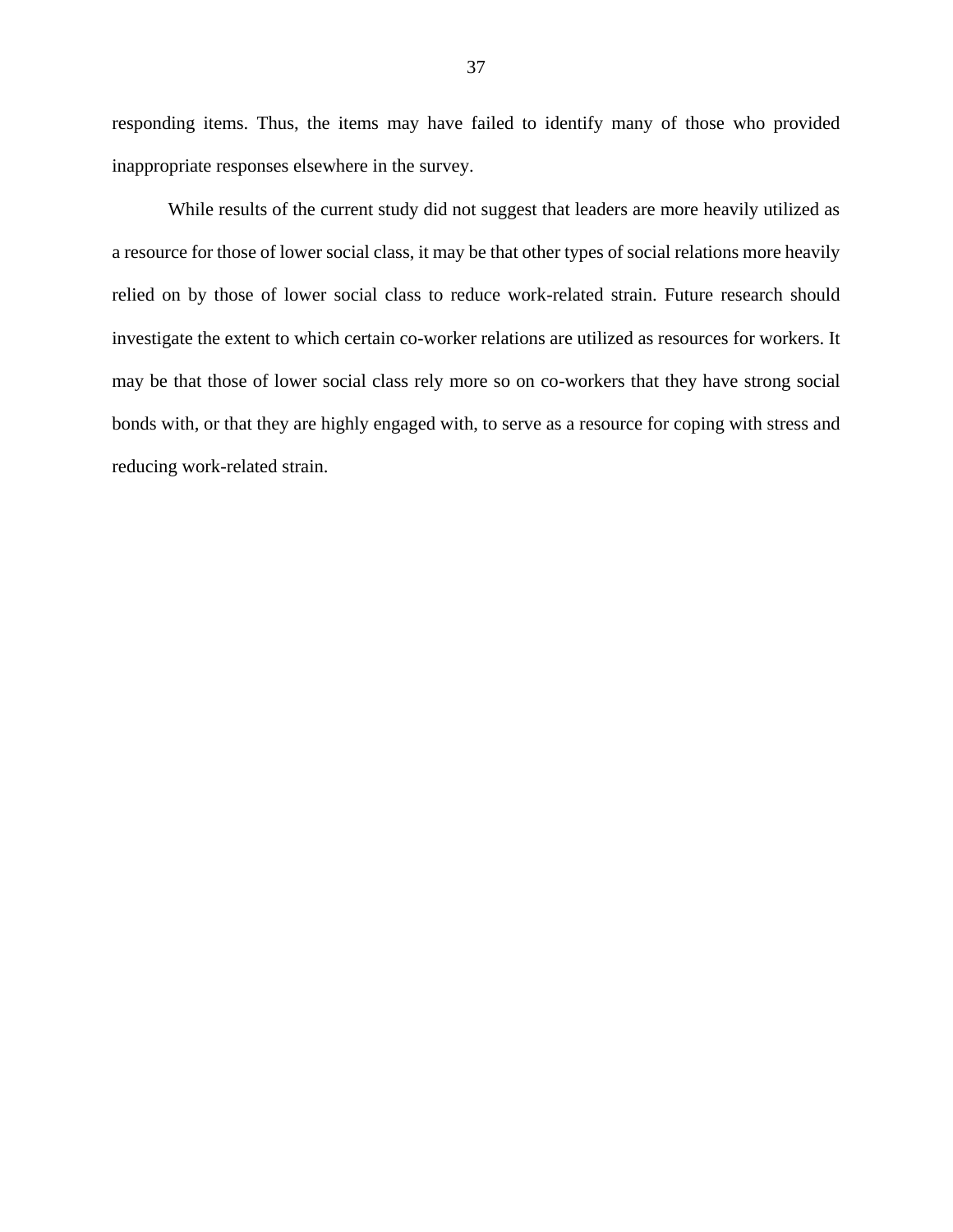#### **APPENDIX A**

## **Brief Study Description**

We are seeking workers who are CURRENTLY EMPLOYED for pay (at least 20hrs per week) and age 35 years or older to complete an academic survey that should take about 15-minutes. If eligible, you will view information about the study and provide answers to a survey. Select the link below to complete the survey. At the end of the survey, you will receive a code to paste into the box below to receive credit for the survey. If you do not meet the criteria about DO NOT take this survey.

Select the link below to complete the survey. At the end of the survey, you will receive a code to paste into the box below to receive credit for taking our survey.

**Make sure to leave this window open as you complete the survey.** When you are finished, you will return to this page to paste the code into the box.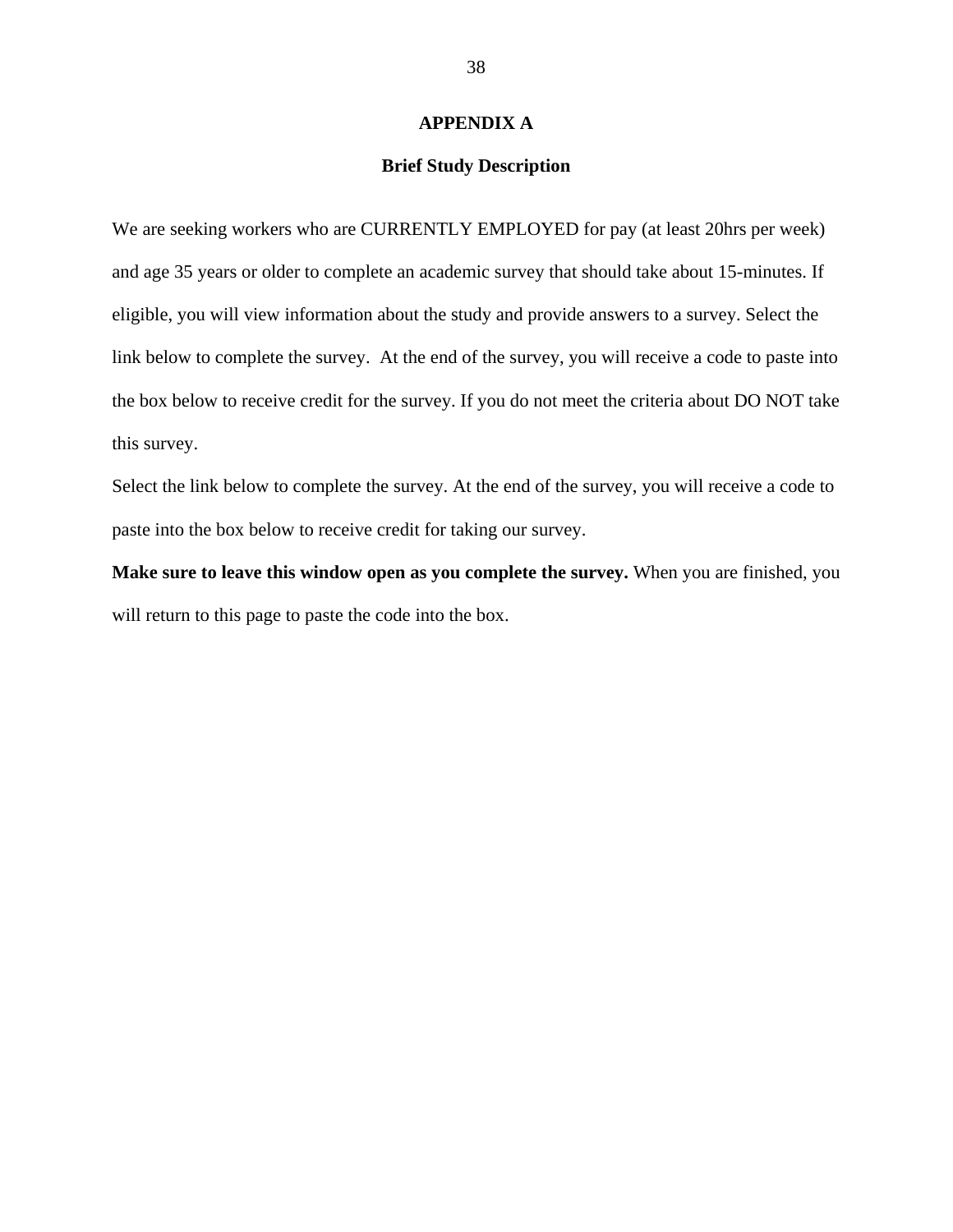# **APPENDIX B**

# **Detailed Instruction Sheet**

## **Research Information Sheet**

Leadership: A Resource in the Workplace

Principal Investigator (PI): Wyatt E. Stahl Department of Psychology 248 631 6539

## **Purpose:**

You are being asked to be in a research study of how leadership can serve as a resource for dealing with stress. This study is being conducted by Wayne State University.

## **Study Procedures**:

If you take part in the study, you will be asked to take part in an anonymous online survey that takes about 15 minutes. The online survey will ask questions about social class, your immediate supervisor, and other aspects of your work. If there are questions you are uncomfortable answering you may skip these and continue.

#### **Benefits**

As a participant in this research study, there will be no direct benefit for you; however, information from this study may benefit other people now or in the future.

#### **Risks**

There are no known risks at this time to participation in this study.

#### **Costs**

There will be no costs to you for participation in this research study.

#### **Compensation**

Upon approval of your participation in this study, you will earn \$1.00 through the MTurk website.

#### **Confidentiality**

You will be identified in the research records by a code name or number. There will be no list that links your identity with this code.

# **Voluntary Participation /Withdrawal**:

Taking part in this study is voluntary. You may choose not to take part in this study, or if you decide to take part, you can change your mind later and withdraw from the study. You are free to not answer any questions or withdraw at any time. Your decision will not change any present or future relationships with Wayne State University or its affiliates.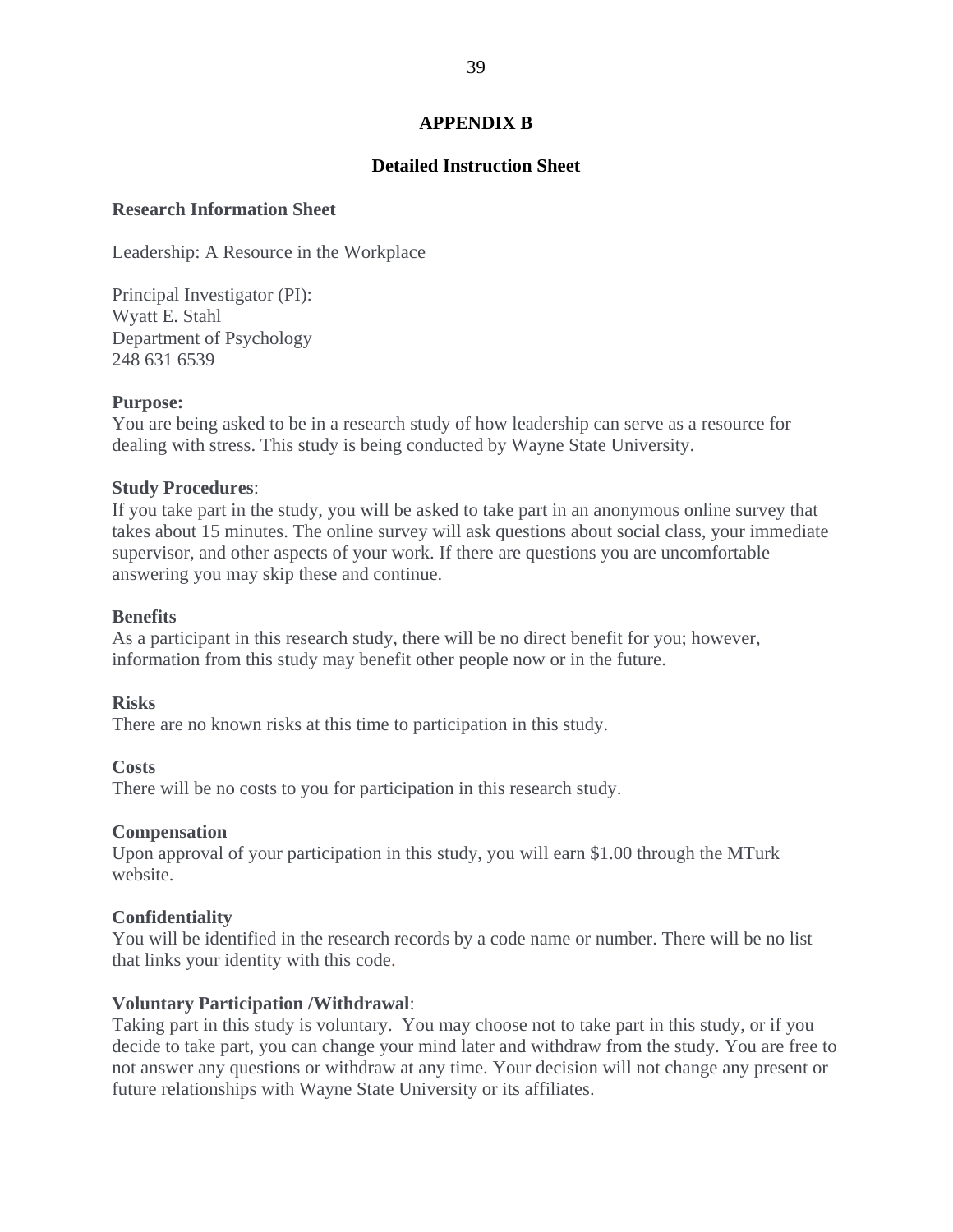# **Questions:**

If you have any questions about this study now or in the future, you may contact Wyatt Stahl at the following phone number: 248 631 6539. If you have questions or concerns about your rights as a research participant, the Chair of the Institutional Review Board can be contacted at (313) 577-1628. If you are unable to contact the research staff, or if you want to talk to someone other than the research staff, you may also call (313) 577-1628 to ask questions or voice concerns or complaints.

# **Participation:**

By completing the questionnaire you are agreeing to participate in this study.

Additionally, participation in this research is for residents of the United States that are 35 years or older, and are working at least 20 hours per week; if you are not a resident of the United States, if you are under the age of 35, and/or working less than 20 hours per week, please do not complete this survey.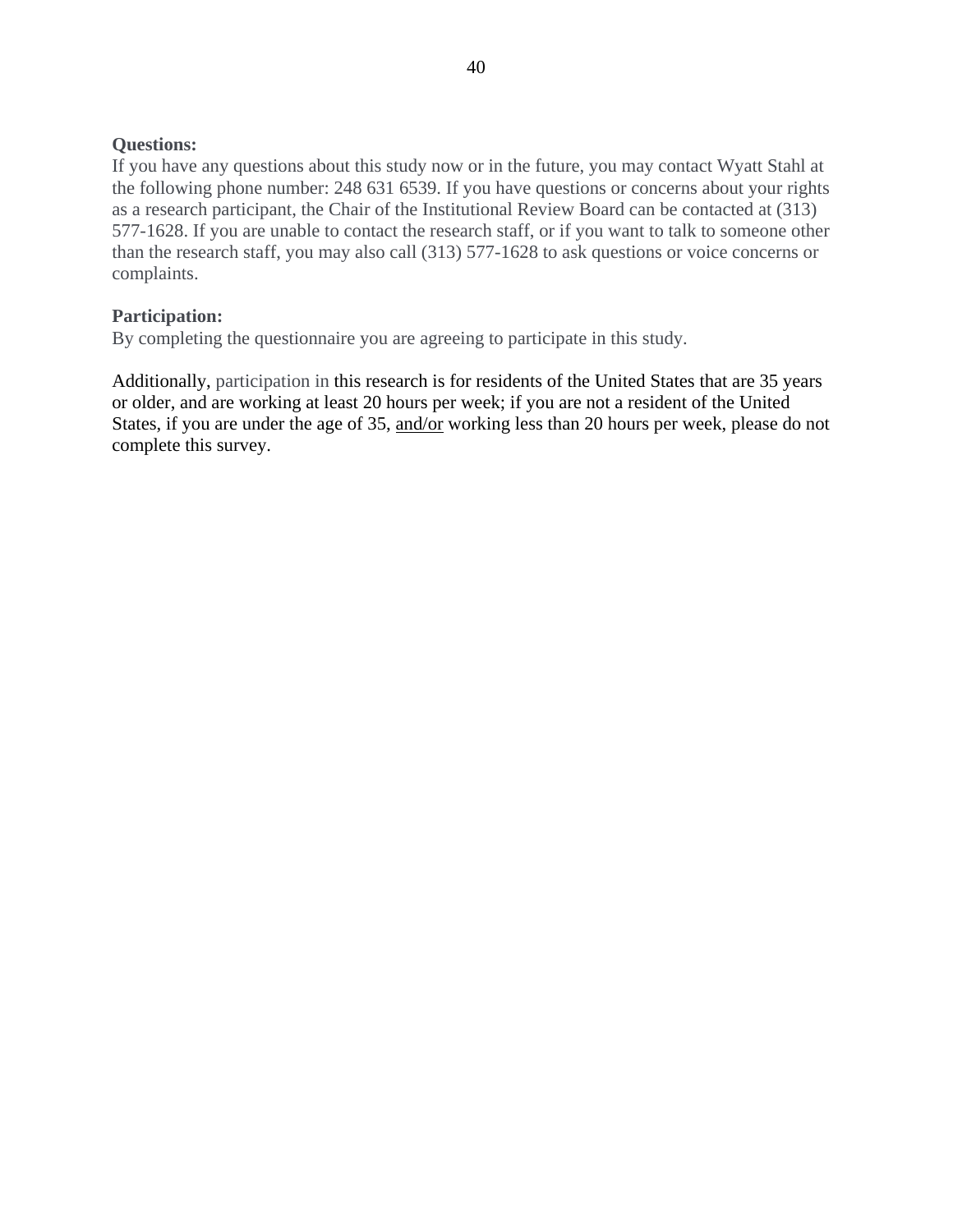# **APPENDIX C**

# **Multifactorial Leadership Questionnaire (Avolio & Bass, 2004) and two inappropriate responding items (items 21 and 47):**

This survey will help you describe the leadership style of your direct supervisor. Starting with the first question, judge how frequently each statement fits that person. If an item is irrelevant, or if you are unsure or do not know the answer, use the "unsure" button. Use the rating scale below:

| Not at all | Once in a | Sometimes | Fairly often | Frequently, if | ∪nsure |
|------------|-----------|-----------|--------------|----------------|--------|
|            | while     |           |              | not always     |        |

- 1. Provides me with assistance in exchange for my efforts.
- 2. Re-examines critical assumptions to question whether they are appropriate.
- 3. Fails to intervene until problems become serious.
- 4. Focuses attention on irregularities, mistakes, exceptions, and deviations from standards.
- 5. Avoids getting involved when important issues arise.
- 6. Talks about their most important values and beliefs.
- 7. Is absent when needed.
- 8. Seeks differing perspectives when solving problems.
- 9. Talks optimistically about the future.
- 10. Instills pride in me for being associated with him/her.
- 11. Discusses in specific terms who is responsible for achieving performance targets.
- 12. Waits for things to go wrong before taking action.
- 13. Talks enthusiastically about what needs to be accomplished.
- 14. Specifies the importance of having a strong sense of purpose.
- 15. Spends time teaching and coaching.
- 16. Makes clear what one can expect to receive when performance goals are achieved.
- 17. Shows that he/she is a firm believer in "If it isn't broke, don't fix it."
- 18. Goes beyond self-interest for the good of the group.
- 19. Treats me as an individual rather than just as a member of a group.
- 20. Demonstrates that problems must become chronic before taking action.
- 21. For this question please select the answer "unsure."
- 22. Acts in ways that builds my respect.
- 23. Concentrates his/her full attention on dealing with mistakes, complaints, and failures.
- 24. Considers the moral and ethical consequences of decisions.
- 25. Keeps track of all mistakes.
- 26. Displays a sense of power and confidence.
- 27. Articulates a compelling vision of the future.
- 28. Directs my attention towards failure to meet standards.
- 29. Avoids making decisions.
- 30. Considers me as having different needs, abilities, and aspirations from others.
- 31. Gets me to look at problems from many different angles.
- 32. Helps me to develop my strengths.
- 33. Suggests new ways of looking at how to complete assignments.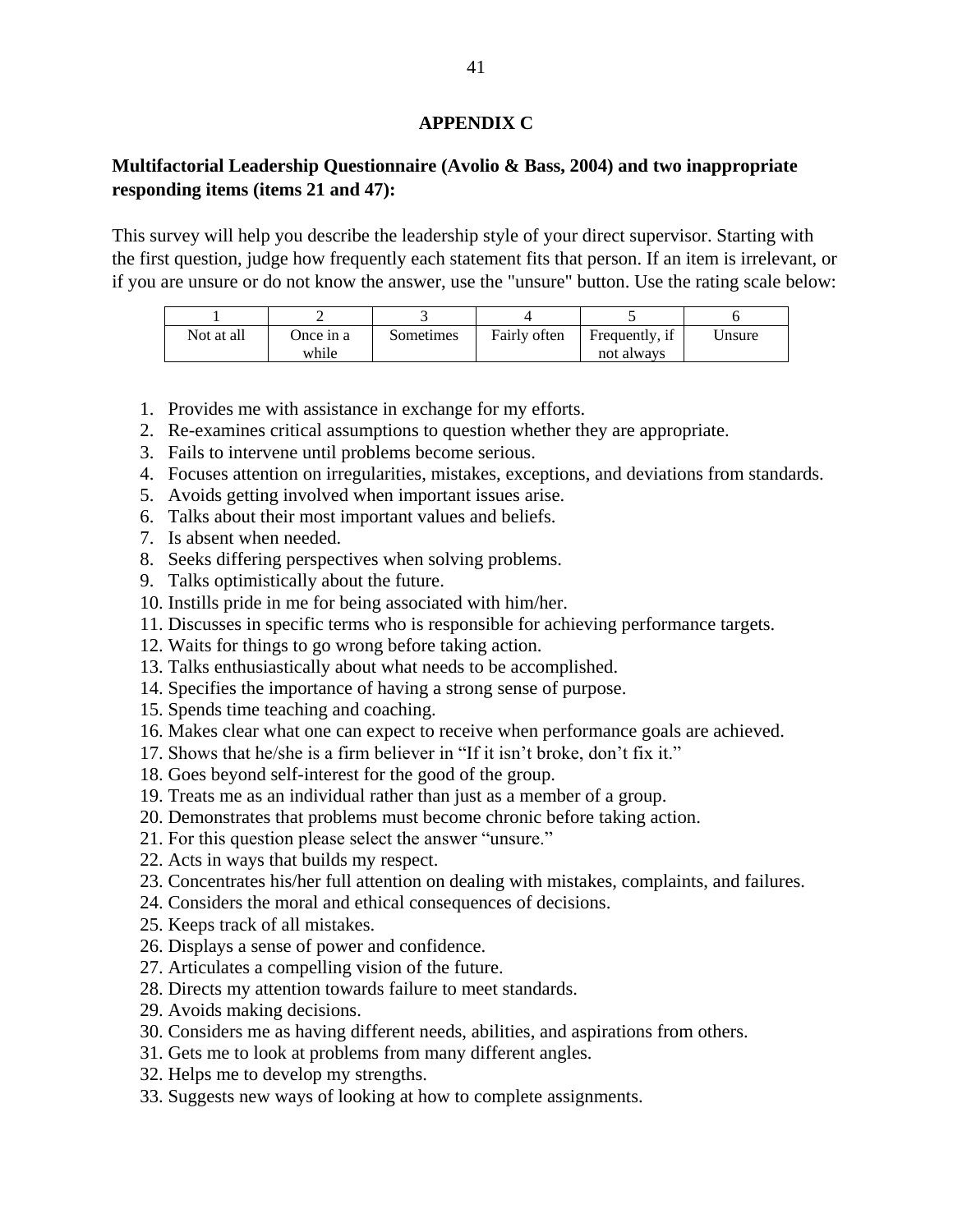- 34. Delays responding to urgent questions.
- 35. Emphasizes the importance of having a collective sense of mission.
- 36. Expresses satisfaction when I meet expectations.
- 37. Expresses confidence that goals will be achieved.
- 38. Is effective in meeting my job-related needs.
- 39. Uses methods of leadership that are satisfying.
- 40. Gets me to do more than I expected to do.
- 41. Is effective in representing me to a higher authority.
- 42. Works with me in a satisfactory way.
- 43. Heightens my desire to succeed.
- 44. Is effective meeting organizational requirements.
- 45. Increases my willingness to try harder.
- 46. Leads a group that is effective.
- 47. For this question please select the answer "unsure."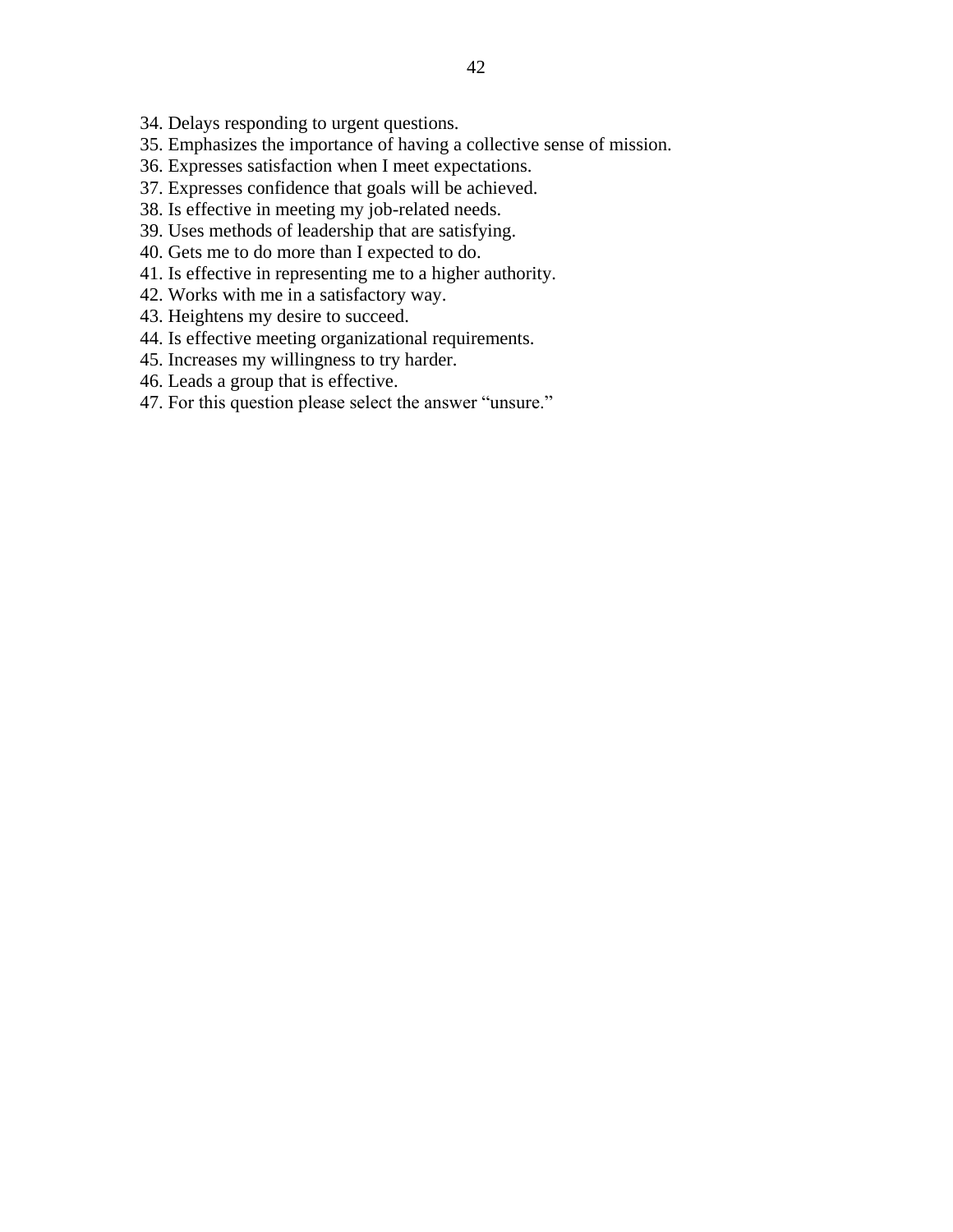# **APPENDIX D**

# **Annual Income**

Please indicate your annual income from your primary source of employment:

 $\frac{\S}{}$ 

 $\frac{2}{2}$  (if other than U.S. dollars please indicate the currency here, otherwise, leave blank: \_\_\_\_\_\_\_\_\_\_)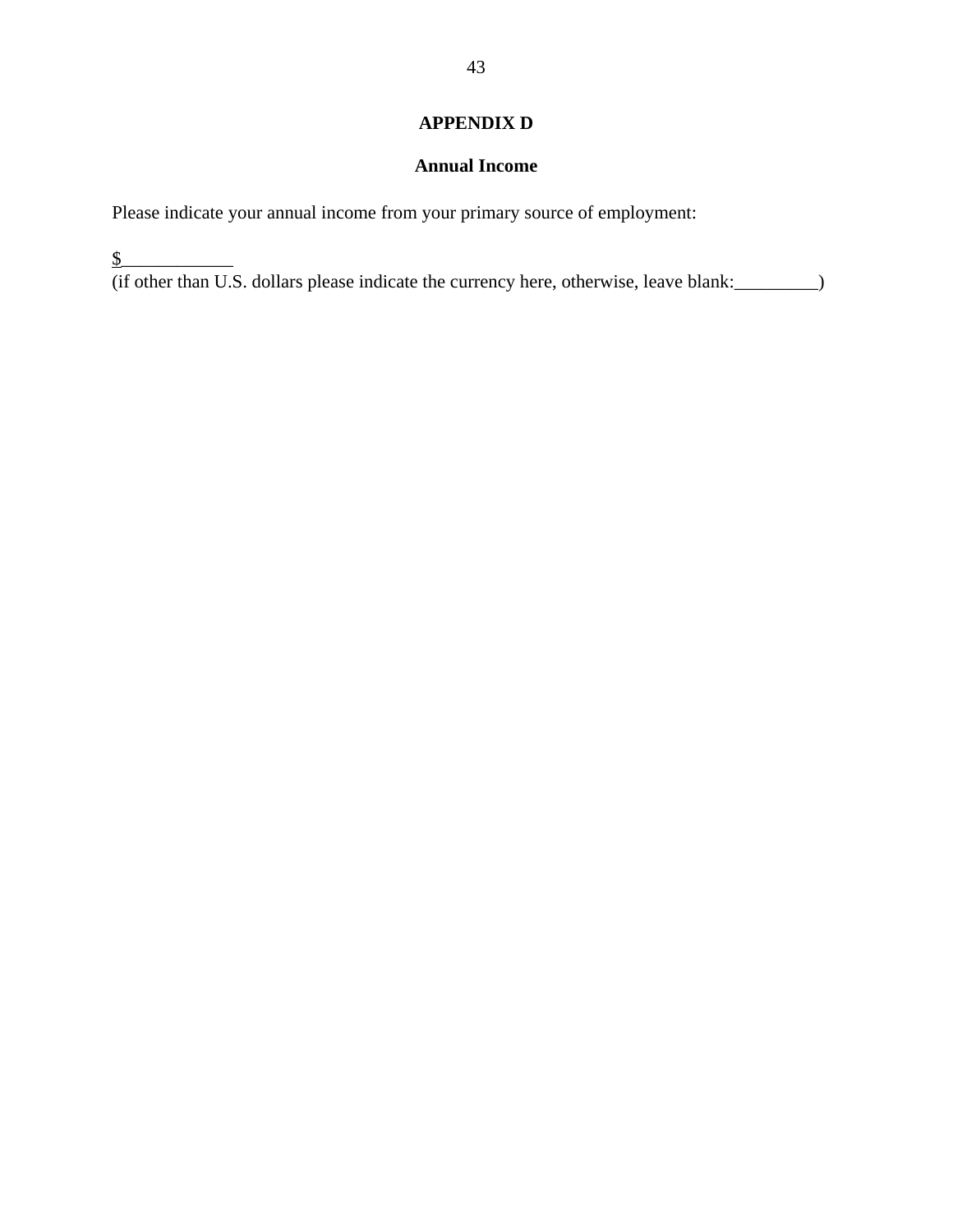# **APPENDIX E**

# **Education Level (adapted from Christie & Barling, 2009)**

Please indicate the highest level of education you have **completed**:

| Some high<br>school | High school<br>graduate/GED | Associate<br>degree/certificate<br>of two years of<br>college | Bachelor's<br>degree | Graduate<br>degree |
|---------------------|-----------------------------|---------------------------------------------------------------|----------------------|--------------------|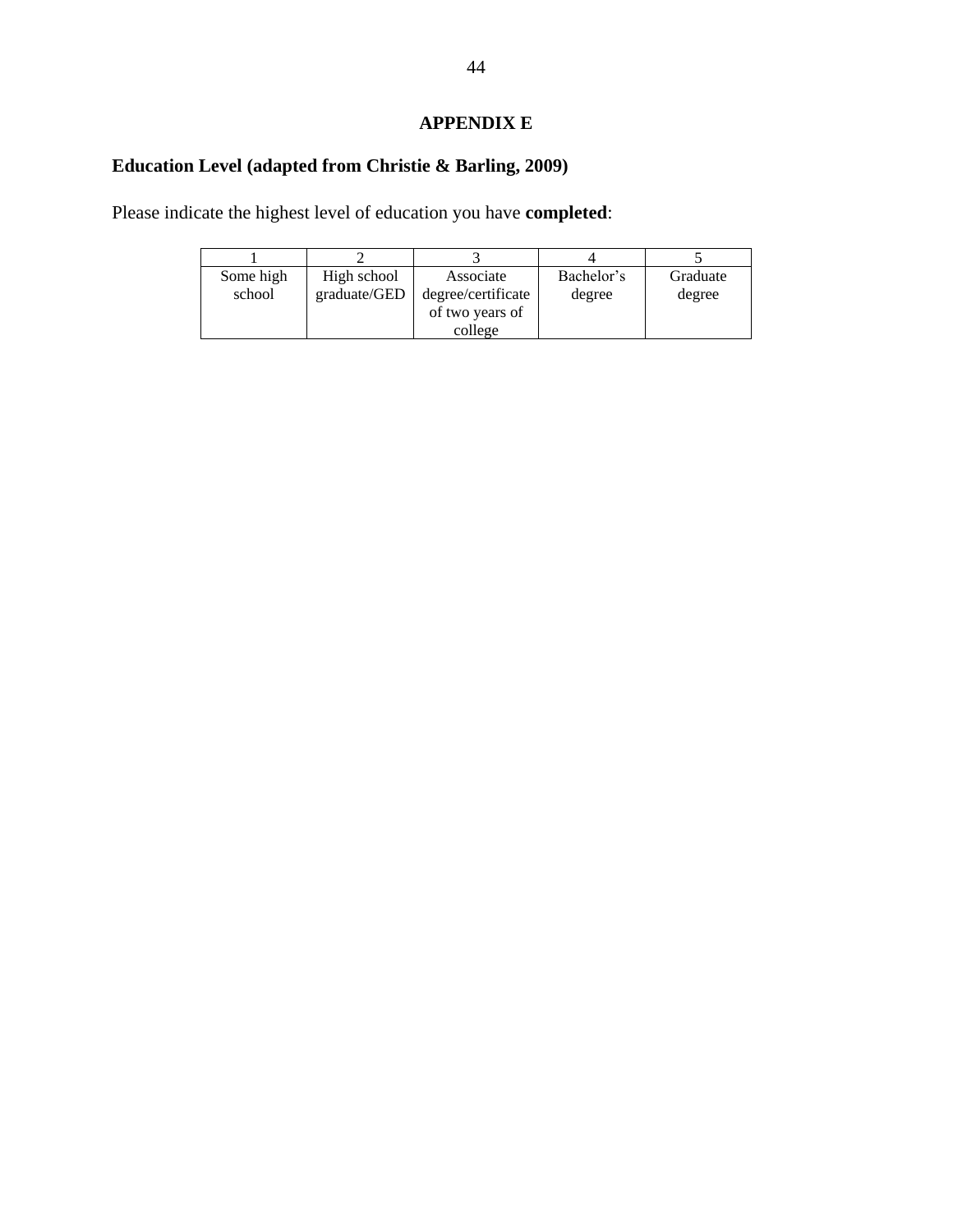# **APPENDIX F**

# **Occupational Prestige (adapted from the General Social Survey, 2012)**

Please indicate your occupational title (please type the entire title as opposed to an acronym or other short hand terminology):

Title:\_\_\_\_\_\_\_\_\_\_\_\_\_\_\_\_\_\_\_\_\_\_\_\_\_\_\_\_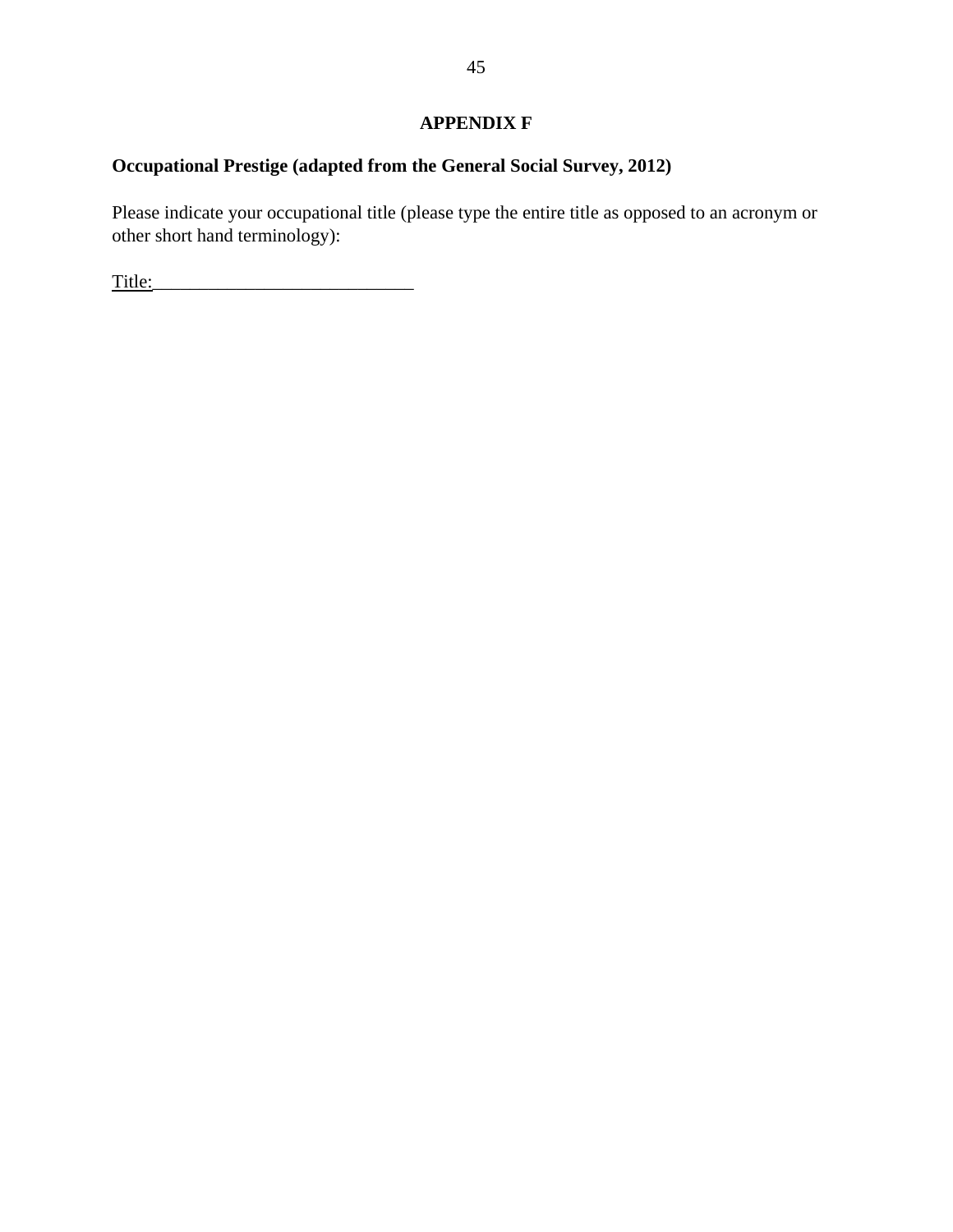# **APPENDIX G**

# **Subjective Social Class Status (modified from Adler & Stewart, 2007)**

Think of the ladder as representing where people stand in the United States.

At the **top** of the ladder are the people who are the best off – those who have the most money, most education and the most respected jobs. At the **bottom** are the people who are the worst off – who have the least money, least education, and the least respected jobs or no job. The higher up you are on the ladder, the closer you are to the people at the very top; the lower you are, the closer you are to the people at the very bottom.

Where would you place yourself on this ladder?

Please indicate the rung where you think you stand at this time in your life, relative to other people in this United States, by selecting the letter associated with it.



Scoring: 1(A)-10(J)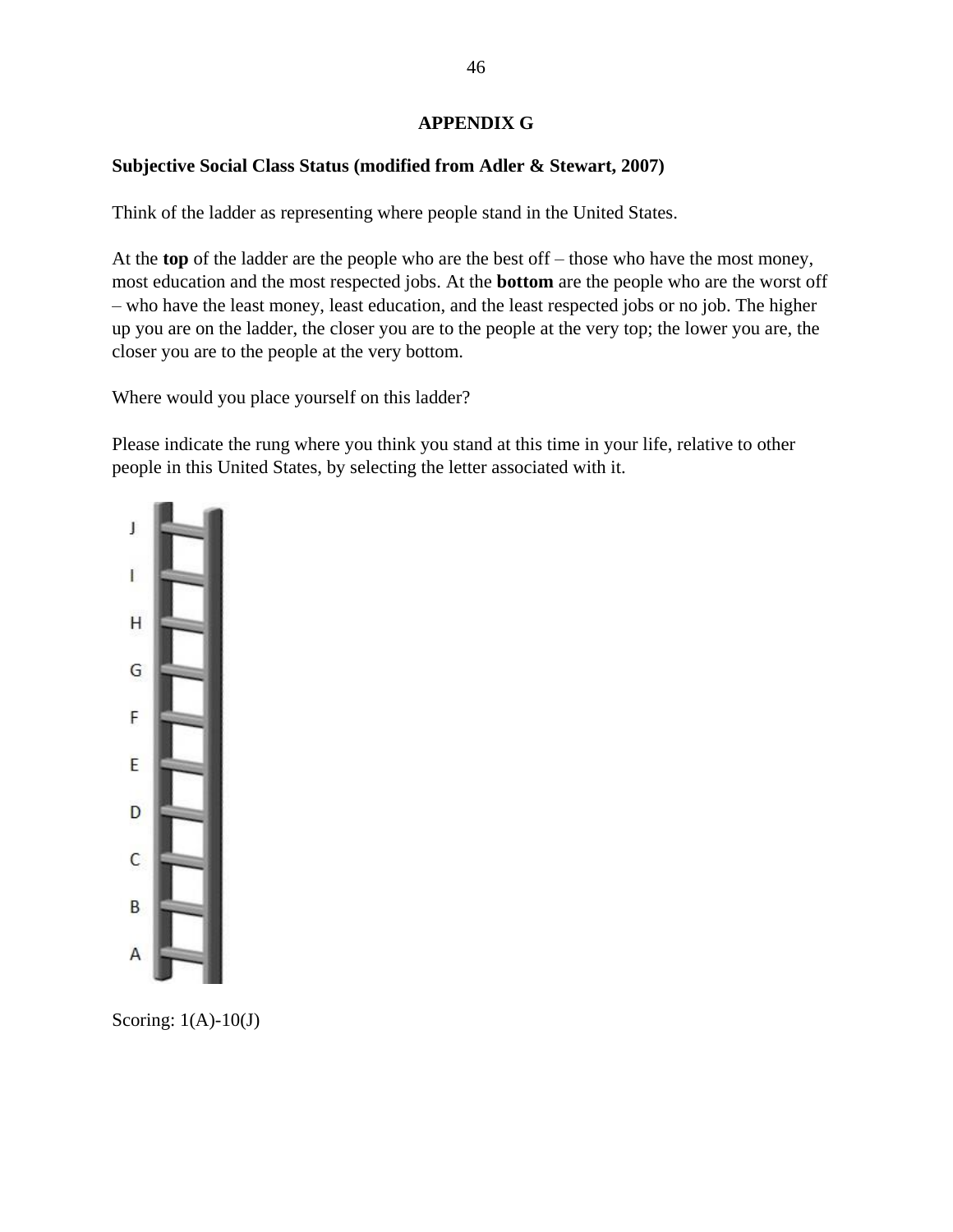# **APPENDIX H**

# **Anxiety (Beck Anxiety Inventory; Beck et al., 1988)**

Please read the statements below. How often did you feel that way **during the past week**? The best answer is usually the one that comes to your mind first:

| Never | Hardly ever | Some of the time | Most of the |
|-------|-------------|------------------|-------------|
|       |             |                  | time        |

- 1. I had fear of the worst happening.
- 2. I was nervous.
- 3. I felt my hands trembling.
- 4. I had a fear of dying.
- 5. I felt faint.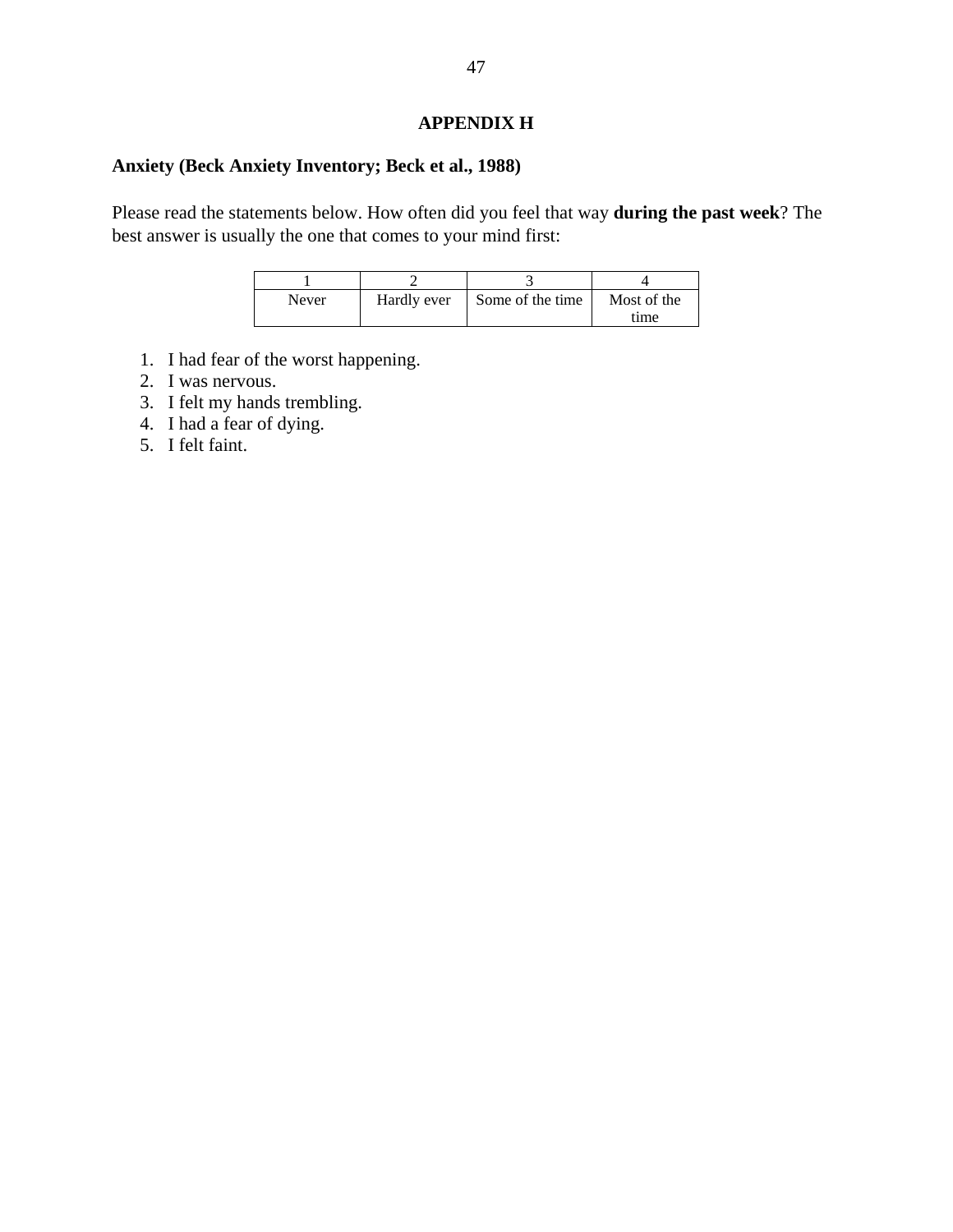# **APPENDIX I**

# **Stress (Job Stress Scale; Karasek, 1979) and one inappropriate responding item (item 7)**

Please indicate how much you agree with the following statements:

| Strongly | Disagree | Agree | Strongly | Does not |
|----------|----------|-------|----------|----------|
| disagree |          |       | agree    | apply    |

- 1. My job is physically demanding.
- 2. I am under constant time pressure due to a heavy workload.
- 3. I have very little freedom to decide how I do my work.
- 4. Considering the things I have to do at work, I have to work very fast.
- 5. I often feel bothered or upset in my work.
- 6. The demands of my job interfere with my personal life.
- 7. For this question please select the answer "does not apply."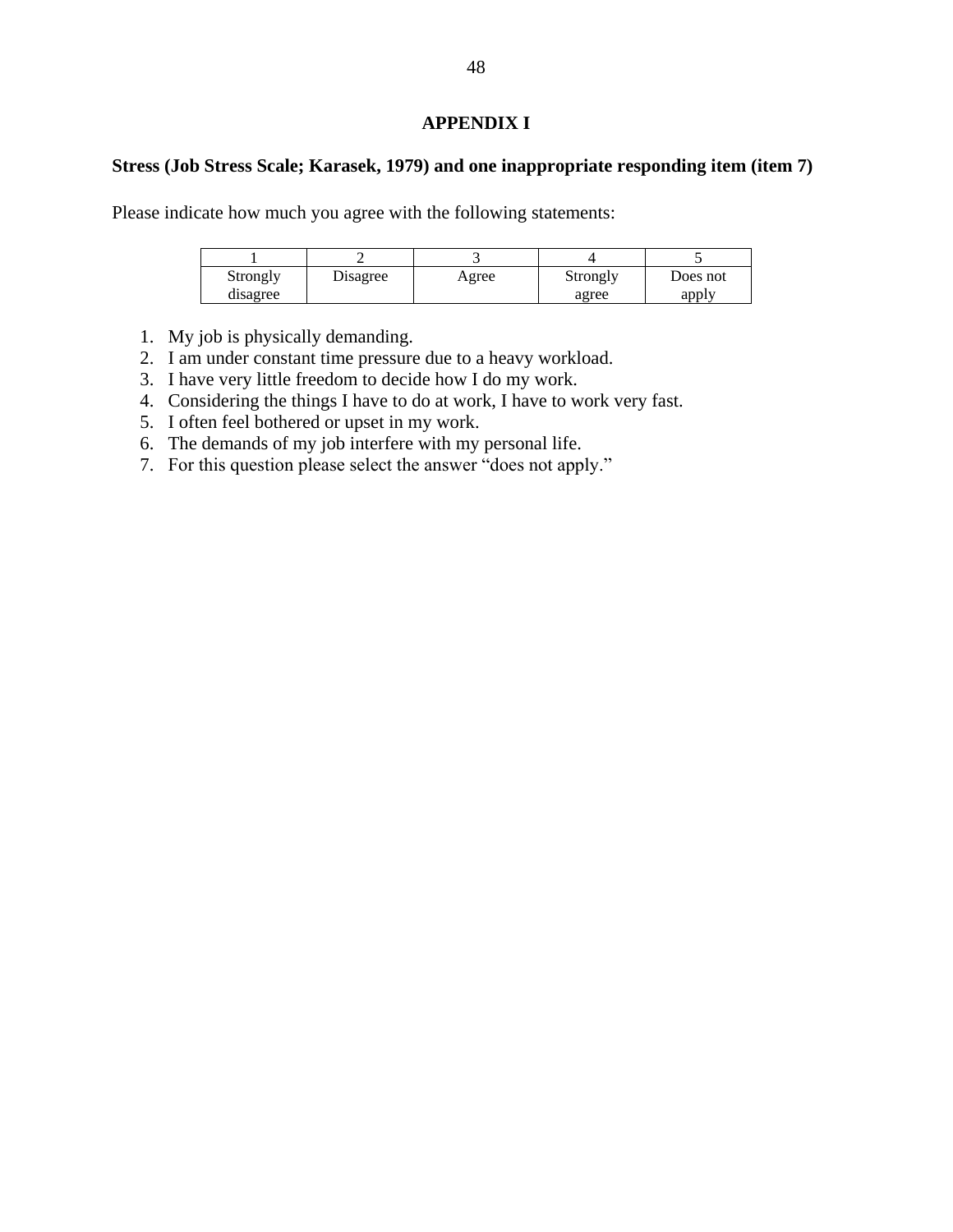# **APPENDIX J**

# **Well-being (psychological; Ryff, 1995) and one inappropriate responding item (item 8)**

Please read the statements below and decide the extent to which each statement describes you:

| Strongly | Somewhat | Slightly disagree | Slightly agree | Somewhat | Strongly |
|----------|----------|-------------------|----------------|----------|----------|
| disagree | disagree |                   |                | agree    | agree    |

- 1. I enjoy making plans for the future and working to make them a reality.
- 2. My daily activities often seem trivial and unimportant to me.
- 3. I am an active person in carrying out the plans I set for myself.
- 4. I don't have a good sense of what it is I'm trying to accomplish in life.
- 5. I sometimes feel as if I've done all there is to do in life.
- 6. I live life one day at a time and don't really think about the future.
- 7. I have a sense of direction and purpose in my life.
- 8. For this question please select the answer "slightly disagree."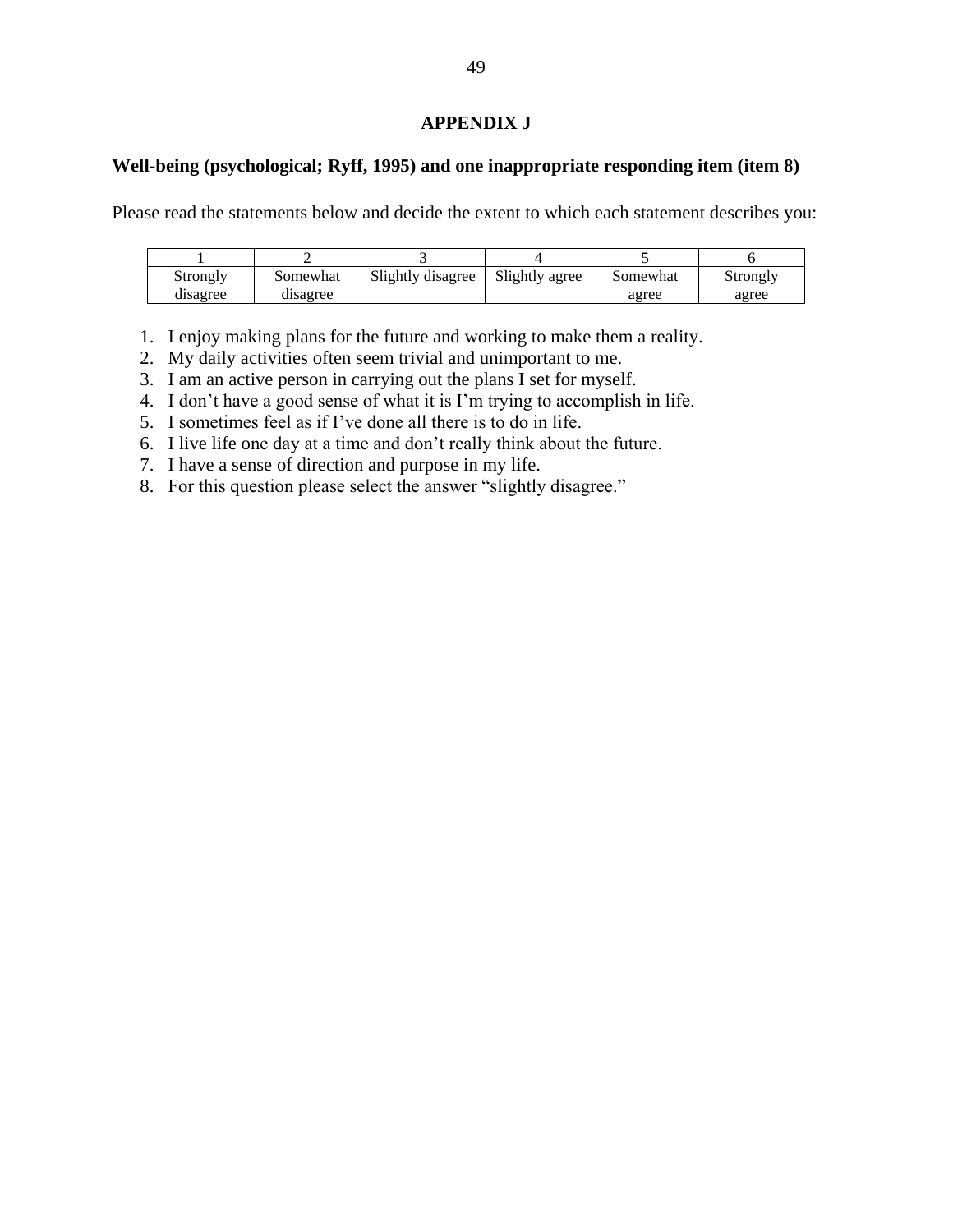# **APPENDIX K**

# **Affective Commitment Scale (Subscale of the OCQ; Allen & Meyer, 1990) and one inappropriate responding item (item 9); four items were reverse scored (items 4, 5, 6, and 8).**

Please indicate the extent to which you agree or disagree with the following statements:

| Strongly | Moderately | Slightly | Neither agree | Slightly agree | Moderately | Strongly |
|----------|------------|----------|---------------|----------------|------------|----------|
| disagree | disagree   | disagree | nor disagree  |                | agree      | agree    |

- 1. I would be very happy to spend the rest of my career with this organization.
- 2. I enjoy discussing my organization with people outside it.
- 3. I really feel as if this organization's problems are my own.
- 4. I think that I could easily become as attach to another organization as I am to this one.
- 5. I do not feel like 'part of the family' at my organization.
- 6. I do not feel 'emotionally attached' to this organization.
- 7. This organization has a great deal of personal meaning for me.
- 8. I do not feel a strong sense of belonging to my organization.
- 9. For this question please select the answer "neither agree nor disagree."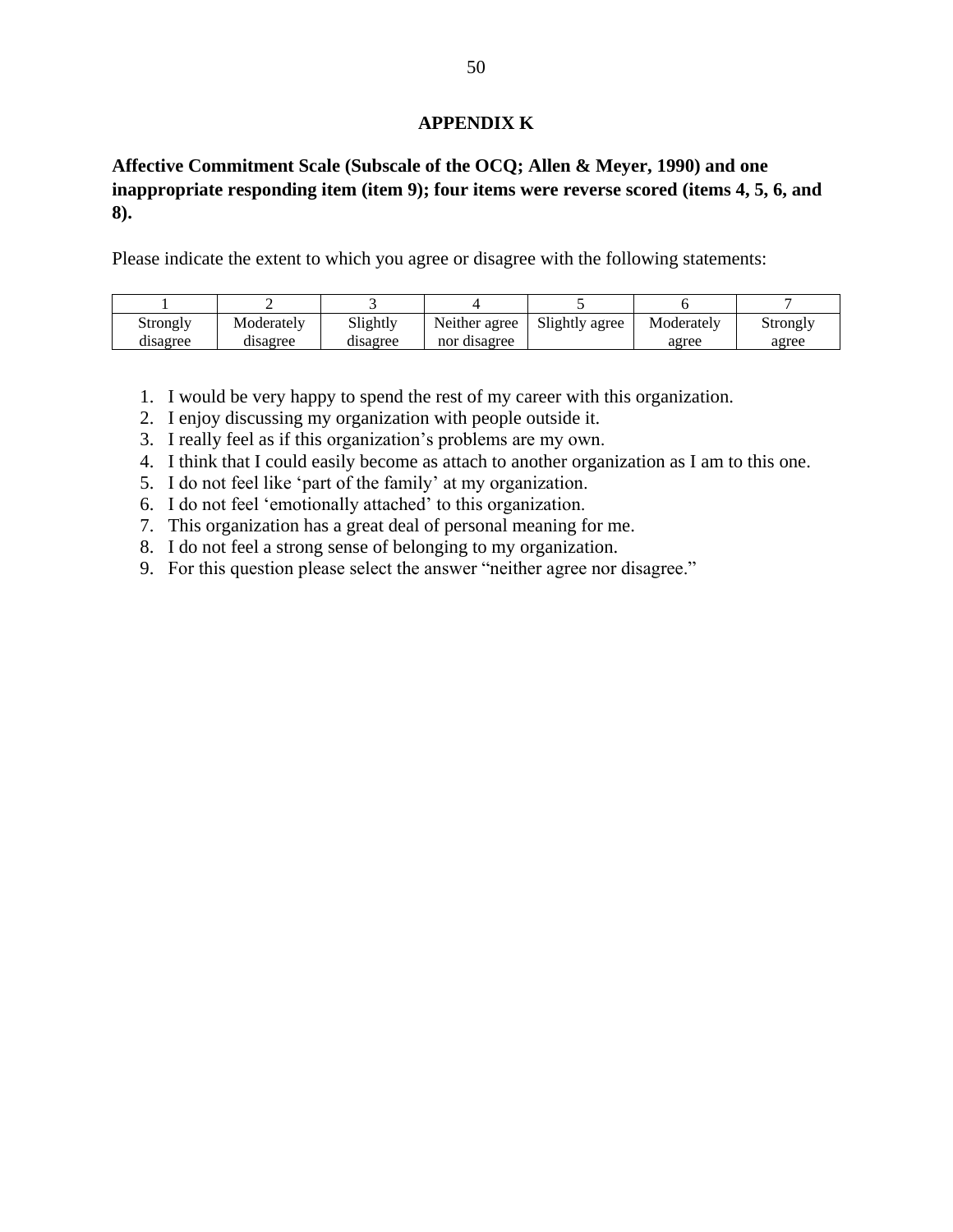# **APPENDIX L**

# **Job Satisfaction Index (Brayfield & Rothe, 1951); two items were reverse scored (items 3 and 5).**

Please indicate the extent to which you agree or disagree with the following statements regarding your current position:

| Strongly<br>Disagree | Disagree | Neither<br>disagree nor<br>agree | Agree | Strongly<br>Agree |
|----------------------|----------|----------------------------------|-------|-------------------|

- 1. I feel fairly well satisfied with my present job
- 2. Most days I am enthusiastic about my work
- 3. Each day of work seems like it will never end
- 4. I find real enjoyment in my work
- 5. I consider my job rather unpleasant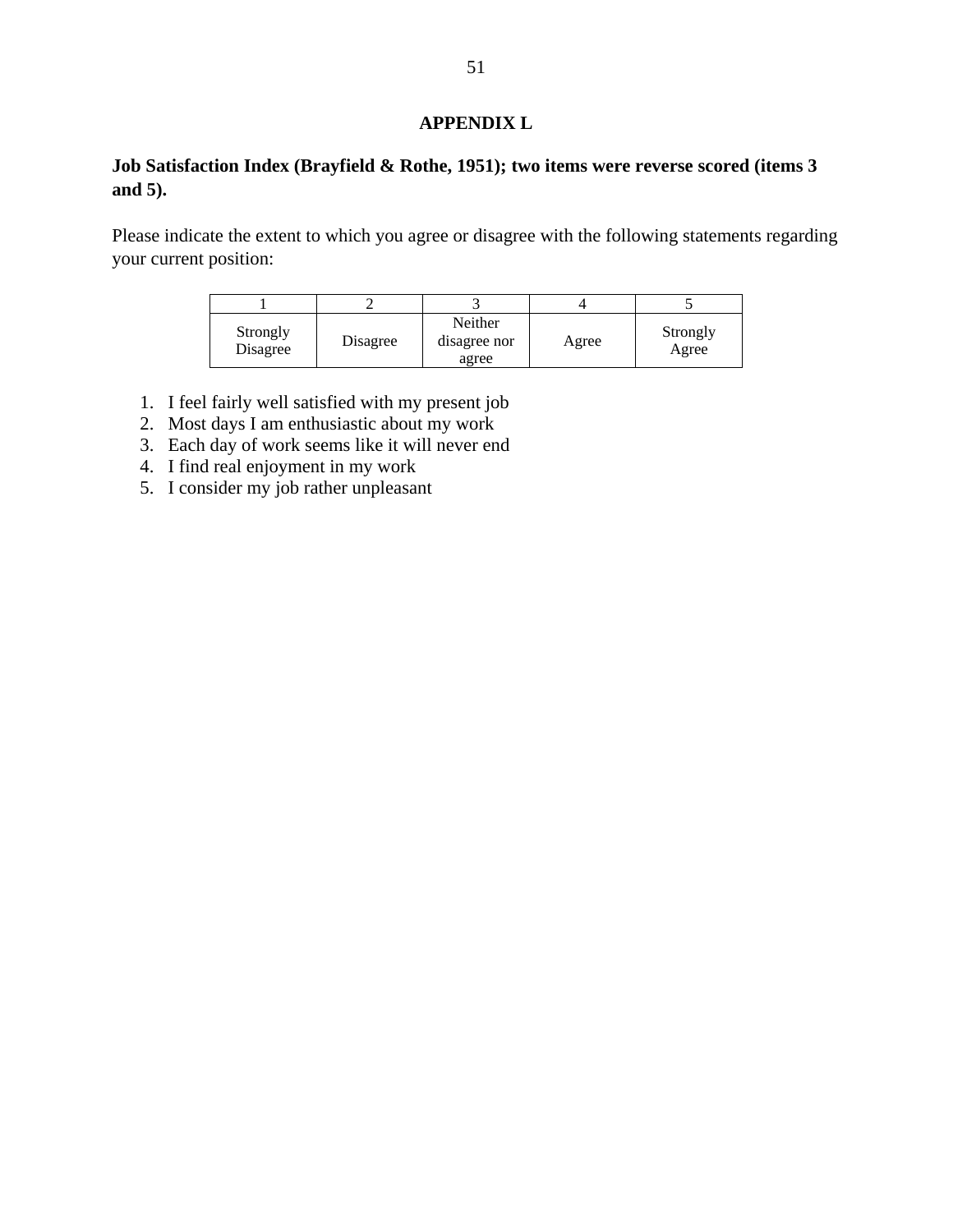# **APPENDIX M**

# **Intent to Leave (adapted from Walsh, Ashford, & Hill, 1985)**

Please indicate the extent to which you agree or disagree with the following statements:

| Strongly<br>disagree | Disagree | Neither<br>disagree nor<br>agree | Agree | Strongly<br>agree |
|----------------------|----------|----------------------------------|-------|-------------------|

- 1. As soon as I can find a better job, I will leave this organization.
- 2. I am actively looking for a job at another organization.
- 3. I am seriously thinking of quitting my job.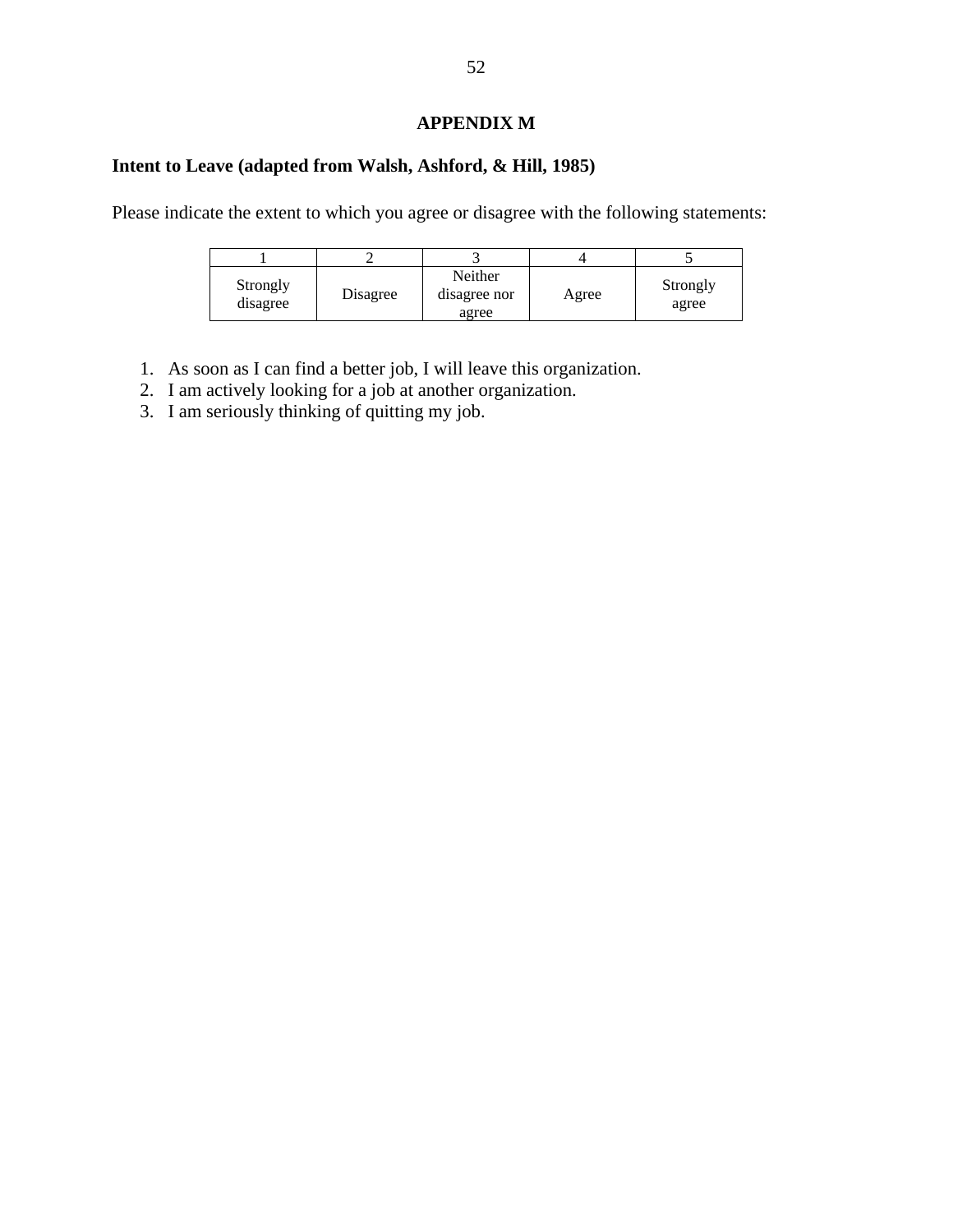# **APPENDIX N**

# **Demographics**

What is your gender?

- Male
- Female
- Prefer not to answer

What is your age? \_\_\_\_\_\_\_\_ year-old

What is your ethnicity/race?

- Hispanic/Latino
- White
- Asian
- Black or African American
- American Indian or Alaska Native
- Native Hawaiian or Other Pacific Islander
- Other (please specify): \_\_\_\_\_\_\_\_\_\_\_\_\_\_\_\_\_\_
- Prefer not to answer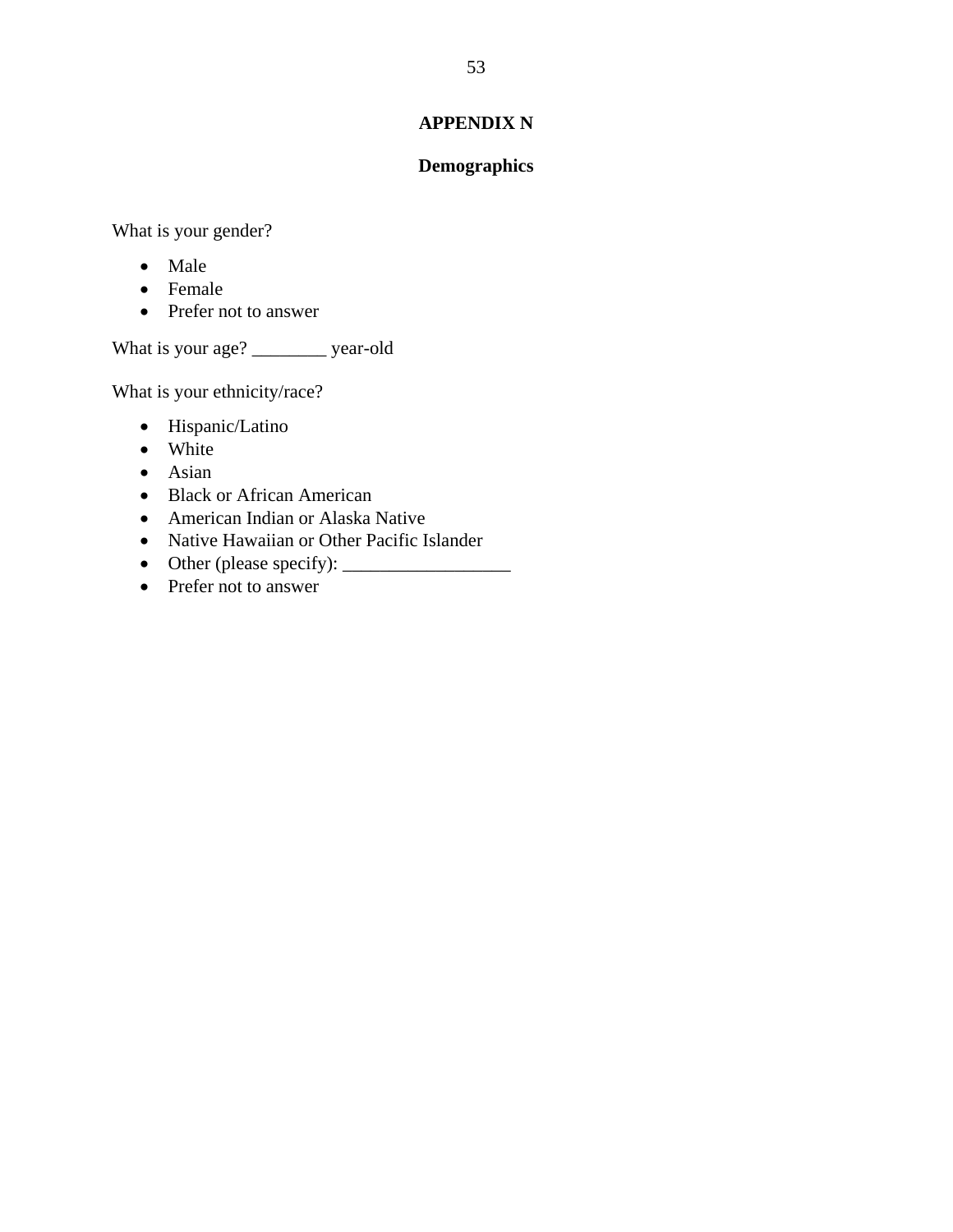#### **REFERENCES**

- Adler, N. E., & Snibbe, A. C. (2003). The role of psychosocial processes in explaining the gradient between socioeconomic status and health. *Current Directions in Psychological Science*, *12*(4), 119-123. doi:10.1111/1467-8721.01245
- Adler, N., & Stewart, J. (2007). *The MacArthur Scale of Subjective Social Status*. Retrieved from the MacArthur Research Network on SES and Health website at http://www.macses.ucsf.edu/research/psychosocial/subjective.php
- Aguinis, H. (1995). Statistical power with moderated multiple regression in management research. *Journal of Management*, *21*(6), 1141-1158.
- Allen, N. J., & Meyer, J. P. (1990). The measurement and antecedents of affective, continuance and normative commitment to the organization. *Journal Of Occupational Psychology*, *63*(1), 1-18. doi:10.1111/j.2044-8325.1990.tb00506.x
- Antonakis, J., Avolio, B. J., & Sivasubramaniam, N. (2003). Context and leadership: An examination of the nine-factor full-range leadership theory using the Multifactor Leadership Questionnaire. *The Leadership Quarterly*, *14*(3), 261-295. doi:10.1016/S1048-9843(03)00030-4
- Avolio, B. J., Bass, B. M., & Jung, D. I. (1995). *MLQ Multifactor Leadership Questionnaire: Technical Report*. Redwood City, CA: Mindgarden.

Bass, B. M. (1985). *Leadership and performance beyond expectations*. New York: Free Press.

Beck, A. T., Epstein, N., Brown, G., & Steer, R. A. (1988). An inventory for measuring clinical anxiety: psychometric properties. *Journal of Consulting and Clinical Psychology*, *56*(6), 893-897.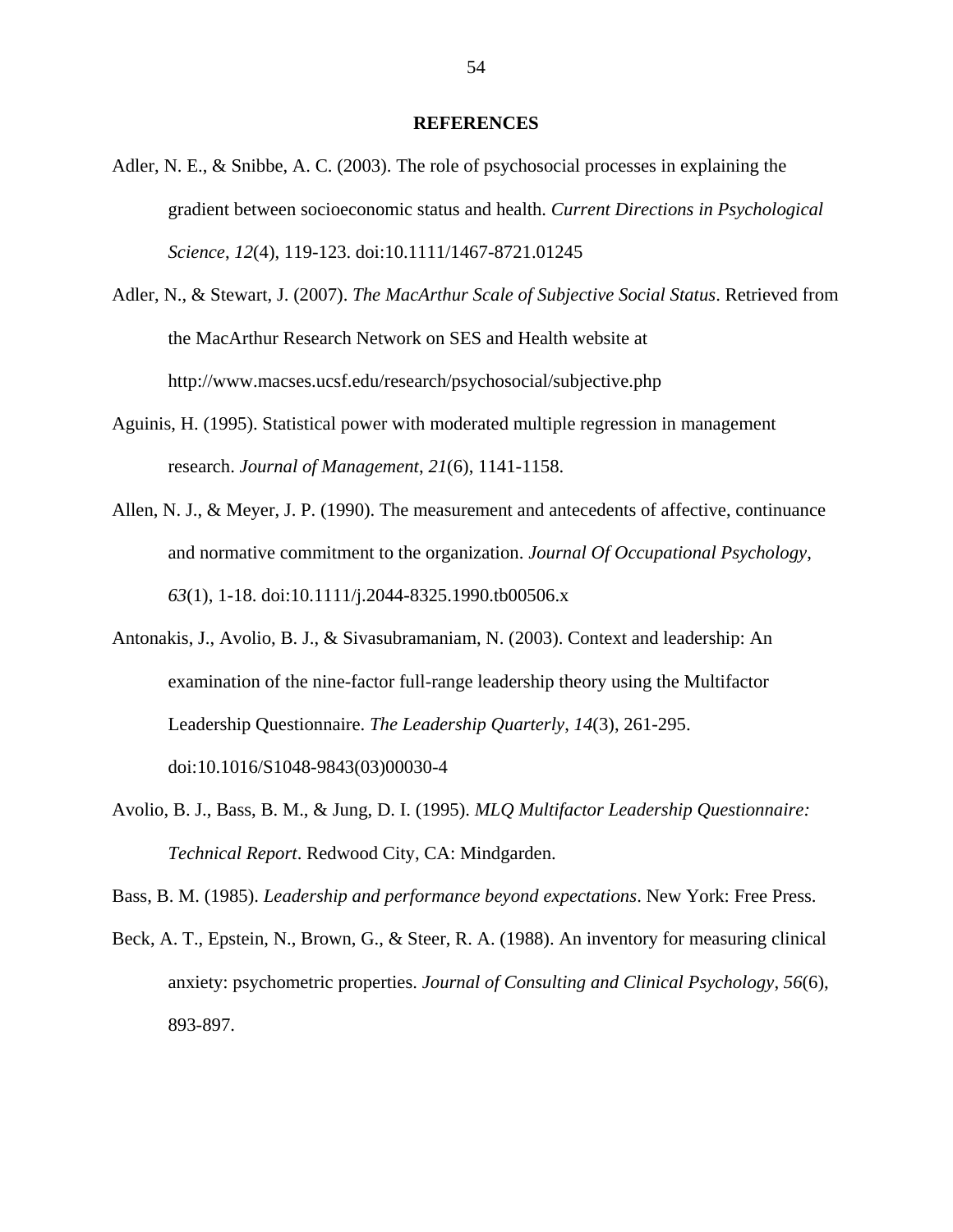- Brayfield, A. H., & Rothe, H. F. (1951). An index of job satisfaction. *Journal Of Applied Psychology*, *35*(5), 307-311. doi:10.1037/h0055617
- Burt, R. (1992). Structural holes: The social structure of competition. Cambridge, MA: Harvard University Press.
- Bycio, P., Hackett, R. D., & Allen, J. S. (1995). Further assessments of Bass's (1985) conceptualization of transactional and transformational leadership. *Journal of Applied Psychology*, *80*(4), 468-478.
- Cote, S. (2011). How social class shapes thoughts and actions in organizations. *Research in Organizational Behavior, 31*, 43-71.
- Christie, A. M., & Barling, J. (2009). Disentangling the indirect links between socioeconomic status and health: The dynamic roles of work stressors and personal control. *Journal of Applied Psychology*, *94*(6), 1466-1478.
- Day, D. V., & Antonakis, J. (2012). *The Nature of Leadership*. Thousand Oaks, CA: Sage.
- Demerouti, E., Bakker, A. B., Nachreiner, F., & Schaufeli, W. B. (2001). The job demandsresources model of burnout. *Journal of Applied Psychology*, *86*(3), 499-512.
- Gallo, L. C., Bogart, L. M., Vranceanu, A. M., & Matthews, K. A. (2005). Socioeconomic status, resources, psychological experiences, and emotional responses: a test of the reserve capacity model. *Journal of Personality and Social Psychology*, *88*(2), 386-399.
- Hobfoll, S. E. (1989). Conservation of resources: A new attempt at conceptualizing stress. *American Psychologist*, *44*(3), 513-524.
- Judge, T. A., & Piccolo, R. F. (2004). Transformational and transactional leadership: a metaanalytic test of their relative validity. *Journal of Applied Psychology*, *89*(5), 755-768.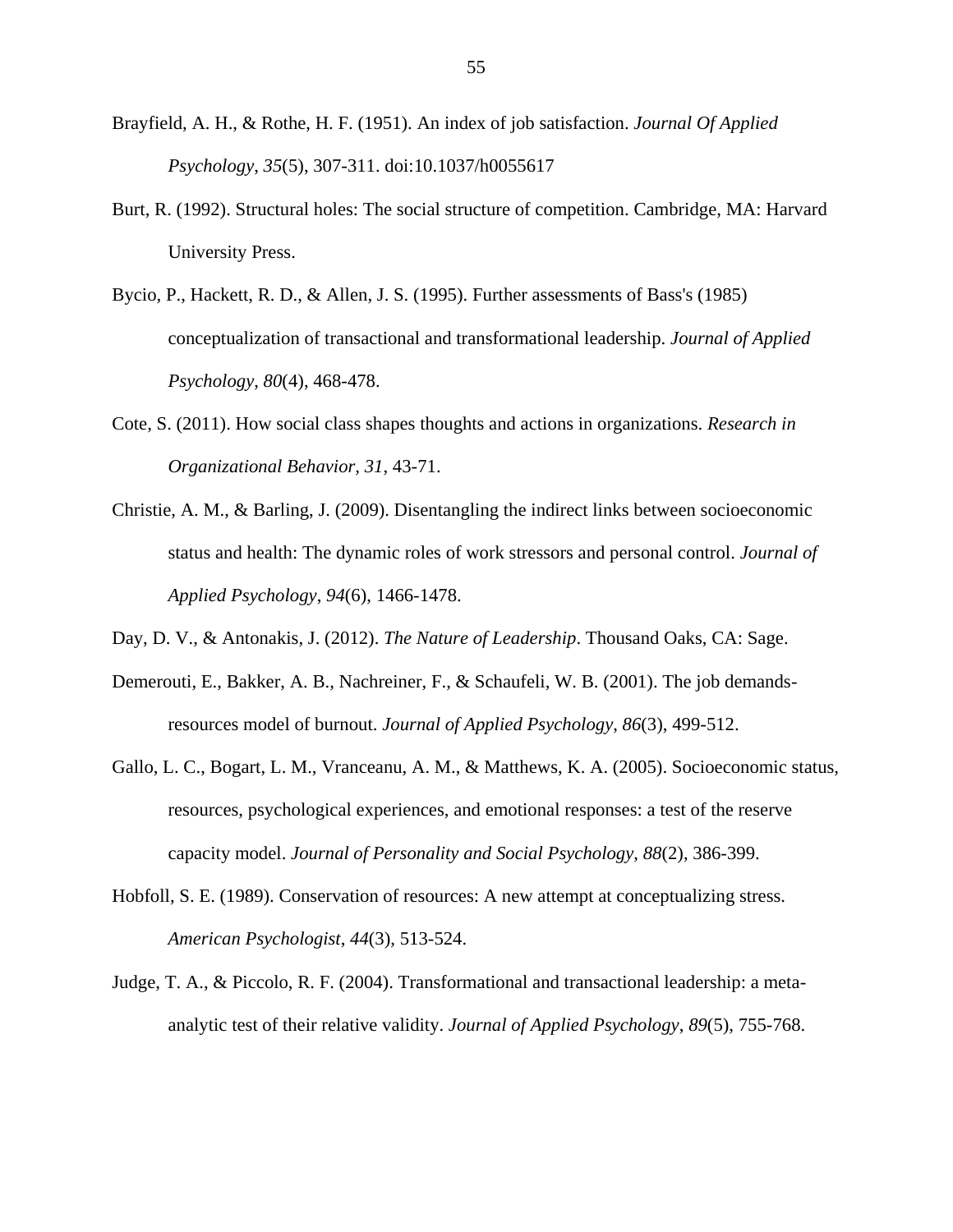- Karasek Jr, R. A. (1979). Job demands, job decision latitude, and mental strain: Implications for job redesign. *Administrative Science Quarterly*, *24*(2), 285-308.
- Kohn, M. L., Naoi, A., Schoenbach, C., Schooler, C., & Slomczynski, K. M. (1990). Position in the class structure and psychological functioning in the United States, Japan, and Poland. *American Journal of Sociology*, *95*(4), 964-1008.
- Kraus, M. W., Côté, S., & Keltner, D. (2010). Social class, contextualism, and empathic accuracy. *Psychological Science, 21*(11), 1716-1723. doi:10.1177/0956797610387613
- Kraus, M. W., Piff, P. K., & Keltner, D. (2009). Social class, sense of control, and social explanation. *Journal of Personality and Social Psychology*, *97*(6), 992-1004.
- Lachman, M. E., & Weaver, S. L. (1998). The sense of control as a moderator of social class differences in health and well-being. *Journal of Personality and Social Psychology*, *74*(3), 763-773.
- Lowe, K. B., Kroeck, K. G., & Sivasubramaniam, N. (1996). Effectiveness correlates of transformational and transactional leadership: A meta-analytic review of the MLQ literature. *The Leadership Quarterly*, *7*(3), 385-425.
- Peer, E., Vosgerau, J., & Acquisti, A. (2014). Reputation as a sufficient condition for data quality on Amazon Mechanical Turk. *Behavior Research Methods, 46*(4), 1023-1031. doi:10.3758/s13428-013-0434-y
- Pinquart, M., & Sörensen, S. (2000). Influences of socioeconomic status, social network, and competence on subjective well-being in later life: a meta-analysis. *Psychology and Aging*, *15*(2), 187-224.
- Ryff, C. D. (1995). Psychological well-being in adult life. *Current Directions in Psychological Science*, *4*(4), 99-104.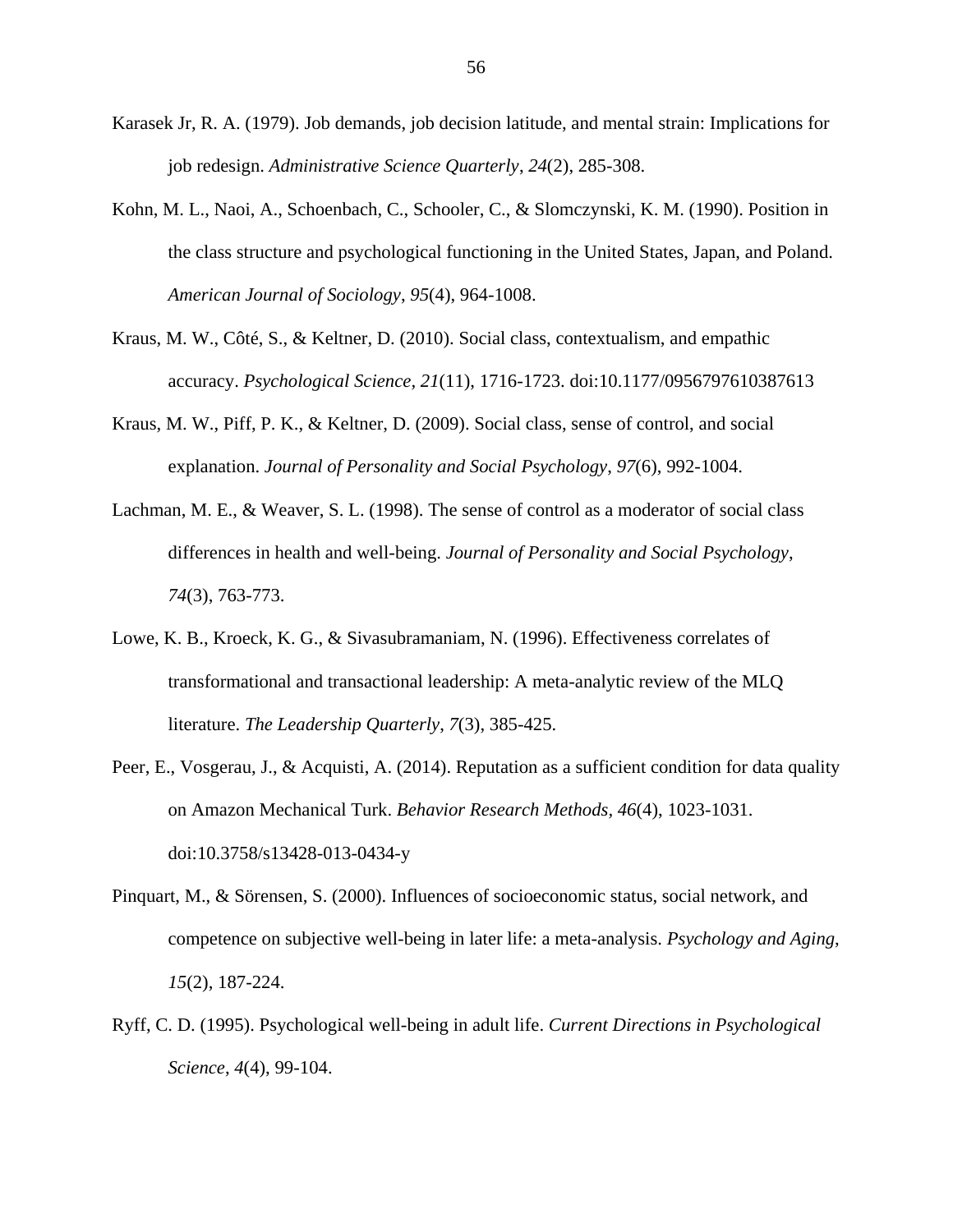- Saldaña, D. H. (1994). Acculturative stress: Minority status and distress. *Hispanic Journal of Behavioral Sciences, 16*(2)*,* 116–128.
- Spector, P. E. (1998). A Control Theory of the Job Stress Process. In C. Cooper (Eds.). *Theories of Organizational Stress* (pp.153-169). New York, NY: Oxford University Press.

Tabachnick, B. G., & Fidell, L. S. (2013). Using multivariate statistics. New Jersey: Pearson.

- The General Social Survey. (2014). Measuring Occupational Prestige on the 2012 General Social Survey. Retrieved from http://gss.norc.org/Documents/reports/methodologicalreports/MR122%20Occupational%20Prestige.pdf
- Walsh, J. P., Ashford, S. J., & Hill, T. E. (1985). Feedback obstruction: The influence of the information environment on employee turnover intentions. *Human Relations, 38*(1), 23- 46. doi:10.1177/001872678503800102
- Wilensky, H. L., & Ladinsky, J. (1967). From religious community to occupational group: Structural assimilation among professors, lawyers, and engineers. *American Sociological Review*, *32*(4), 541-561.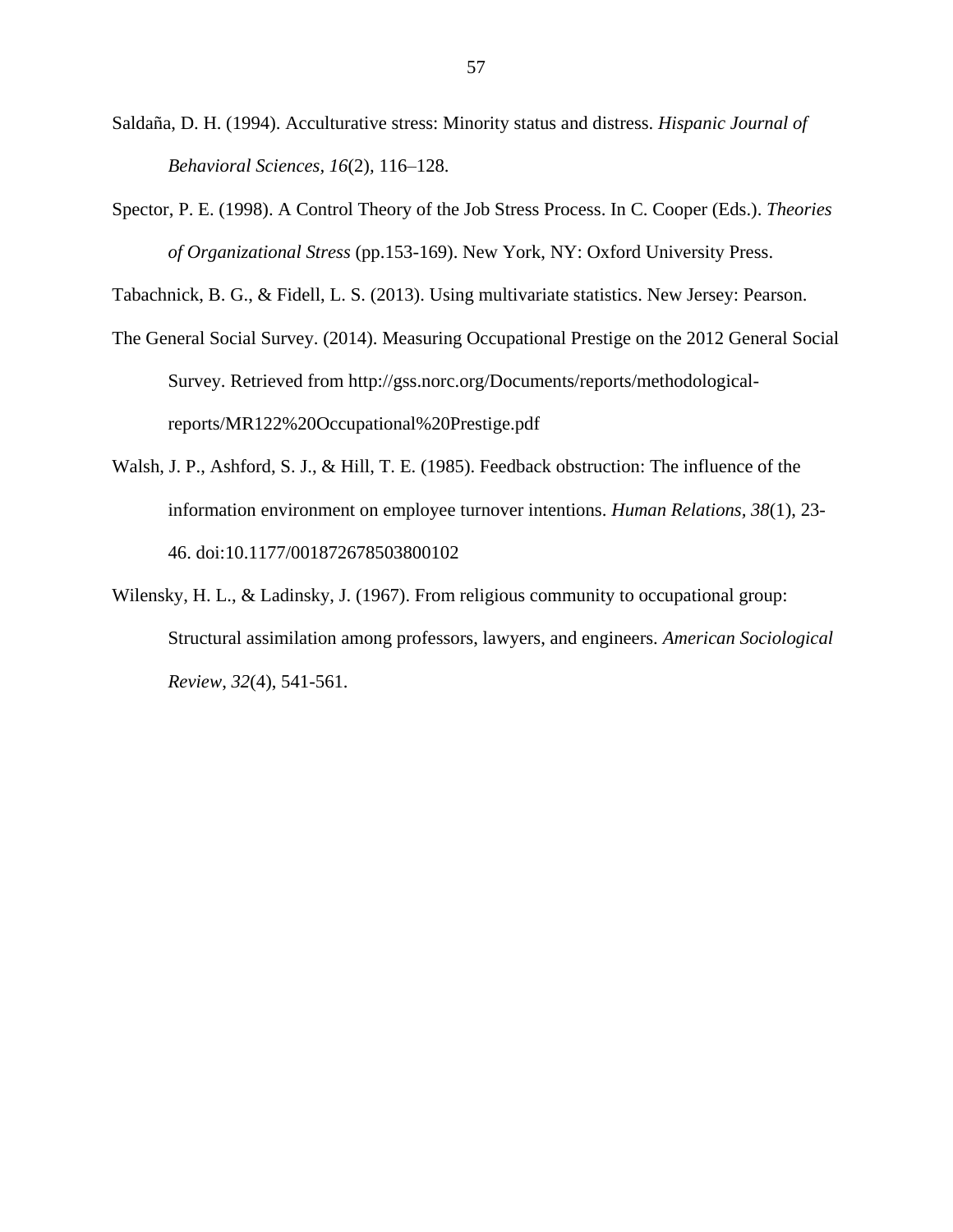#### **ABSTRACT**

#### **LEADERSHIP: A RESOURCE IN THE WORKPLACE**

by

## **WYATT E. STAHL**

#### **December 2017**

**Advisor:** Dr. Sebastiano Fisicaro

**Major:** Psychology

#### **Degree:** Master of Arts

Leadership is an organizational component that has seen considerable interest in the I/O psychology literature. The current study aimed to expand on this literature by investigating the extent to which the relation between leadership style and strain outcomes varies based on employee social class. Participants were asked to complete a survey assessing leadership style of their supervisor, indicators of stress, indicators of work-related strain, and components of social class. Results suggested that individuals of lower social class experience higher levels of stress and strain. Additionally, individuals with leaders who are more transformational experience lower levels of stress and work-related strain. Further, individuals with leaders who are more transactional or laissez-faire tend to experience higher levels of stress and work-related strain. However, results did not suggest that social class moderates the relations between leadership style and stress or work-related strain outcomes.